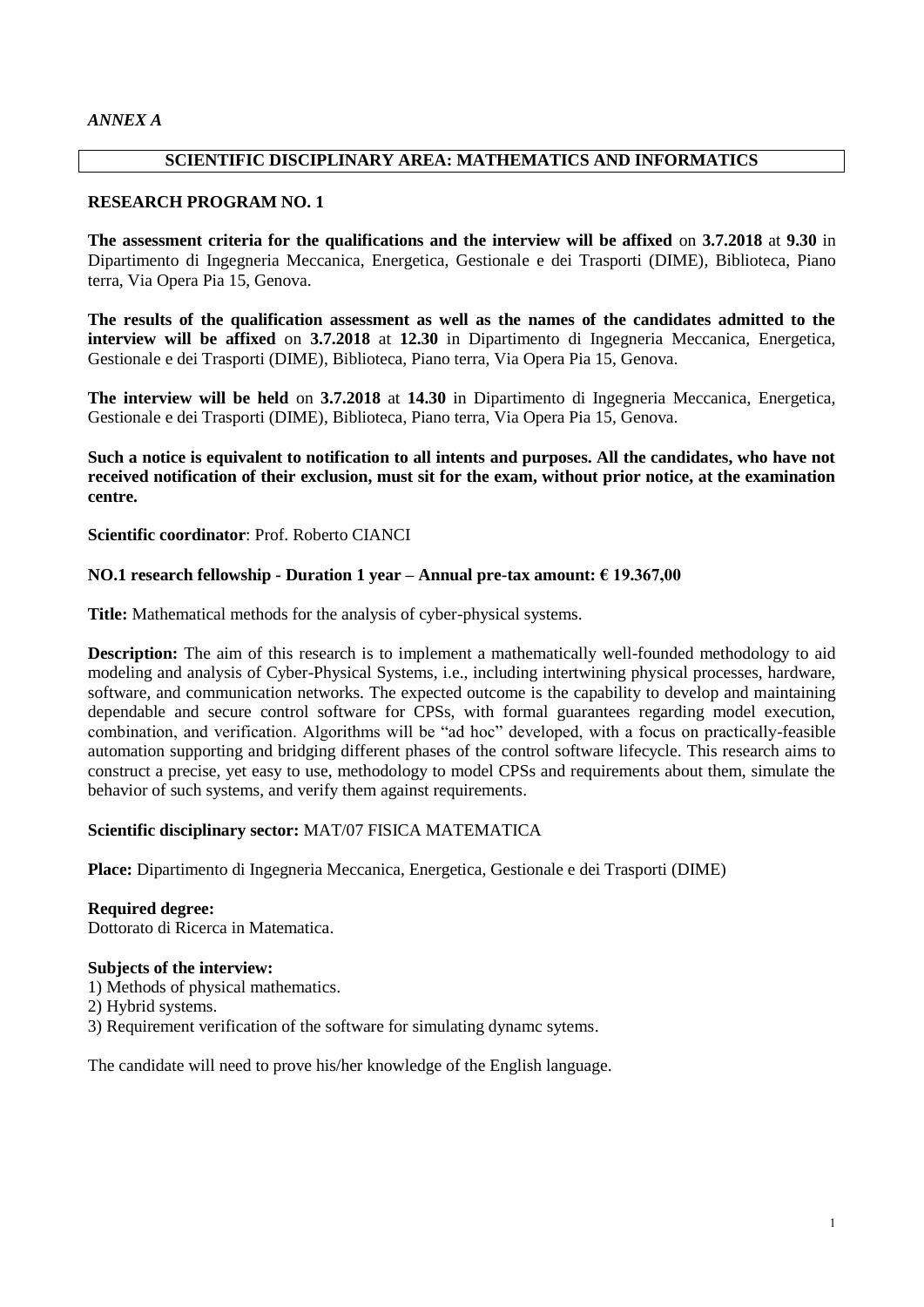**The assessment criteria for the qualifications and the interview will be affixed** on **9.7.2018** at **9.00** in Dipartimento di Informatica, Bioingegneria, Robotica e Ingegneria dei Sistemi (DIBRIS), Via Dodecaneso 35, Genova.

**The results of the qualification assessment as well as the names of the candidates admitted to the interview will be affixed** on **9.7.2018** at **12.00** in Dipartimento di Informatica, Bioingegneria, Robotica e Ingegneria dei Sistemi (DIBRIS), Via Dodecaneso 35, Genova.

**The interview will be held** on **9.7.2018** at **12.30** in Dipartimento di Informatica, Bioingegneria, Robotica e Ingegneria dei Sistemi (DIBRIS), Via Dodecaneso 35, Genova.

**Such a notice is equivalent to notification to all intents and purposes. All the candidates, who have not received notification of their exclusion, must sit for the exam, without prior notice, at the examination centre.**

#### **Scientific coordinator**: Prof. Annalisa BARLA

## **NO.1 research fellowship - Duration 1 year – Annual pre-tax amount: € 19.367,00**

**Title:** Understanding structured temporal data with advanced machine learning techniques for focal epilepsies diagnosis.

**Description:** The work aims to study, develop and test methods of machine learning and statistical inference for the understanding of structured temporal data. The models will first be validated on synthetic data and then applied in the context of the study of biomedical data and, in particular, of focal epilepsies. Particular attention will be paid to the understanding of the networks of variables measured as mutual interaction. Methods based on graphical models are expected to be used also considering the presence of latent variables. Starting from this, we will investigate how to describe the evolution of the network of variables over time.

## **Scientific disciplinary sector:** INF/01 INFORMATICA

**Place:** Dipartimento di Informatica, Bioingegneria, Robotica e Ingegneria dei Sistemi (DIBRIS)

#### **Required degree:**

Laurea Specialistica della classe 23/S Informatica. Laurea Magistrale delle classi: LM-18 Informatica, o LM-66 Sicurezza informatica.

- Sparsity based regularization methods.
- Graphical models.
- Graphical models with latent variables.
- Minimization techniques.
- High-performance computing and distributed computing.
- Resampling methods.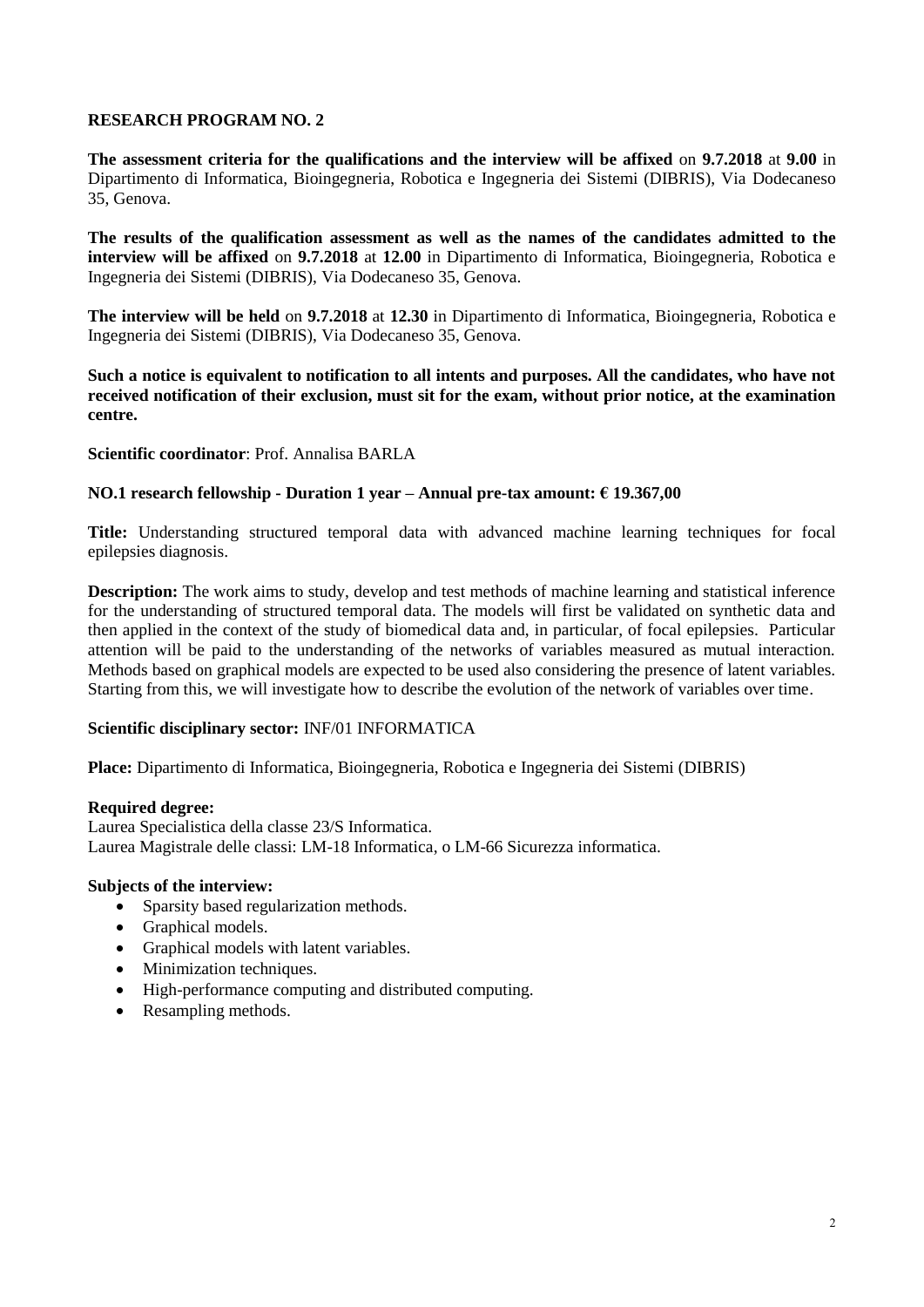**The assessment criteria for the qualifications and the interview will be affixed** on **27.6.2018** at **9.30** in Dipartimento di Informatica, Bioingegneria, Robotica e Ingegneria dei Sistemi (DIBRIS), Via Dodecaneso 35, Genova.

**The results of the qualification assessment as well as the names of the candidates admitted to the interview will be affixed** on **27.6.2018** at **13.00** in Dipartimento di Informatica, Bioingegneria, Robotica e Ingegneria dei Sistemi (DIBRIS), Via Dodecaneso 35, Genova.

**The interview will be held** on **27.6.2018** at **14.30** in Dipartimento di Informatica, Bioingegneria, Robotica e Ingegneria dei Sistemi (DIBRIS), Via Dodecaneso 35, Genova.

**Such a notice is equivalent to notification to all intents and purposes. All the candidates, who have not received notification of their exclusion, must sit for the exam, without prior notice, at the examination centre.**

**Scientific coordinator**: Prof. Manuela CHESSA

#### **NO.1 research fellowship - Duration 1 year – Annual pre-tax amount: € 23.250,00**

**Title:** Techniques for interaction in virtual, augmented and mixed reality environments.

**Description:** Virtual, augmented and mixed reality techniques (VR,AR,MR) allow us to build environments, where real and virtual contents can be combined in several ways, thus allowing various interaction modalities. The main aim of this research activity is to develop methods and techniques to build innovative AR applications, which allow people to: (i) manipulate real objects, eventually sensorized to give haptic and force feedback, enriched by virtual contents; (ii) to walk in enriched environments, where users can interact with virtual objects on the ground plane, and with real objects; (iii) to visualize virtual contents by using wearable devices (optical or video see through) and spatial projection techniques.

## **Scientific disciplinary sector:** INF/01 INFORMATICA

**Place:** Dipartimento di Informatica, Bioingegneria, Robotica e Ingegneria dei Sistemi (DIBRIS)

#### **Required degree:**

Laurea Magistrale delle classi: LM-18 Informatica, o LM-21 Ingegneria biomedica, o LM-25 Ingegneria dell'automazione, o LM-32 Ingegneria informatica.

#### **Subjects of the interview:**

Fundamentals of Virtual and Augmented Reality; algorithms and techniques for: RGB(-D) camera calibration, camera pose estimation, simultaneous localization and mapping, and hand pose estimation; visual features extraction and tracking; object-oriented programming (C++ and/or C# and/or Java) and game engines (Unreal engine and/or Unity3D).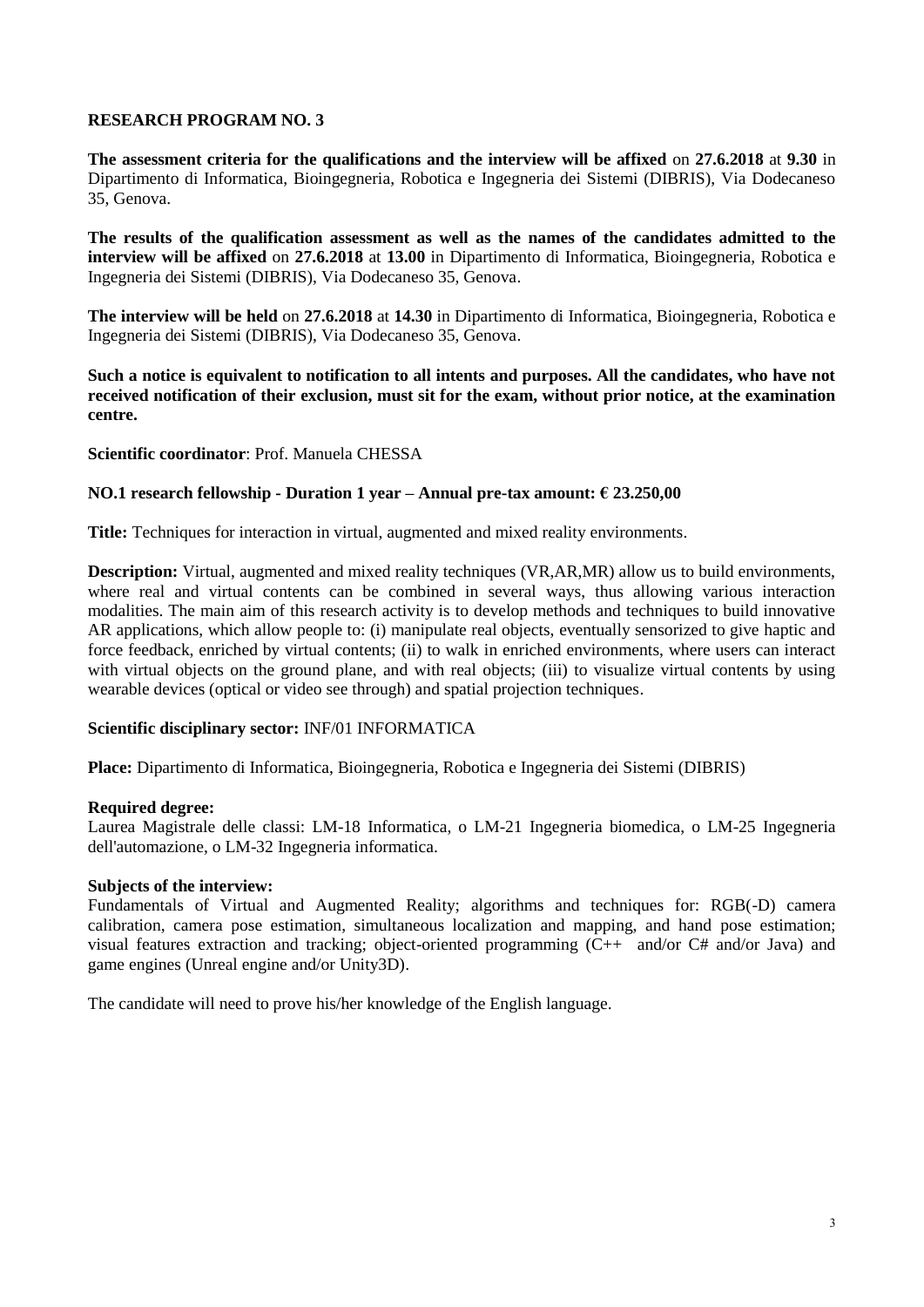**The assessment criteria for the qualifications and the interview will be affixed** on **3.7.2018** at **9.00** in Dipartimento di Informatica, Bioingegneria, Robotica e Ingegneria dei Sistemi (DIBRIS), Via Dodecaneso 35, Genova.

**The results of the qualification assessment as well as the names of the candidates admitted to the interview will be affixed** on **3.7.2018** at **12.00** in Dipartimento di Informatica, Bioingegneria, Robotica e Ingegneria dei Sistemi (DIBRIS), Via Dodecaneso 35, Genova.

**The interview will be held** on **3.7.2018** at **15.00** in Dipartimento di Informatica, Bioingegneria, Robotica e Ingegneria dei Sistemi (DIBRIS), Via Dodecaneso 35, Genova.

**Such a notice is equivalent to notification to all intents and purposes. All the candidates, who have not received notification of their exclusion, must sit for the exam, without prior notice, at the examination centre.**

## **Scientific coordinator**: Prof. Viviana MASCARDI

#### **NO.1 research fellowship - Duration 1 year – Annual pre-tax amount: € 23.250,00 € 27.133,00\***

**Title:** Use of Computational Logic for Runtime Verification (RV) of Multiagent Systems (MASs), its extensions to Probabilistic Verification, and analysis of the connections between RV (Dynamic Verification) and Model Checking (Static Verification) of MASs.

**Description:** The scholarship aims at analysing the extension of Runtime Verification (RV) of Multiagent Systems (MASs) techniques presented by Briola et al (2014) and Ancona et al (2017) with probabilistic approaches inspired to Stoller et al (2011). Another expected outcome is the description of the connections between RV and Model Checking of MASs and the design of a prototype integrating them. References

D. Ancona, A. Ferrando, V. Mascardi: Parametric Runtime Verification of Multiagent Systems. AAMAS, 2017

D. Briola, V. Mascardi, D. Ancona: Distributed Runtime Verification of JADE and Jason Multiagent Systems with Prolog. CILC, 2014

Stoller, S.D., Bartocci, E., Seyster, J., Grosu, R., Havelund, K., Smolka, S.A., Zadok, E.: Runtime verification with state estimation. RV, 2011

## **Scientific disciplinary sector:** INF/01 INFORMATICA

**Place:** Dipartimento di Informatica, Bioingegneria, Robotica e Ingegneria dei Sistemi (DIBRIS)

#### **Required degree:**

Laurea Magistrale della classe LM-18 Informatica.

#### **Subjects of the interview:**

- Multiagent Systems.
- Runtime Verification.
- Computational Logics.

The candidate will need to prove his/her knowledge of the English language.

\* Amended with Rectoral Decree. n. 2654 dated 12.6.2018.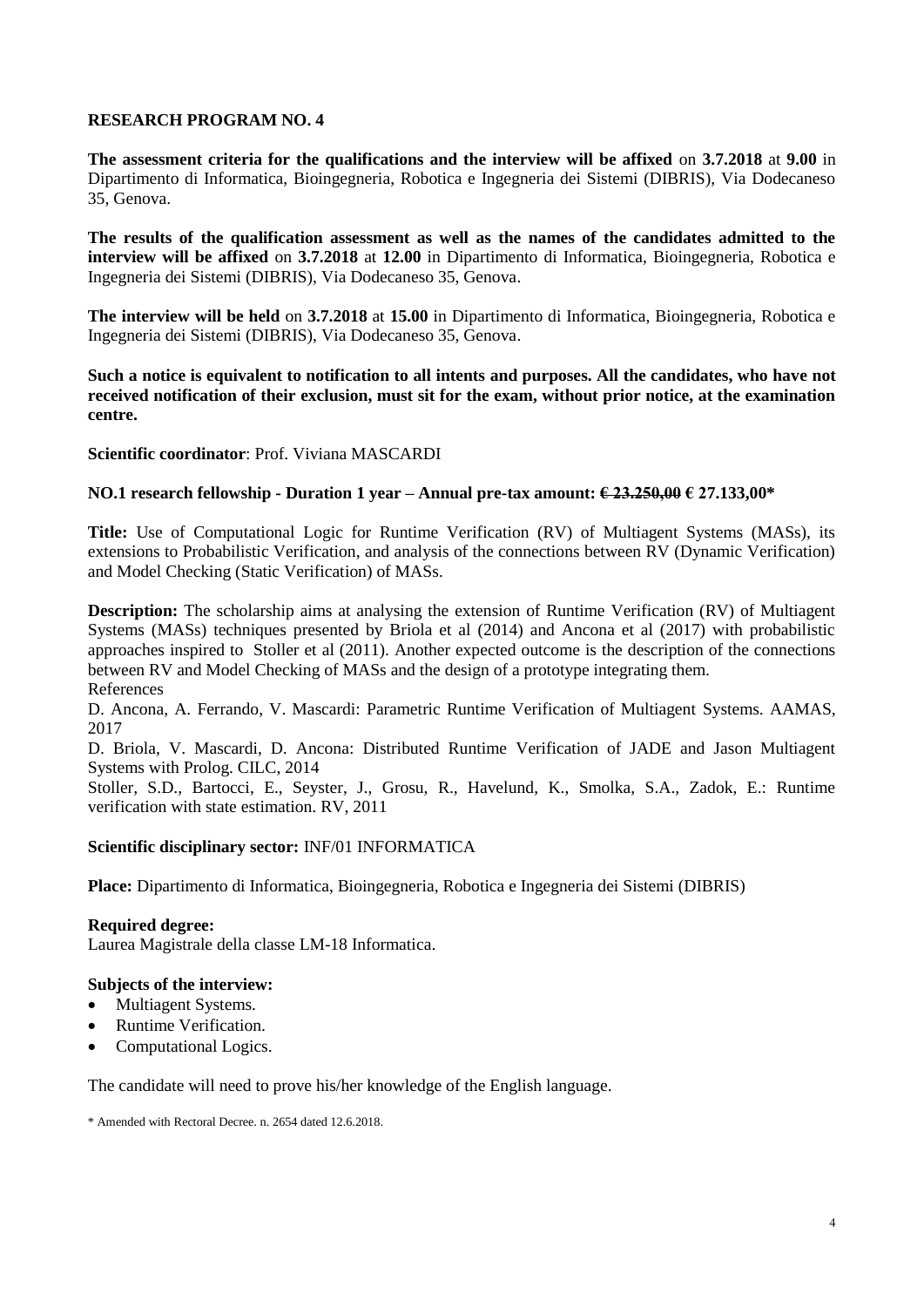**The assessment criteria for the qualifications and the interview will be affixed** on **10.7.2018** at **11.00** in Dipartimento di Informatica, Bioingegneria, Robotica e Ingegneria dei Sistemi (DIBRIS), Via Dodecaneso 35, Genova.

**The results of the qualification assessment as well as the names of the candidates admitted to the interview will be affixed** on **12.7.2018** at **11.00** in Dipartimento di Informatica, Bioingegneria, Robotica e Ingegneria dei Sistemi (DIBRIS), Via Dodecaneso 35, Genova.

**The interview will be held** on **12.7.2018** at **17.00** in Dipartimento di Informatica, Bioingegneria, Robotica e Ingegneria dei Sistemi (DIBRIS), Via Dodecaneso 35, Genova.

#### **Such a notice is equivalent to notification to all intents and purposes. All the candidates, who have not received notification of their exclusion, must sit for the exam, without prior notice, at the examination centre.**

*As regards candidates, who are not resident or domiciled in Italy, and those, who are resident or habitually domiciled at a distance of more than 300 Km from the selection centre, the interview, if requested, can also be held by electronic means (SKYPE video conference call), promptly contacting Prof. Lorenzo Rosasco on the phone number +39 0103536607 or via the email address: lorenzo.rosasco@unige.it.*

## **Scientific coordinator**: Prof. Lorenzo ROSASCO

# **NO.1 research fellowship - Duration 1 year – Annual pre-tax amount: € 27.133,00**

**Title:** Machine learning approaches to signal classification and representation.

**Description:** Extracting actionable information from massive amount of complex high dimensional data is a key problem in science and engineering. The goal of this project is to develop sound machine learning algorithms that can provably tackle this challenge. Specifically we will consider a multidisciplinary approach based on tools from computer science, signal processing and optimization to develop efficient and optimal learning techniques with computational requirements tailored to the information in the data. We will work to take advantage of invariances and structures in the data. The goal is to derive results leading to better understanding of available techniques, but also to develop novel algorithmic solutions with improved statistical accuracy and reduced computational footprint.

## **Scientific disciplinary sector:** INF/01 INFORMATICA

**Place:** Dipartimento di Informatica, Bioingegneria, Robotica e Ingegneria dei Sistemi (DIBRIS)

**Required degree:** Dottorato di ricerca in Matematica e Applicazioni.

- Machine Learning.
- Optimization.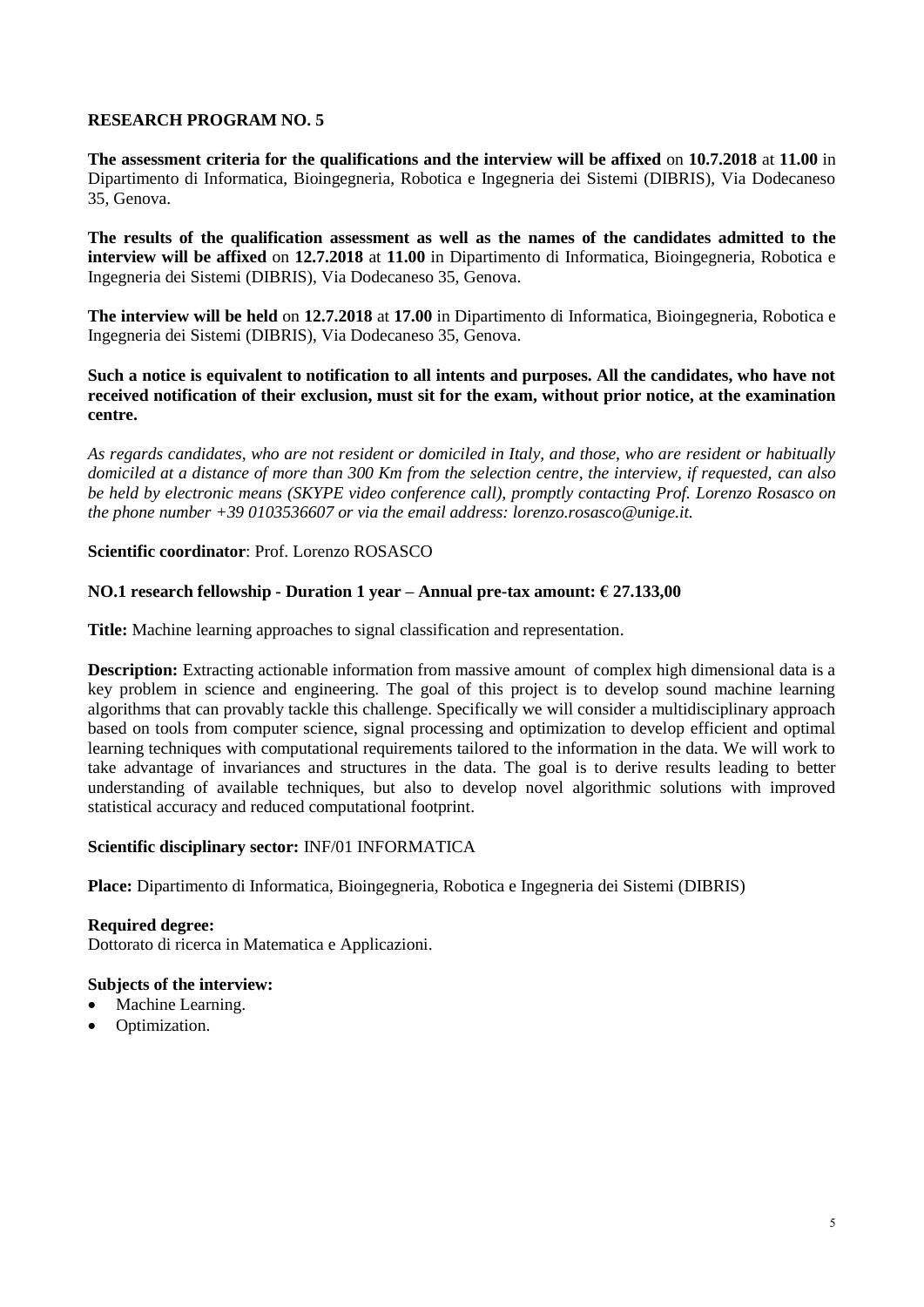# **SCIENTIFIC DISCIPLINARY AREA: PHYSICS**

#### **RESEARCH PROGRAM NO. 6**

**The assessment criteria for the qualifications and the interview will be affixed** on **26.6.2018** at **10.00** in Dipartimento di Fisica (DIFI), Via Dodecaneso 33, Genova.

**The results of the qualification assessment as well as the names of the candidates admitted to the interview will be affixed** on **26.6.2018** at **19.00** in Dipartimento di Fisica (DIFI), Via Dodecaneso 33, Genova.

**The interview will be held** on **11.7.2018** at **9.00** in Dipartimento di Fisica (DIFI), Via Dodecaneso 33, Genova.

**Such a notice is equivalent to notification to all intents and purposes. All the candidates, who have not received notification of their exclusion, must sit for the exam, without prior notice, at the examination centre.**

*As regards candidates, who are not resident or domiciled in Italy, and those, who are resident or habitually domiciled at a distance of more than 300 Km from the selection centre, the interview, if requested, can also be held by electronic means (SKYPE video conference call), promptly contacting Prof. Marco Pallavicini on the phone number +39 0103536661 or via the email address: marco.pallavicini@unige.it.*

#### **Scientific coordinator**: Prof. Marco PALLAVICINI

#### **NO.1 research fellowship – Duration 2 years – Annual pre-tax amount: € 27.133,00**

**Title:** Antiproton cooling with negative ions and pulsed anti-hydrogen beam formation.

**Description:** The research activity will take place within the AEgIS project aiming at a measurement of the Earth's gravitational acceleration g on a beam of cold anti-hydrogen. The recent developments about the manipulations of antiprotons and positrons in AEgIS indicate that antiproton cooling via collisions with simultaneously trapped negative ions laser cooled is the most promising method to get the necessary sub K antiproton temperature. The use of positronium formation target operating in transmission mode is also becoming feasible. The proposed research activity consists in designing an antiproton trapping system integrating these two new aspects. They will allow to get the necessary low pbar temperature and antiH production rate. The research activity also includes the study of the beam formation and the evaluation of the sensitivity of the g measurement.

#### **Scientific disciplinary sector:** FIS/01 FISICA SPERIMENTALE

**Place:** Dipartimento di Fisica (DIFI)

**Required degree:**

Dottorato di ricerca in Fisica.

#### **Subjects of the interview:**

- Fundamental physics with cold trapped antiprotons and anti-Hydrogen.
- Trapping of charged particles.
- Low energy positronium formation and detection.
- Cooling of trapped particles: methods and limitations.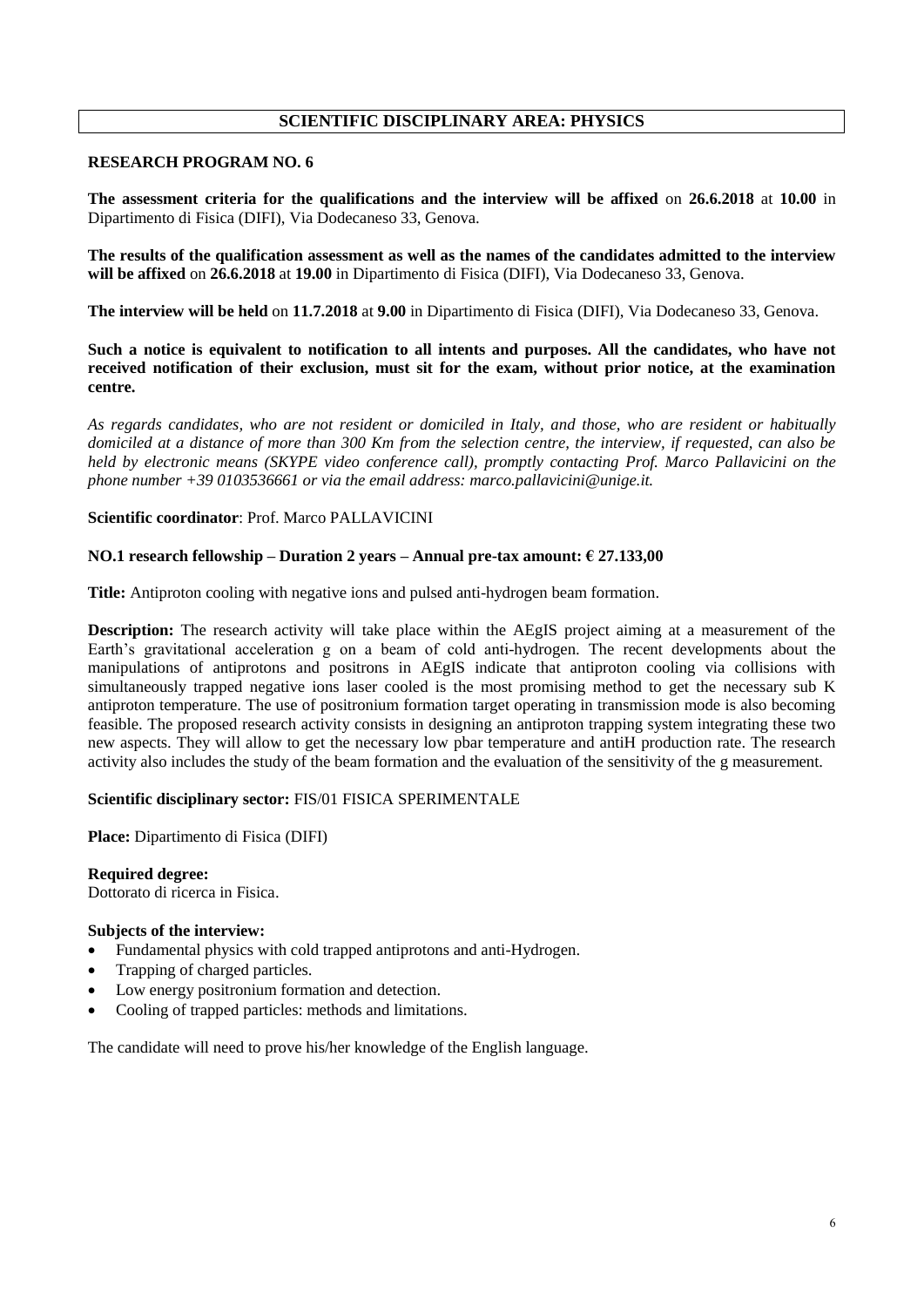# **SCIENTIFIC DISCIPLINARY AREA: CHEMISTRY**

## **RESEARCH PROGRAM NO. 7**

**The assessment criteria for the qualifications and the interview will be affixed** on **4.7.2018** at **10.00** in Dipartimento di Ingegneria Civile, Chimica e Ambientale (DICCA), Via Opera Pia 15A, Genova.

**The results of the qualification assessment as well as the names of the candidates admitted to the interview will be affixed** on **4.7.2018** at **13.30** in Dipartimento di Ingegneria Civile, Chimica e Ambientale (DICCA), Via Opera Pia 15A, Genova.

**The interview will be held** on **4.7.2018** at **14.00** in Dipartimento di Ingegneria Civile, Chimica e Ambientale (DICCA), Via Opera Pia 15A, Genova.

**Such a notice is equivalent to notification to all intents and purposes. All the candidates, who have not received notification of their exclusion, must sit for the exam, without prior notice, at the examination centre.**

*As regards candidates, who are not resident or domiciled in Italy, and those, who are resident or habitually domiciled at a distance of more than 300 Km from the selection centre, the interview, if requested, can also be held by electronic means (SKYPE video conference call), promptly contacting Prof. Gianguido Ramis on the phone number +39 0103536027 or via the email address: gianguidoramis@unige.it.*

#### **Scientific coordinator**: Prof. Gianguido RAMIS

#### **NO.1 research fellowship - Duration 1 year – Annual pre-tax amount: € 19.367,00**

**Title:** Hydrogen production through photoreforming of carbohydrates.

**Description:** The activity includes the execution of photocatalytic tests on various materials supplied by other partner research units of the MIUR-PRIN2015 project Heterogeneous Robust Catalysts to Upgrade Low-Value Biomass Streams (HERCULES). The aim is the production of hydrogen from waste biomass or low valued products, for example from hydrolysed cellulosic or lignocellulosic materials. Innovative photoreactors will be used, which will be also designed by the candidate. The data will be elaborated according to an innovative kinetic approach, which includes a model for radiation. Finally, the modelling and design of the photoreactor will be performed.

The performance of the materials will be evaluated not only in terms of productivity, but also robustness, with particular reference to activity tests on real hydrolysed substrates.

#### **Scientific disciplinary sector:** CHIM/07 FONDAMENTI CHIMICI DELLE TECNOLOGIE

**Place:** Dipartimento di Ingegneria Civile, Chimica e Ambientale (DICCA)

#### **Required degree:**

Dottorato di ricerca in Ingegneria Chimica, o Dottorato di ricerca in Scienze e Tecnologie dei Materiali, o Dottorato di ricerca in Chimica Industriale.

#### **Subjects of the interview:**

- Previous research experience.
- Development of photoreactors.
- Photocatalytic materials.
- Photoreforming
- Water Splitting
- CO2 photoreduction.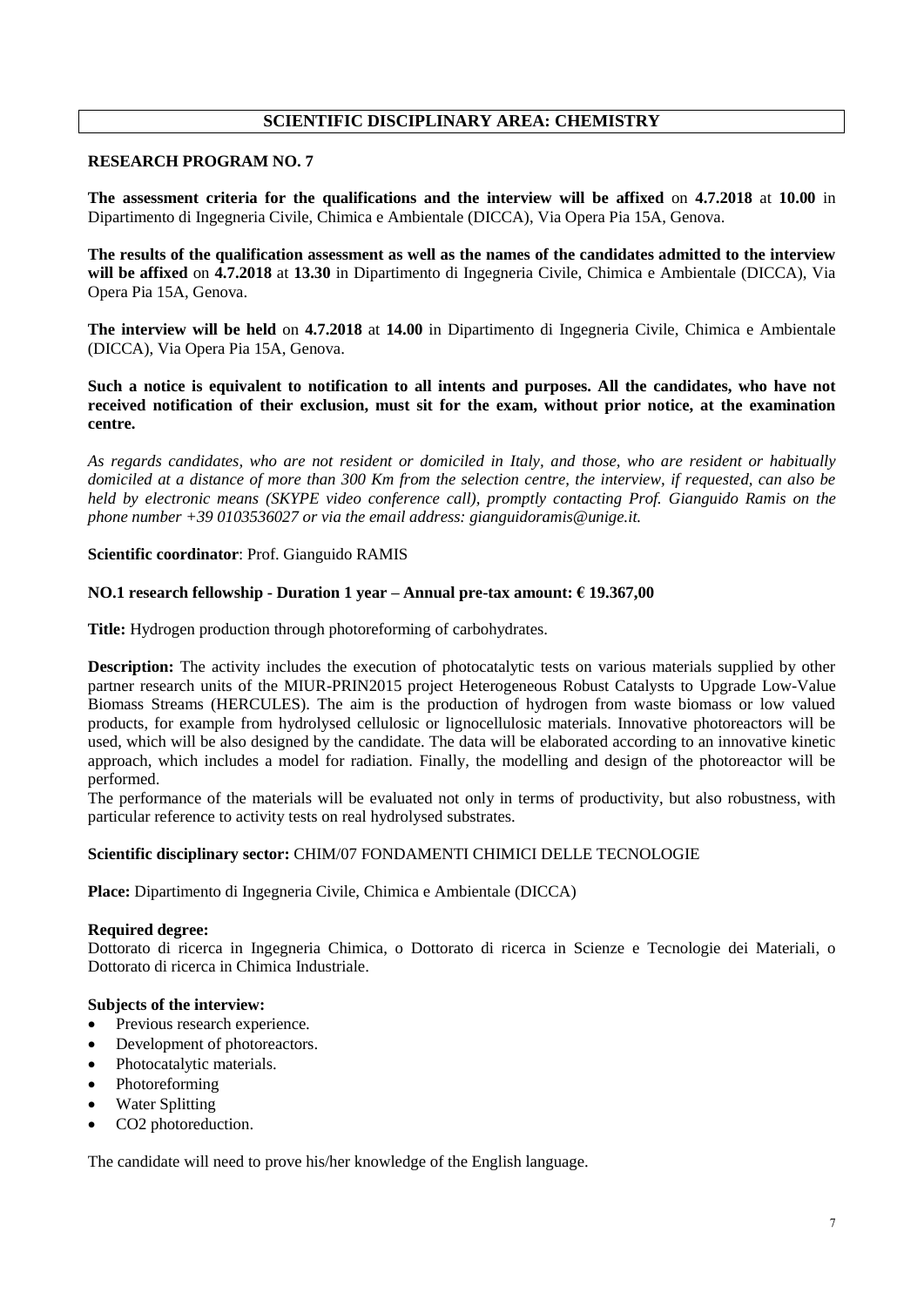# **SCIENTIFIC DISCIPLINARY AREA: EARTH SCIENCES**

## **RESEARCH PROGRAM NO. 8**

**The assessment criteria for the qualifications and the interview will be affixed** on **9.7.2018** at **9.30** in Dipartimento di Scienze della Terra, dell'Ambiente e della Vita (DISTAV), Corso Europa 26, Genova.

**The results of the qualification assessment as well as the names of the candidates admitted to the interview will be affixed** on **9.7.2018** at **13.00** in Dipartimento di Scienze della Terra, dell'Ambiente e della Vita (DISTAV), Corso Europa 26, Genova.

**The interview will be held** on **9.7.2018** at **14.00** in Dipartimento di Scienze della Terra, dell'Ambiente e della Vita (DISTAV), Corso Europa 26, Genova.

**Such a notice is equivalent to notification to all intents and purposes. All the candidates, who have not received notification of their exclusion, must sit for the exam, without prior notice, at the examination centre.**

*As regards candidates, who are not resident or domiciled in Italy, and those, who are resident or habitually domiciled at a distance of more than 300 Km from the selection centre, the interview, if requested, can also be held by electronic means (SKYPE video conference call), promptly contacting Prof. Marco Capello on the phone number +39 01035338143 or via the email address: capello@dipteris.unige.it.*

#### **Scientific coordinator**: Prof. Marco CAPELLO

#### **NO.1 research fellowship - Duration 1 year – Annual pre-tax amount: € 19.367,00**

**Title:** Tissue analysis techniques taken from target fish in port environments in order to determine the state of water pollution starting from the accumulation of pollutants. (EU Project Interreg V-A Italy France Maritime 2014-2020 "GEREMIA - Gestione dei reflui per il miglioramento delle acque portuali (Management of wastewater for the improvement of port waters )" - CUP D41I18000600005).

**Description:** Blue Growth is the long-term path that our territories will have to follow, and the ports will be among the main actors. The evaluation of impacts and anthropogenic pressures on ecosystems will have to be developed on a solid scientific basis as suggested by modern management approaches (e.g., Ecosystem-based Management). Following this approach, pollution risk management must be shared on a transboundary basis. GEREMIA aims to train and support, with innovative tools and solutions, who will be responsible for managing port waters. The harmonization of modeling, monitoring and analysis of risk management procedures will lead to the preparation of a DSS developed specifically for Port. The proposed management strategies will be applied in Pilot Actions on several Port, with installation of bioremediation systems and waste containment, and training of intervention procedures.

#### **Scientific disciplinary sector:** GEO/12 OCEANOGRAFIA E FISICA DELL'ATMOSFERA

**Place:** Dipartimento di Scienze della Terra, dell'Ambiente e della Vita (DISTAV)

#### **Required degree:**

Laurea magistrale delle classi: LM-6 Biologia, o LM-60 Scienze della natura, o LM-75 Scienze e tecnologie per l'ambiente e il territorio.

## **Subjects of the interview:**

- Animal tissue sampling techniques.
- Visual analysis of fishes.
- Marine pollution from heavy metals.
- Bio/mycoremediation techniques.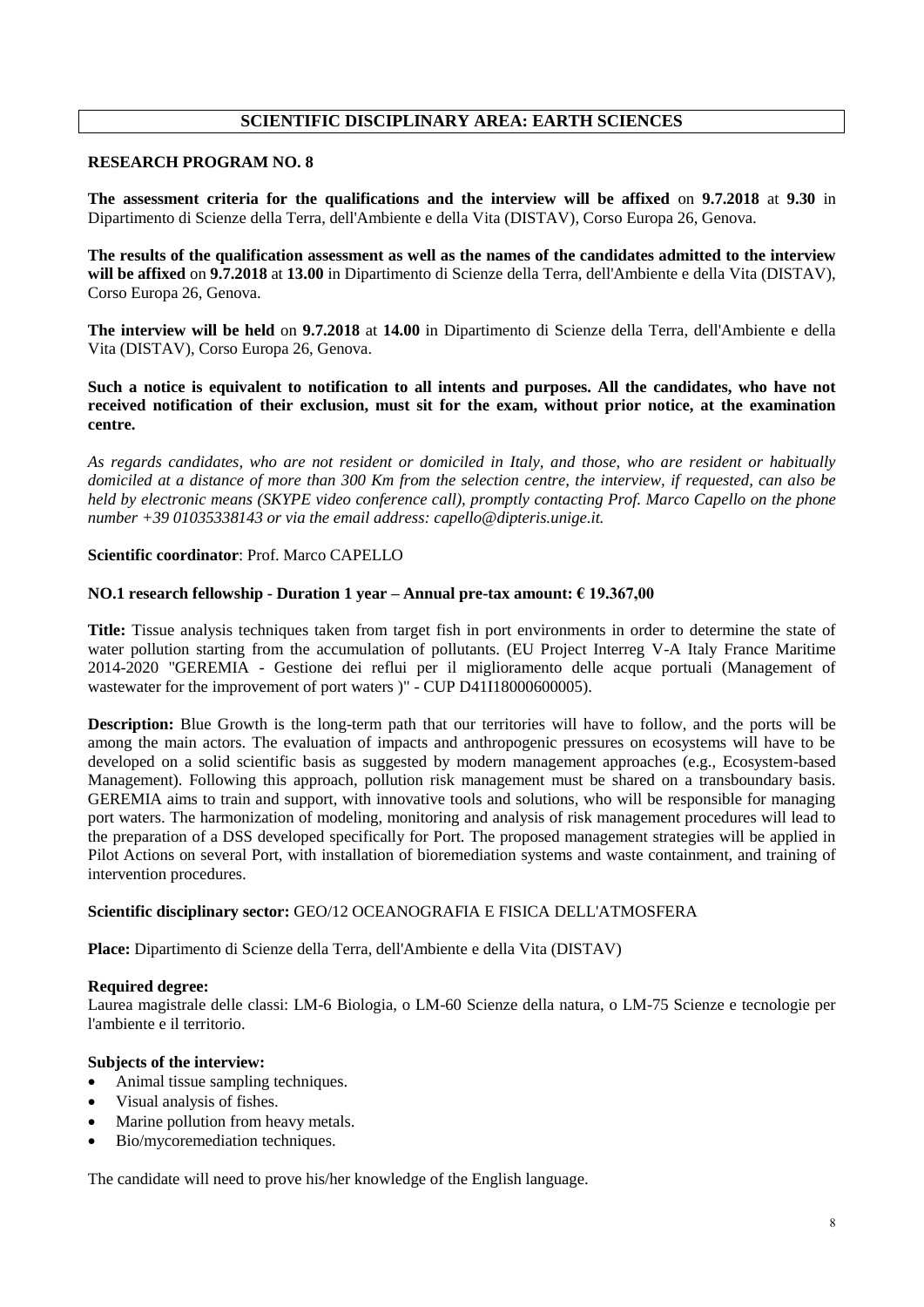# **SCIENTIFIC DISCIPLINARY AREA: BIOLOGY**

# **RESEARCH PROGRAM NO. 9**

#### **Scientific coordinator**: Prof. Pietro BALDELLI

#### **NO.1 research fellowship - Duration 1 year – Annual pre-tax amount: € 19.367,00**

**Title:** Mechanism of action and application of low-glucose diet to prevent epileptogenesis in models of human genetic epilepsy.

#### **Description:**

Goal of this project is pave the way to an anti-epileptogenic strategy based on the low-glucose diet (LGD) and capable to contrast specifically the epileptogenic pathways at the basis of the seizure onset in patients affected by various forms of monogenic epilepsies.

The experimental plan is based on two specific aims: (i) an in vitro investigation of the functional mechanisms underlying the homeostatic effects of compounds mimicking the effects of LGD; (ii) an ex vivo characterization of the efficacy of LGD in reverting the epileptogenic process in two mice models of human monogenic epilepsies, one caused by Na+ channel mutations (Channelopathy), the other related to mutations of the synaptic vesicle, Synapsin 2, inducing dysfunctions of synaptic transmission (Synaptopathy).

#### **Scientific disciplinary sector:** BIO/09 FISIOLOGIA

**Place:** Dipartimento di Medicina Sperimentale (DIMES)

#### **Required degree:**

Laurea Magistrale della classe LM-9 Biotecnologie mediche, veterinarie e farmaceutiche.

#### **Subjects of the interview:**

Master degree (M.Sc) thesis, research experiences and laboratory skills.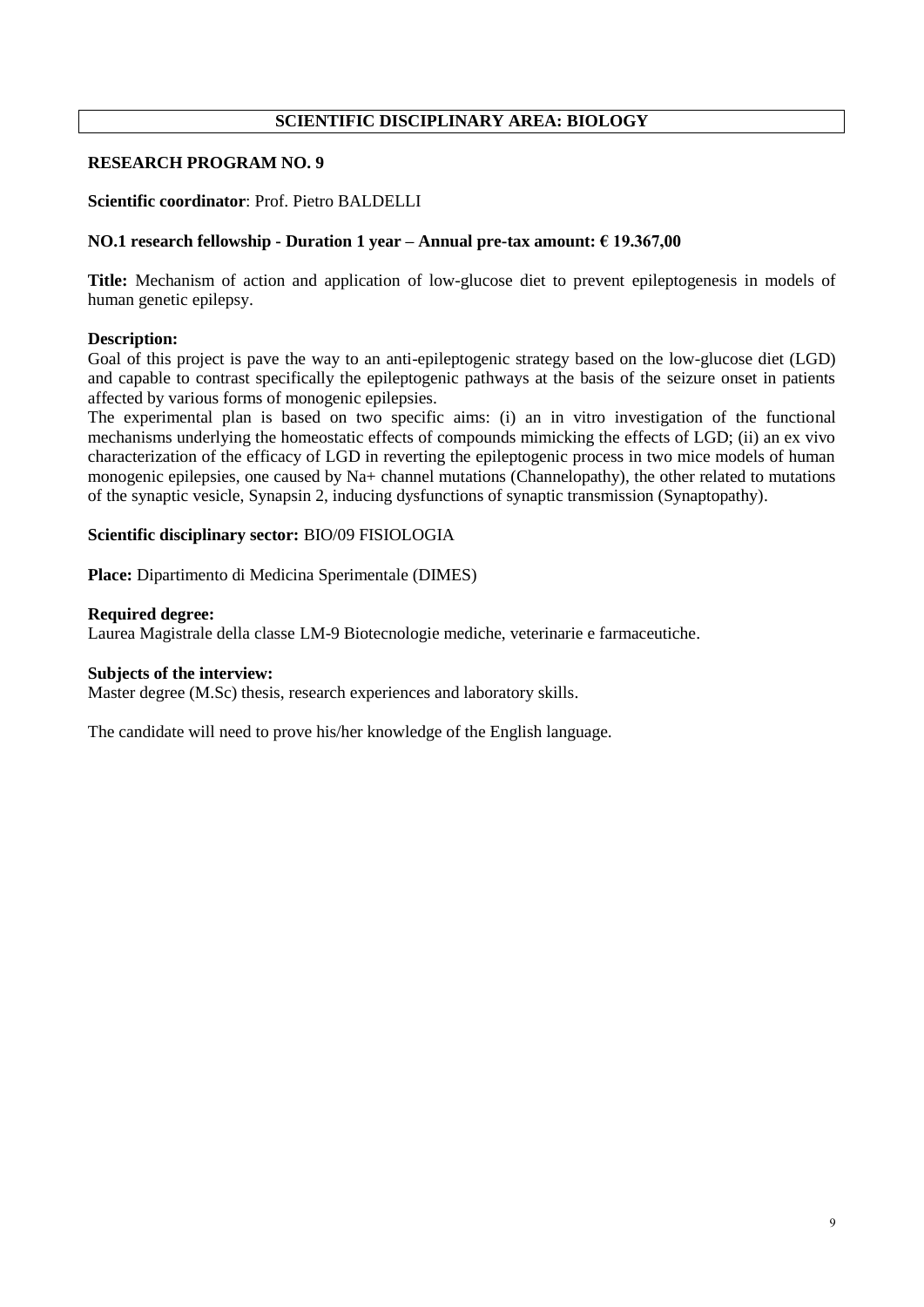**The assessment criteria for the qualifications and the interview will be affixed** on **27.6.2018** at **9.00** in Policlinico San Martino, IST Nord, Laboratorio di Medicina Rigenerativa, Largo Rosanna Benzi 10, Genova.

**The results of the qualification assessment as well as the names of the candidates admitted to the interview will be affixed** on **27.6.2018** at **12.00** in Policlinico San Martino, IST Nord, Laboratorio di Medicina Rigenerativa, Largo Rosanna Benzi 10, Genova.

**The interview will be held** on **27.6.2018** at **14.00** in Policlinico San Martino, IST Nord, Laboratorio di Medicina Rigenerativa, Largo Rosanna Benzi 10, Genova.

**Such a notice is equivalent to notification to all intents and purposes. All the candidates, who have not received notification of their exclusion, must sit for the exam, without prior notice, at the examination centre.**

**Scientific coordinator**: Prof. Aldo PAGANO

## **NO.1 research fellowship - Duration 1 year – Annual pre-tax amount: € 19.367,00**

**Title:** A comprehensive service for in situ monitoring, automatic counting and risk evaluation of toxigenic microalgae.

**Description:** Aim of the project is to realize new devices and methodologies suitable to monitor phytoplankton organisms onsite and in laboratory that will be characterized by high sensitivity, rapidity and ease to use. The second main objective is to prove the feasibility of comprehensive toxicological information achievement, based on in vitro methods, which could ultimately enhance the current algal monitoring and risk management.

## **Scientific disciplinary sector:** BIO/13 BIOLOGIA APPLICATA

**Place:** Dipartimento di Medicina Sperimentale (DIMES)

## **Required degree:**

Laurea magistrale delle classi: LM-6 Biologia, o LM-9 Biotecnologie mediche, veterinarie e farmaceutiche, o LM-13 Farmacia e farmacia industriale, o LM-41 Medicina e chirurgia.

## **Subjects of the interview:**

Molecular cell biology techniques.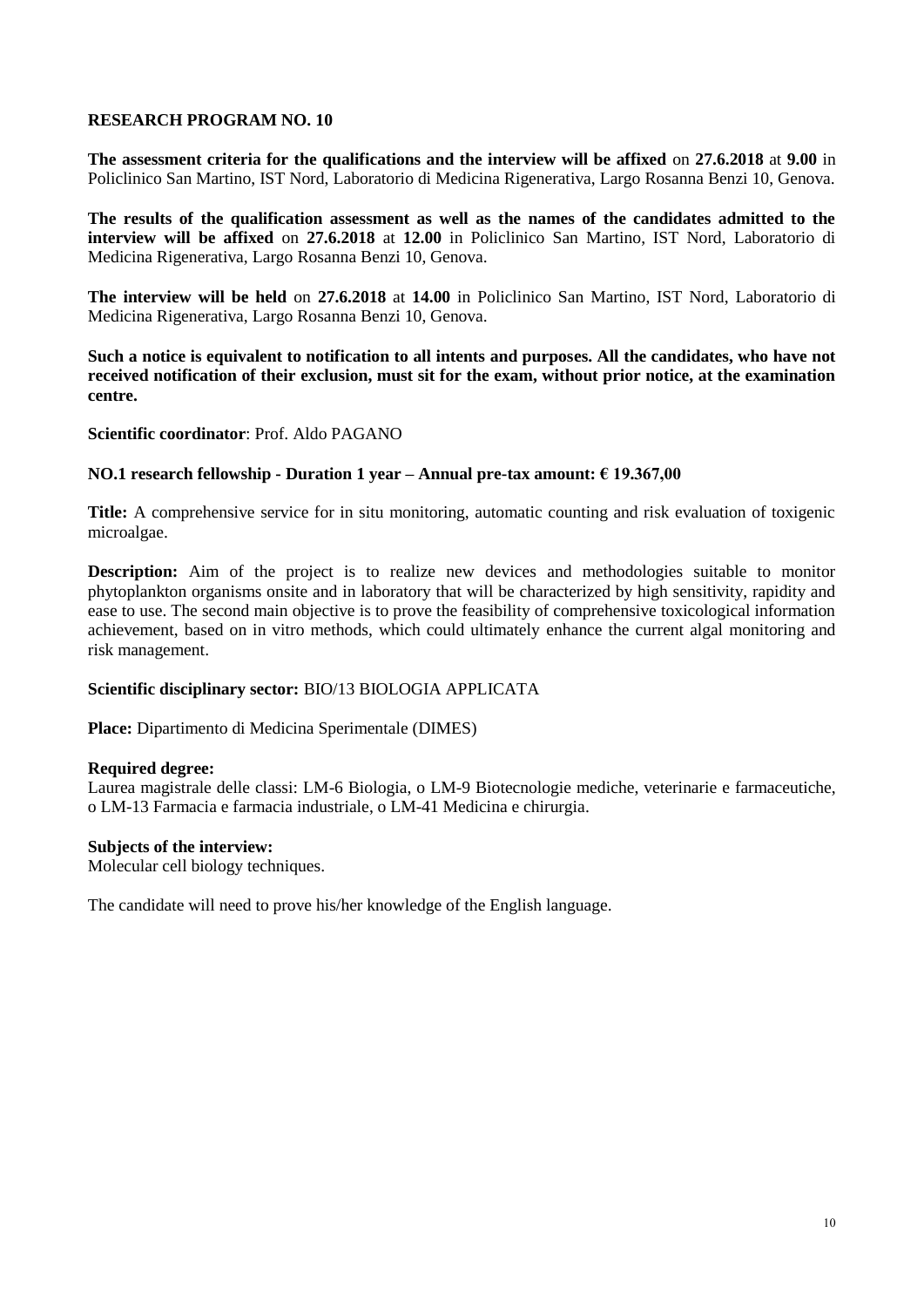# **SCIENTIFIC DISCIPLINARY AREA: MEDICINE**

#### **RESEARCH PROGRAM NO. 11**

**The assessment criteria for the qualifications and the interview will be affixed** on **2.7.2018** at **9.00** in Clinica Malattie Infettive, Ospedale Policlinico San Martino, Padiglione di Patologie Complesse, Piano meno uno, Largo R. Benzi 10, Genova.

**The results of the qualification assessment as well as the names of the candidates admitted to the interview will be affixed** on **2.7.2018** at **12.00** in Clinica Malattie Infettive, Ospedale Policlinico San Martino, Padiglione di Patologie Complesse, Piano meno uno, Largo R. Benzi 10, Genova.

**The interview will be held** on **2.7.2018** at **13.00** in Clinica Malattie Infettive, Ospedale Policlinico San Martino, Padiglione di Patologie Complesse, Piano meno uno, Largo R. Benzi 10, Genova.

**Such a notice is equivalent to notification to all intents and purposes. All the candidates, who have not received notification of their exclusion, must sit for the exam, without prior notice, at the examination centre.**

**Scientific coordinator**: Prof. Malgorzata MIKULSKA

#### **NO.1 research fellowship - Duration 1 year – Annual pre-tax amount: € 19.367,00**

**Title:** Early diagnosis of candidemia: optimization in the use of serum biomarkers.

**Description:** The main objective of this research is to coordinate a multidisciplinary project for the use and optimization of the diagnosis of candidemia through the use of biomarkers, in order to improve the diagnostic effectiveness and the use of antifungal drugs in patients with suspected candidemia. Overall, it is reasonable to expect, also in light of previous experiences on the combined use of procalcitonin and serum glucan for this purpose, that a coordinated and dynamic multidisciplinary approach might considerably improve, in terms of time and costs, the adequacy of the use of antifungals in daily clinical practice, and the survival of patients with candidemia.

## **Scientific disciplinary sector:** MED/17 MALATTIE INFETTIVE

**Place:** Dipartimento di Scienze della Salute (DISSAL)

#### **Required degree:**

Specializzazione in Malattie Infettive, o Specializzazione in Medicina Tropicale, o Specializzazione in Malattie Infettive e Tropicali, con adeguata produzione scientifica derivante da pubblicazioni su riviste scientifiche in lingua inglese inerenti all'argomento dell'assegno di ricerca: diagnostica della candidemia.

- Diagnostic principles of candidemia.
- Objectives and outcome measures for the diagnosis of candidemia.
- Different types of biomarkers for the diagnosis of candidemia.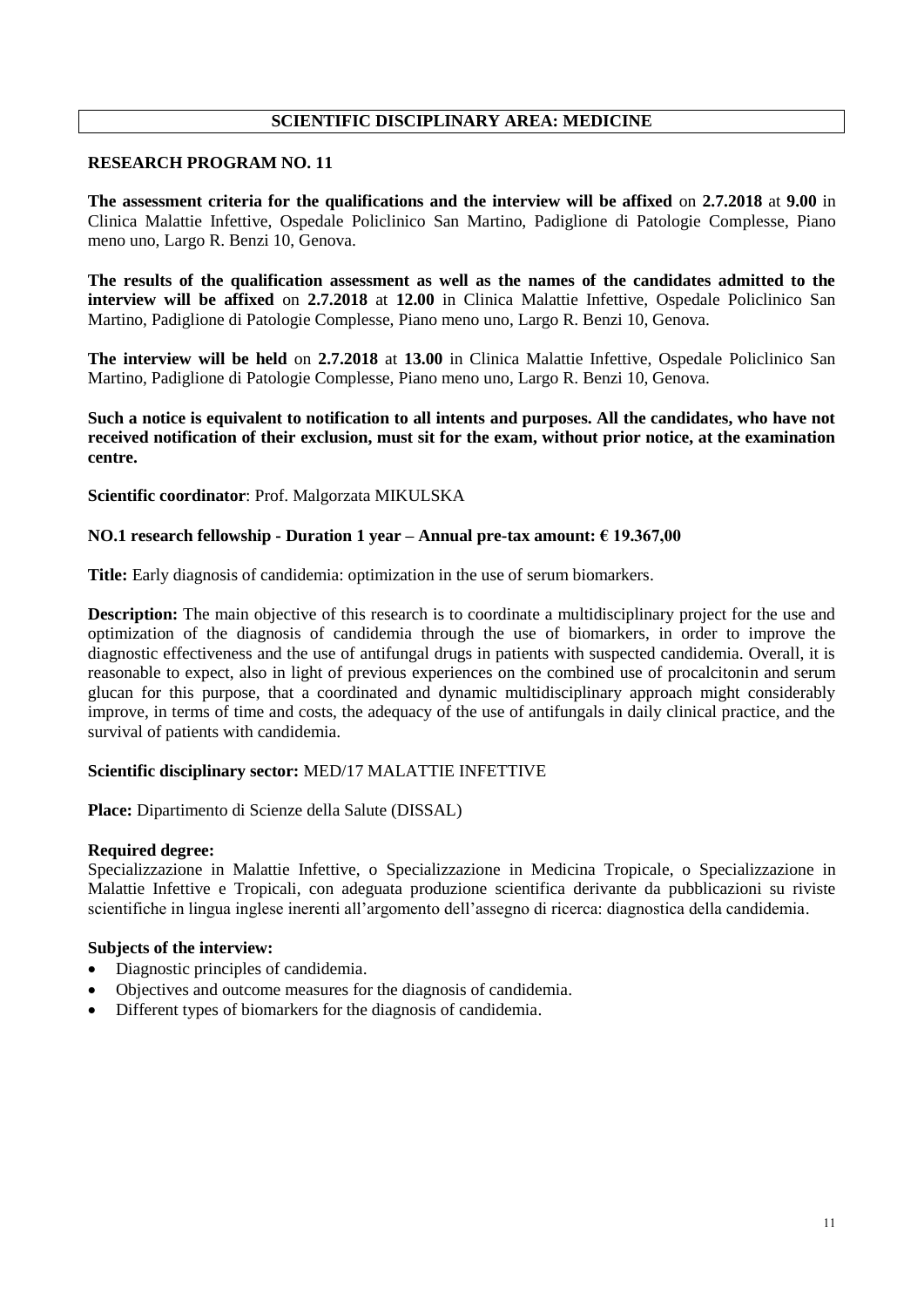**The assessment criteria for the qualifications and the interview will be affixed** on **2.7.2018** at **8.30** in Clinica Neurologica, Aula magna, Largo R. Benzi 10, Genova.

**The results of the qualification assessment as well as the names of the candidates admitted to the interview will be affixed** on **2.7.2018** at **12.00** in Clinica Neurologica, Aula magna, Largo R. Benzi 10, Genova.

**The interview will be held** on **2.7.2018** at **14.30** in Clinica Neurologica, Aula magna, Largo R. Benzi 10, Genova.

**Such a notice is equivalent to notification to all intents and purposes. All the candidates, who have not received notification of their exclusion, must sit for the exam, without prior notice, at the examination centre.**

**Scientific coordinator**: Prof. Flavio NOBILI

## **NO.1 research fellowship - Duration 1 year – Annual pre-tax amount: € 19.367,00**

**Title:** Cognitive features related to Lewy Body Diseases in idiopathic REM sleep behavior disorders.

**Description:** The Idiopathic REM Sleep Behavior disorder (iRBD) is the most frequent parasomnia in REM sleep. Patients with iRBD have a high risk of developing a neurodegenerative disease. Furthermore, the presence of iRBD is a research criterion for the diagnosis of Parkinson's Disease in the prodromal stage. The main aim of the study is to evaluate iRBD subjects to identify predictive markers of synucleinopathies. Clinical and instrumental data will be collected, including video-polysomnography, neuropsychological tests and brain SPECT with I-123 Ioflupane, a marker of the dopamine transporter. Statistical multivariate analysis tool will be used to identify the pattern of markers that better predict the development of synucleinopathies.

## **Scientific disciplinary sector:** MED/26 NEUROLOGIA

**Place:** Dipartimento di Neuroscienze, riabilitazione, oftalmologia, genetica e scienze materno-infantili (DINOGMI)

#### **Required degree:**

Laurea V.O. in Psicologia. Laurea Specialistica della classe 58/S Psicologia. Laurea Magistrale della classe LM-51 Psicologia.

- The neuropsychological assessment.
- Cognitive profile of synucleinopathies.
- Relationship between cognitive functions and neurotransmitters.
- Basic concepts of Multivariate statistics.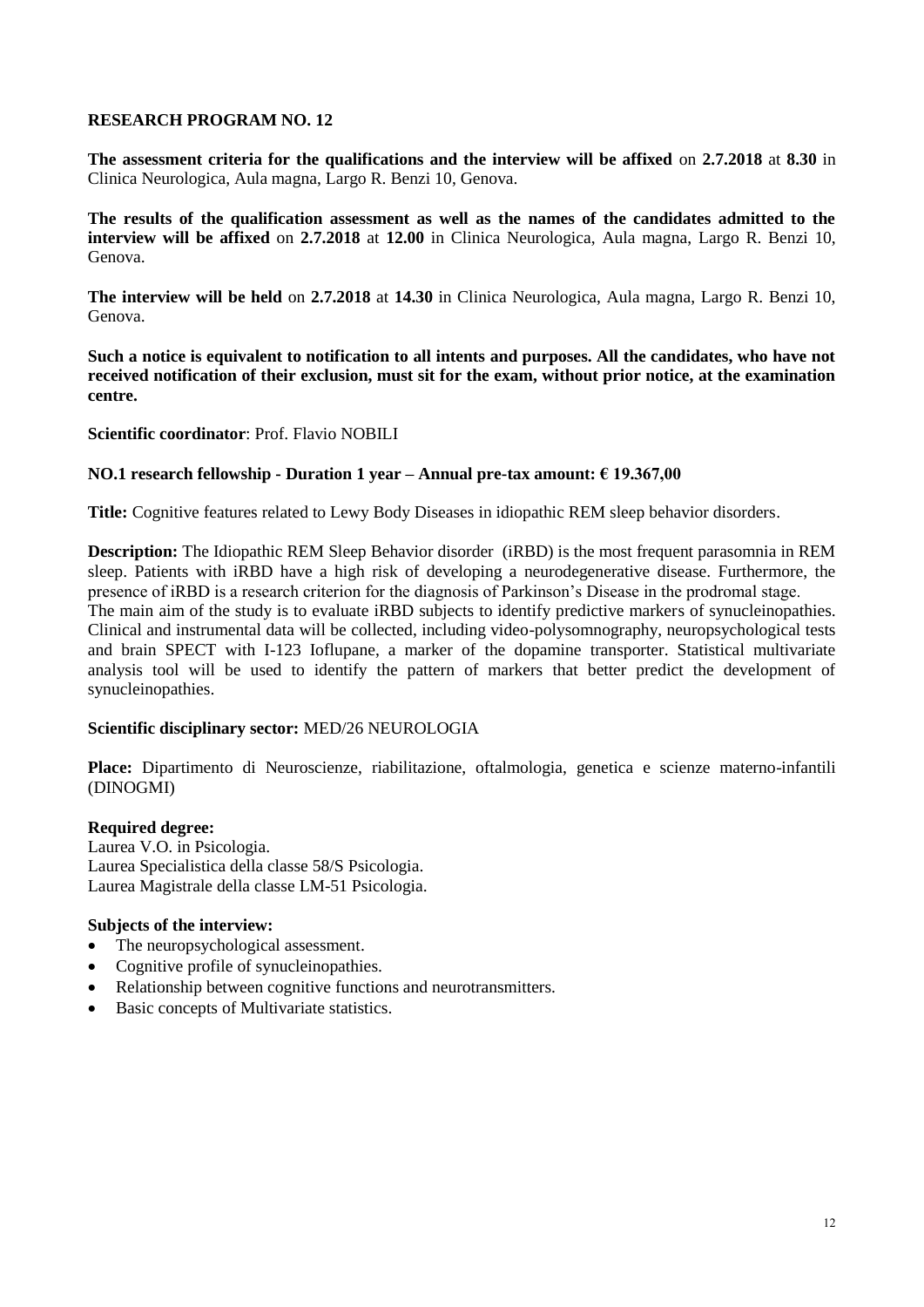**The assessment criteria for the qualifications and the interview will be affixed** on **5.7.2018** at **8.00** in Clinica Oculistica, Sala Studio, V Piano, Viale Benedetto XV 5, Genova.

**The results of the qualification assessment as well as the names of the candidates admitted to the interview will be affixed** on **5.7.2018** at **11.00** in Clinica Oculistica, Sala Studio, V Piano, Viale Benedetto XV 5, Genova.

**The interview will be held** on **5.7.2018** at **13.00** in Clinica Oculistica, Sala Studio, V Piano, Viale Benedetto XV 5, Genova.

**Such a notice is equivalent to notification to all intents and purposes. All the candidates, who have not received notification of their exclusion, must sit for the exam, without prior notice, at the examination centre.**

**Scientific coordinator**: Prof. Carlo Enrico TRAVERSO

## **NO.1 research fellowship - Duration 1 year – Annual pre-tax amount: € 19.367,00**

**Title:** Path Diagnostic Therapeutic patient suffering from chronic eye diseases associated with aging.

**Description:** Chronic diseases of the visual system are the leading cause of blindness in the Western world. The progressive lengthening of life, the concomitant presence of metabolic and / or cardiovascular diseases such as diabetes and hypertension and the presence of refractive ocular condition like high myopia are important risk factors. These diseases need a diagnostic and therapeutic approach which can be different. Some ocular deseases need medical treatment (e.g. glaucoma, age related macular degeneration, diabetic retinopathy, retinal venous occlusion and central serous chorioretinopathy).

## **Scientific disciplinary sector:** MED/30 MALATTIE APPARATO VISIVO

**Place:** Dipartimento di Neuroscienze, riabilitazione, oftalmologia, genetica e scienze materno-infantili (DINOGMI)

## **Required degree:**

Laurea Specialistica della classe 46/S Medicina e chirurgia. Laurea Magistrale della classe LM-41 Medicina e chirurgia.

#### **Subjects of the interview:**

Major chronic ocular diseases and the ability to perform related instrumental diagnostic procedures.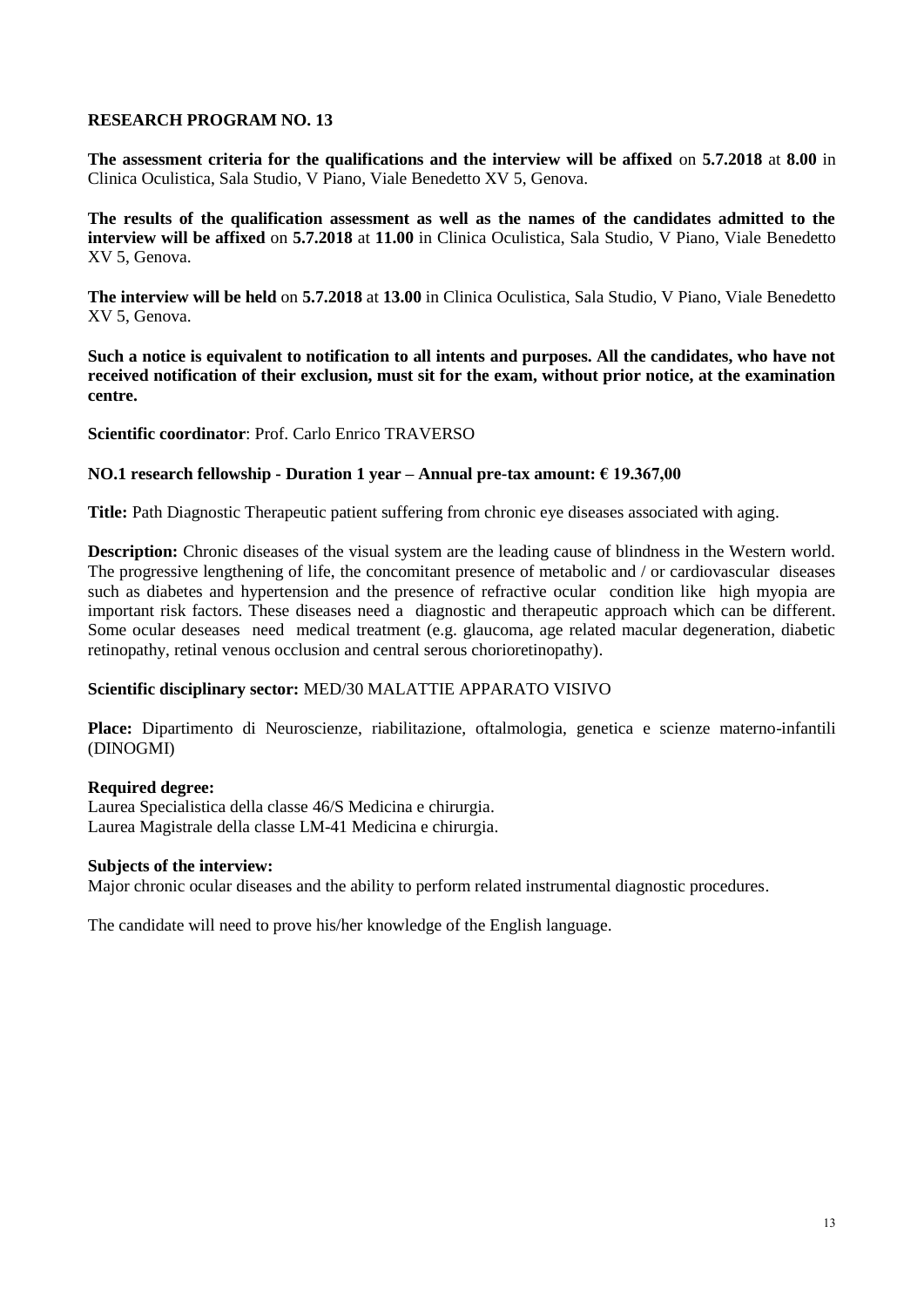**The assessment criteria for the qualifications and the interview will be affixed** on **4.7.2018** at **8.00** in Clinica Oculistica, Sala Studio, V Piano, Viale Benedetto XV 5, Genova.

**The results of the qualification assessment as well as the names of the candidates admitted to the interview will be affixed** on **4.7.2018** at **11.00** in Clinica Oculistica, Sala Studio, V Piano, Viale Benedetto XV 5, Genova.

**The interview will be held** on **4.7.2018** at **13.00** in Clinica Oculistica, Sala Studio, V Piano, Viale Benedetto XV 5, Genova.

**Such a notice is equivalent to notification to all intents and purposes. All the candidates, who have not received notification of their exclusion, must sit for the exam, without prior notice, at the examination centre.**

**Scientific coordinator**: Prof. Carlo Enrico TRAVERSO

#### **NO.1 research fellowship - Duration 1 year – Annual pre-tax amount: € 19.367,00**

**Title:** Standard Operating Procedures (SOPs) and reference measurements for the standardization of the phenotype in patients affected by forms of primary glaucoma.

**Description:** The analysis of complex diseases is achievable through the conduct of genetic association projects. Standardization is important to ensure the collection of a uniform set of data from patients suffering from primary glaucoma whose genetic data will be analyzed. In order to ensure homogeneity will be developed Standard Operating Procedures (SOPs) for a detailed clinical examination, together with a training and certification of employees. The complete set of exams includes, in addition to the eye examination, the perimetry and the morphometry of the optic nerve and others. Establish the SOPs and reference measurements for the standardization of the phenotype in patients suffering from primary glaucoma. This will allow to develop a genotype-phenotype database.

#### **Scientific disciplinary sector:** MED/30 MALATTIE APPARATO VISIVO

**Place:** Dipartimento di Neuroscienze, riabilitazione, oftalmologia, genetica e scienze materno-infantili (DINOGMI)

#### **Required degree:**

Laurea Specialistica della classe 46/S Medicina e chirurgia. Laurea Magistrale della classe LM-41 Medicina e chirurgia.

#### **Subjects of the interview:**

Instrumental diagnostic techniques in the ophthalmological field.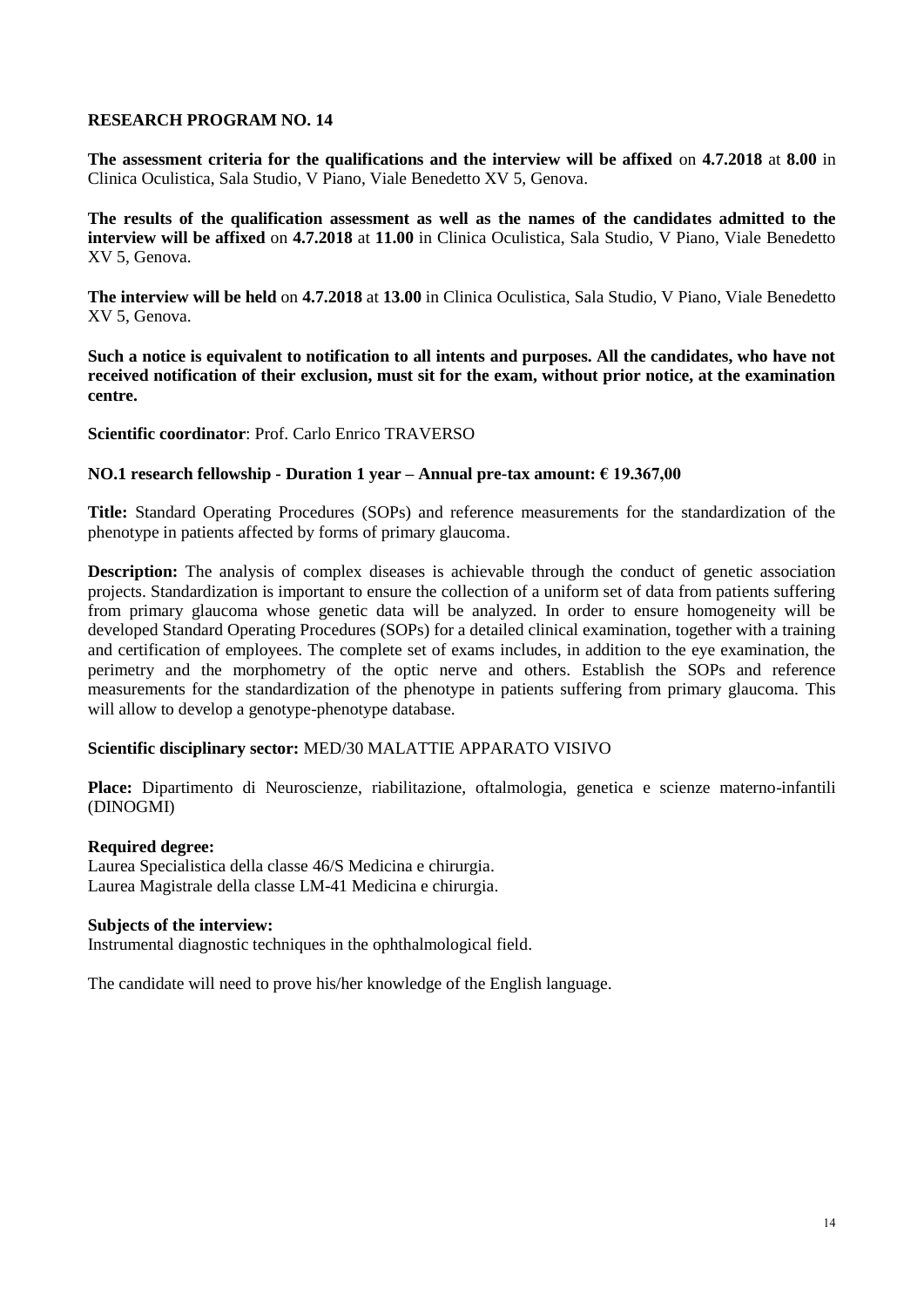**The assessment criteria for the qualifications and the interview will be affixed** on **4.7.2018** at **9.30** in Dipartimento di Neuroscienze, riabilitazione, oftalmologia, genetica e scienze materno-infantili (DINOGMI), Istituto "G. Gaslini", Neurologia Pediatrica e Malattie Muscolari, Padiglione 16, I Piano, Via Gaslini, Genova.

**The results of the qualification assessment as well as the names of the candidates admitted to the interview will be affixed** on **4.7.2018** at **12.30** in Dipartimento di Neuroscienze, riabilitazione, oftalmologia, genetica e scienze materno-infantili (DINOGMI), Istituto "G. Gaslini", Neurologia Pediatrica e Malattie Muscolari, Padiglione 16, I Piano, Via Gaslini, Genova.

**The interview will be held** on **4.7.2018** at **13.00** in Dipartimento di Neuroscienze, riabilitazione, oftalmologia, genetica e scienze materno-infantili (DINOGMI), Istituto "G. Gaslini", Neurologia Pediatrica e Malattie Muscolari, Padiglione 16, I Piano, Via Gaslini, Genova.

# **Such a notice is equivalent to notification to all intents and purposes. All the candidates, who have not received notification of their exclusion, must sit for the exam, without prior notice, at the examination centre.**

**Scientific coordinator**: Prof. Pasquale STRIANO

# **NO.1 research fellowship - Duration 1 year – Annual pre-tax amount: € 23.250,00**

**Title:** Delineating the molecular pathway and pathogenic mechanism underlying autosomal dominant lateral temporal epilepsy (ADLTE).

**Description:** Autosomal dominant lateral temporal epilepsy (ADLTE) is a syndrome characterized by seizures with auditory symptoms. Mutations that cause ADLTE are found in the LGI1 and RELN genes expressed in the brain, which altogether have changed in about 50% of families. The aim of the project is to determine the neurobiological dysfunctions associated with mutations in the LG1 and RELN genes through the study of nerve cells derived from patients fibroblasts through the generation and differentiation of induced pluripotent cells (IPS cells). Toward this aim, IPS cells of patients will be generated by cell reprogramming techniques and differentiated into neuronal cells and analyzed to evaluate the specific morpho-functional characteristics. In particular, a comparative analysis will be conducted to verify arborization, synaptic density, intrinsic excitability and synaptic transmission.

## **Scientific disciplinary sector:** MED/38 PEDIATRIA GENERALE E SPECIALISTICA

**Place:** Dipartimento di Neuroscienze, riabilitazione, oftalmologia, genetica e scienze materno-infantili (DINOGMI).

## **Required degree:**

Laurea Magistrale delle classi: LM-6 Biologia, o LM-9 Biotecnologie mediche, veterinarie e farmaceutiche

## **Subjects of the interview:**

- Epilepsy genetics.
- Epileptic encephalopathies.
- Diagnostic techniques in epilepsy.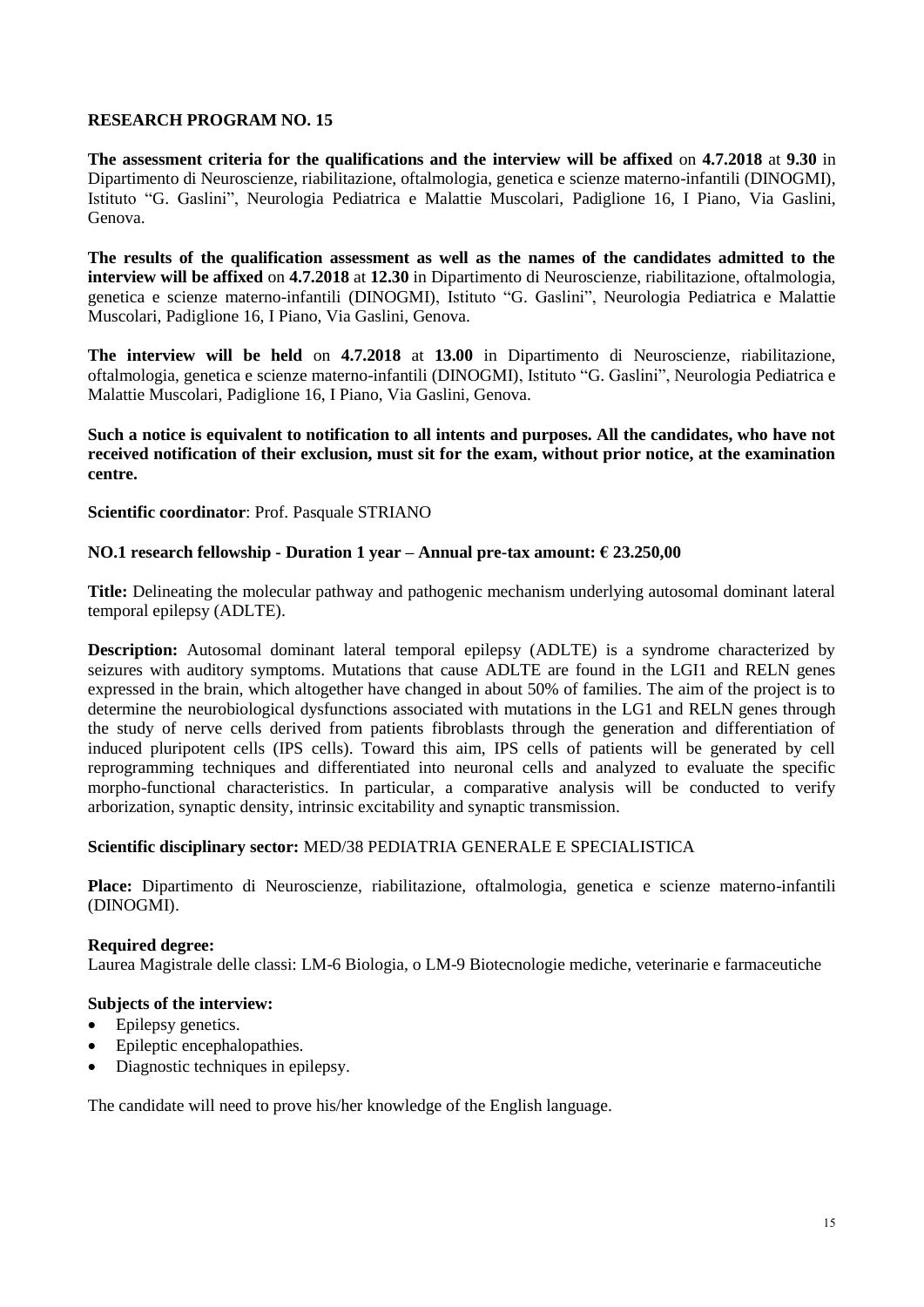**The assessment criteria for the qualifications and the interview will be affixed** on **3.7.2018** at **9.30** in Dipartimento di Neuroscienze, riabilitazione, oftalmologia, genetica e scienze materno-infantili (DINOGMI), Istituto "G. Gaslini", Neurologia Pediatrica e Malattie Muscolari, Padiglione 16, I Piano, Via Gaslini, Genova.

**The results of the qualification assessment as well as the names of the candidates admitted to the interview will be affixed** on **3.7.2018** at **12.30** in Dipartimento di Neuroscienze, riabilitazione, oftalmologia, genetica e scienze materno-infantili (DINOGMI), Istituto "G. Gaslini", Neurologia Pediatrica e Malattie Muscolari, Padiglione 16, I Piano, Via Gaslini, Genova.

**The interview will be held** on **3.7.2018** at **13.00** in Dipartimento di Neuroscienze, riabilitazione, oftalmologia, genetica e scienze materno-infantili (DINOGMI), Istituto "G. Gaslini", Neurologia Pediatrica e Malattie Muscolari, Padiglione 16, I Piano, Via Gaslini, Genova.

## **Such a notice is equivalent to notification to all intents and purposes. All the candidates, who have not received notification of their exclusion, must sit for the exam, without prior notice, at the examination centre.**

**Scientific coordinator**: Prof. Pasquale STRIANO

# **NO.1 research fellowship - Duration 1 year – Annual pre-tax amount: € 23.250,00**

**Title:** Predictors of Cannabidiol clinical response and CNS adverse effects in epilepsy patients.

**Description:** Over 20 antiepileptic drugs (AEDs) are licensed for its treatment. There is currently no way to predict which patients will not respond to any or all AEDs. We aim to characterize the clinical efficacy and tolerability of Cannabidiol (CBD), an emerging drug for treatment of refractory epilepsy. The anti-epileptic action of cannabinoids is mediated by cannabinoid receptor type 1 (CB1) and 2 (CB2), although a variety of other receptors and targets are also involved in the effects of these compounds. Some candidate genes to predict the CBD clinical response are the following: CB1/2, TPV1-4, TRPA1, TRPM8, 5-HT1a, GPR55. We will investigate whether genetic variants in these genes are associates with different clinical response to CBD in patients with epilepsy. Moreover, we will also investigate whether variations in these genes may increase the risk for adverse effects in CBD-exposed patients.

## **Scientific disciplinary sector:** MED/38 PEDIATRIA GENERALE E SPECIALISTICA

**Place:** Dipartimento di Neuroscienze, riabilitazione, oftalmologia, genetica e scienze materno-infantili (DINOGMI).

# **Required degree:**

Laurea V.O. in Medicina e chirurgia. Laurea Specialistica della classe 46/S Medicina e chirurgia. Laurea Magistrale della classe LM-41 Medicina e chirurgia.

## **Subjects of the interview:**

- Epilepsy therapy.
- Epileptic encephalopathies.
- Pharmacotherapy.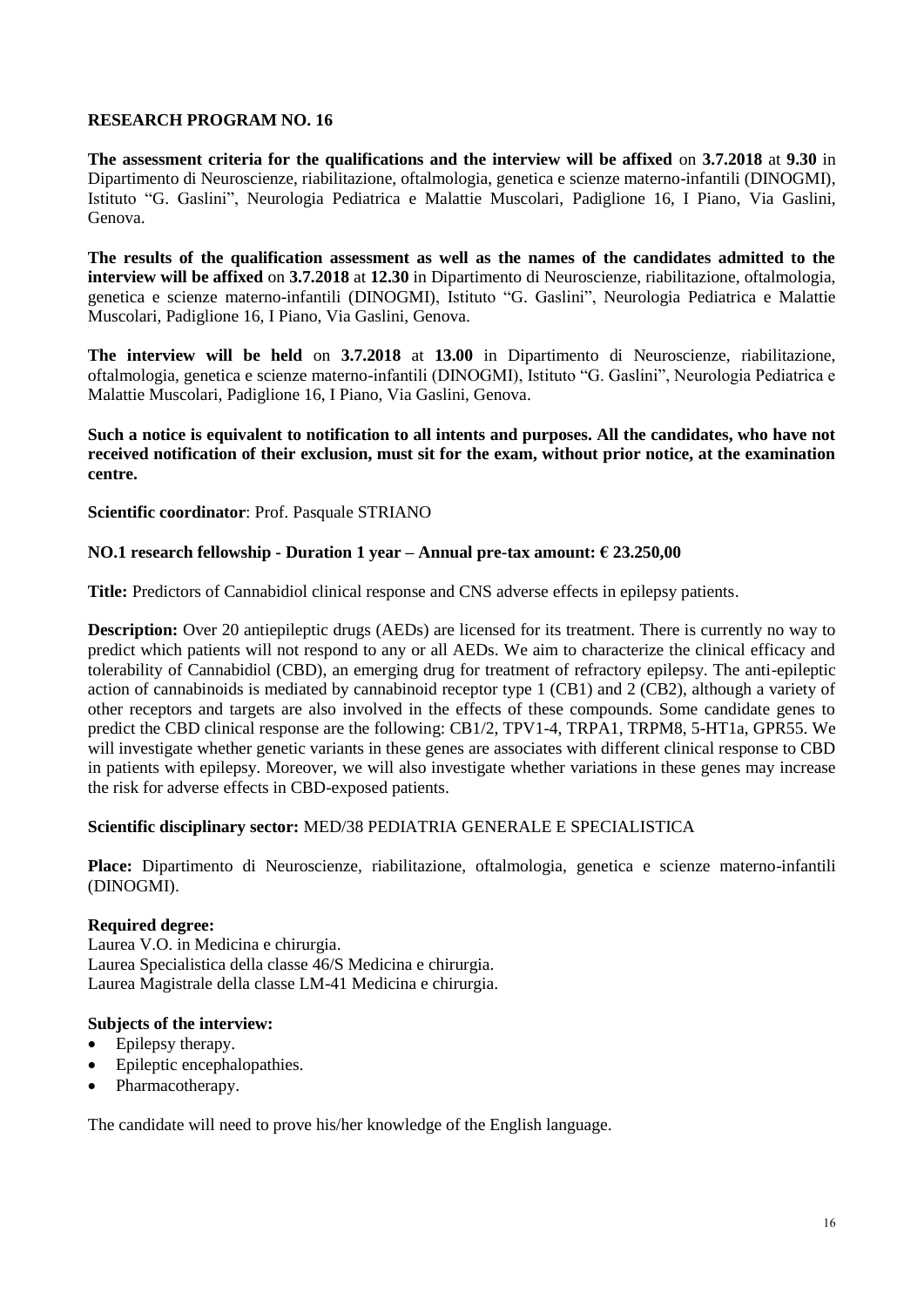**The assessment criteria for the qualifications and the interview will be affixed** on **26.6.2018** at **8.00** in Clinica Neurologica, Largo P. Daneo 3, Genova.

**The results of the qualification assessment as well as the names of the candidates admitted to the interview will be affixed** on **26.6.2018** at **11.00** in Clinica Neurologica, Largo P. Daneo 3, Genova.

**The interview will be held** on **26.6.2018** at **15.00** in Clinica Neurologica, Largo P. Daneo 3, Genova.

**Such a notice is equivalent to notification to all intents and purposes. All the candidates, who have not received notification of their exclusion, must sit for the exam, without prior notice, at the examination centre.**

**Scientific coordinator**: Prof. Angelo SCHENONE

## **NO.1 research fellowship - Duration 1 year – Annual pre-tax amount: € 19.367,00**

**Title:** Telerehabilitation and remote control of the rehabilitation program.

**Description:** Rehabilitation plays a fundamental role in the recovery of patients with acute neurological diseases, as well as in the management of post-acute and chronic phases. The information technologies available are suitable for the remote monitoring of the home rehabilitation protocol and have proved to be effective, in allowing professionals to program exercises at home and ensure that the subjects follow their rehabilitation program. Moreover, although there are several sensors commercially available, it is necessary to select the most suitable ones for this purpose. Therefore, the objectives of the project are to select different tools for the upper and lower limbs, to verify of their effectiveness and to transfer these devices from the hospital to the patient's home.

## **Scientific disciplinary sector:** MED/48 SCIENZE INFERMIERISTICHE E TECNICHE NEURO-PSICHIATRICHE E RIABILITATIVE

**Place:** Dipartimento di Neuroscienze, riabilitazione, oftalmologia, genetica e scienze materno-infantili (DINOGMI)

## **Required degree:**

Dottorato di ricerca in Neuroscienze applicate.

# **Subjects of the interview:**

- Rehabilitation.
- Tele-rehabilitation.
- Rehabilitative techniques.
- Neurological diseases.
- Outcome measures.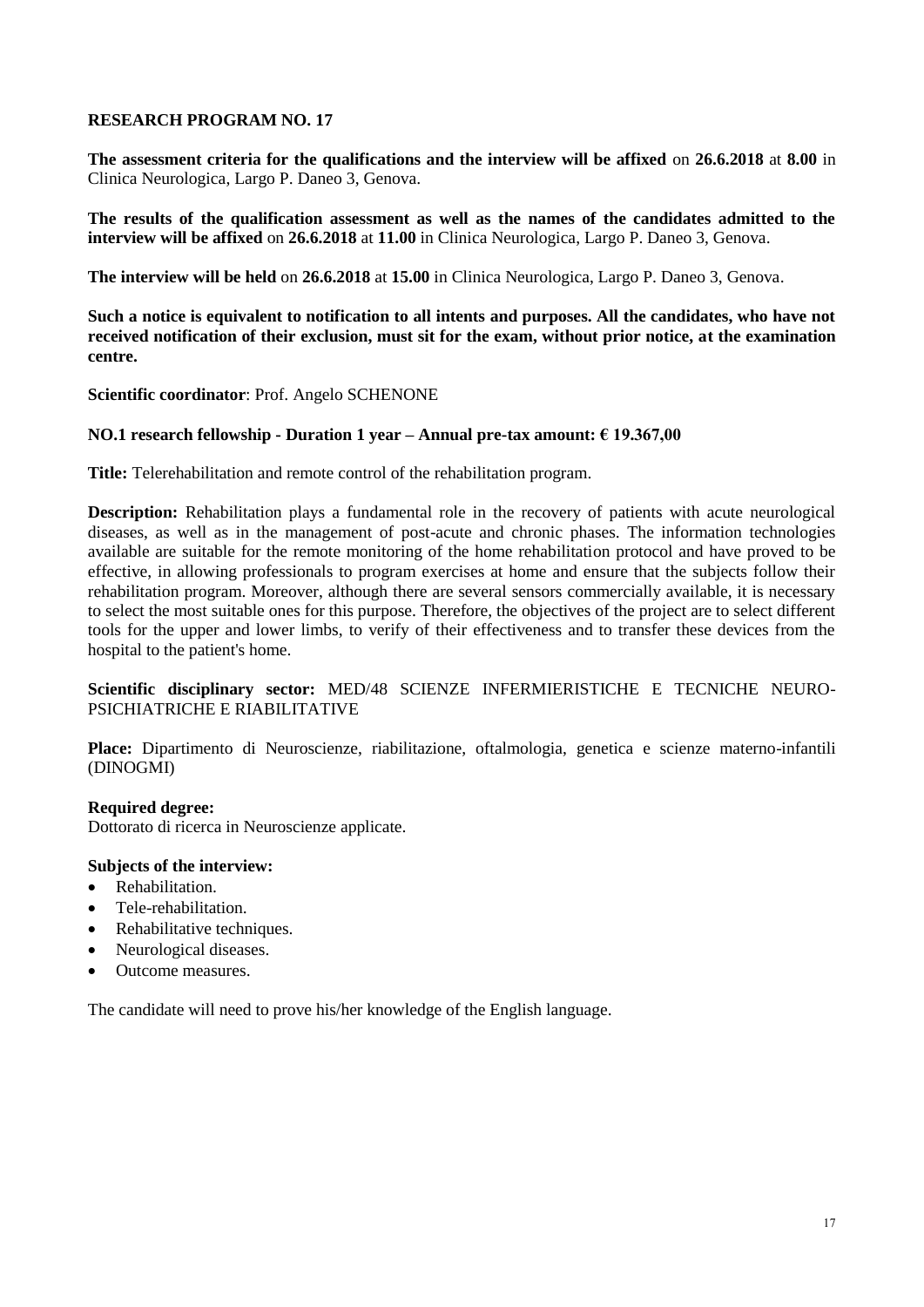# **SCIENTIFIC DISCIPLINARY AREA: CIVIL ENGINEERING AND ARCHITECTURE**

# **RESEARCH PROGRAM NO. 18**

**The assessment criteria for the qualifications and the interview will be affixed** on **3.7.2018** at **9.00** in Dipartimento di Ingegneria Civile, Chimica e Ambientale (DICCA), Via Montallegro 1, Genova.

**The results of the qualification assessment as well as the names of the candidates admitted to the interview will be affixed** on **3.7.2018** at **12.00** in Dipartimento di Ingegneria Civile, Chimica e Ambientale (DICCA), Via Montallegro 1, Genova.

**The interview will be held** on **3.7.2018** at **15.00** in Dipartimento di Ingegneria Civile, Chimica e Ambientale (DICCA), Via Montallegro 1, Genova.

**Such a notice is equivalent to notification to all intents and purposes. All the candidates, who have not received notification of their exclusion, must sit for the exam, without prior notice, at the examination centre.**

*As regards candidates, who are not resident or domiciled in Italy, and those, who are resident or habitually domiciled at a distance of more than 300 Km from the selection centre, the interview, if requested, can also be held by electronic means (SKYPE video conference call), promptly contacting Prof. Alessandro Stocchino on the phone number +39 0103532432 or via the email address: alessandro.stocchino@unige.it.*

**Scientific coordinator:** Prof. Alessandro STOCCHINO

#### **NO.1 research fellowship - Duration 1 year – Annual pre-tax amount: € 19.367,00**

**Title:** Numerical modelling of pullutant transport within harbours.

**Description:** In the framework of the european project Iterreg Italia-Francia Marittimo Gestione dei reflui per il miglioramento delle acque portuali, GEREMIA, specific actions regarding the numerical modelling of the sea currents and water quality in the ports of Genova, Olbia, La Spezia and Touln are planned. The main goal of the present study is to investigate the characteristics of the mass transport occuring in the port waters owing to wave, wind and tides currents. Moreover, the impact of the presence of point discharges within the ports waters will be considered.

## **Scientific disciplinary sector:** ICAR/01 IDRAULICA

**Place:** Dipartimento di Ingegneria Civile, Chimica e Ambientale (DICCA)

#### **Required degree:**

Dottorato di ricerca in Fluidodinamica, o Dottorato di ricerca in Processi dell'ingegneria ambientale.

- Fluid mechancs and mass transport.
- Environmental numerical modelling.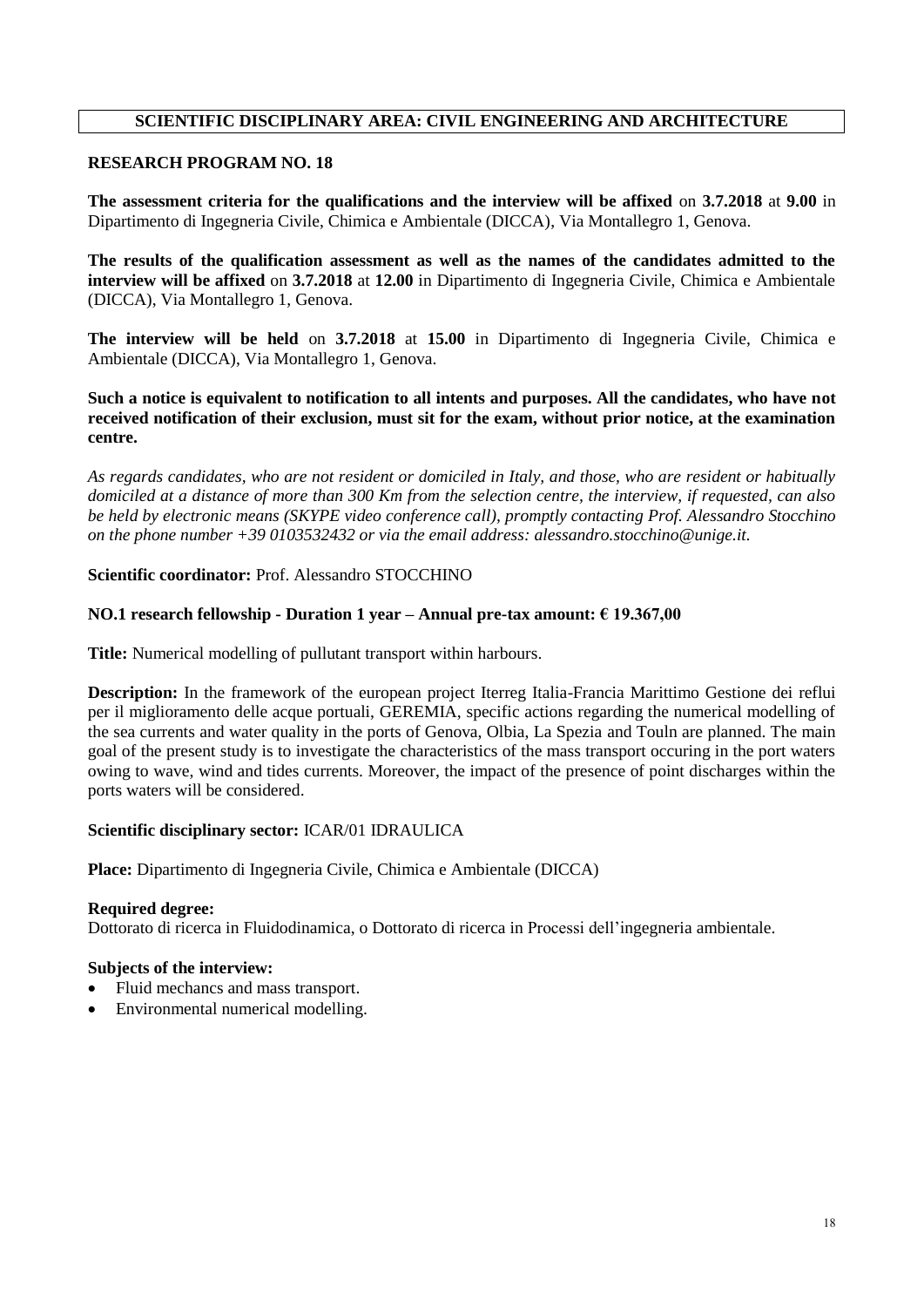**The assessment criteria for the qualifications and the interview will be affixed** on **2.7.2018** at **9.00** in Dipartimento di Ingegneria Civile, Chimica e Ambientale (DICCA), Via Montallegro 1, Genova.

**The results of the qualification assessment as well as the names of the candidates admitted to the interview will be affixed** on **2.7.2018** at **12.00** in Dipartimento di Ingegneria Civile, Chimica e Ambientale (DICCA), Via Montallegro 1, Genova.

**The interview will be held** on **2.7.2018** at **15.00** in Dipartimento di Ingegneria Civile, Chimica e Ambientale (DICCA), Via Montallegro 1, Genova.

**Such a notice is equivalent to notification to all intents and purposes. All the candidates, who have not received notification of their exclusion, must sit for the exam, without prior notice, at the examination centre.**

*As regards candidates, who are not resident or domiciled in Italy, and those, who are resident or habitually domiciled at a distance of more than 300 Km from the selection centre, the interview, if requested, can also be held by electronic means (SKYPE video conference call), promptly contacting Prof. Alessandro Stocchino on the phone number +39 0103532432 or via the email address: alessandro.stocchino@unige.it.*

## **Scientific coordinator:** Prof. Alessandro STOCCHINO

## **NO.1 research fellowship - Duration 1 year – Annual pre-tax amount: € 19.367,00**

**Title:** Numerical modelling of micro-plastic transport.

**Description:** In the framework of the european project Iterreg Italia-Francia Marittimo Stop alle Plastiche in H2O!, SPLASH!, specific actions regarding the numerical modelling of the sea currents and micro-plastic fate are planned. The main goal of the present study is to investigate the quantity of the micro-plastic currently available in the port waters and the possible impact on the surrounding sea environment. The fate of the miscro-plastic will be simulated using specific 2D/3D numerical models taking into account wave, wind and tidal currents.

## **Scientific disciplinary sector:** ICAR/01 IDRAULICA

**Place:** Dipartimento di Ingegneria Civile, Chimica e Ambientale (DICCA)

## **Required degree:**

Laurea Magistrale delle classi: LM-23 Ingegneria civile, o LM-35 Ingegneria per l'ambiente e il territorio.

- Fluid mechancs and mass transport.
- Environmental numerical modelling.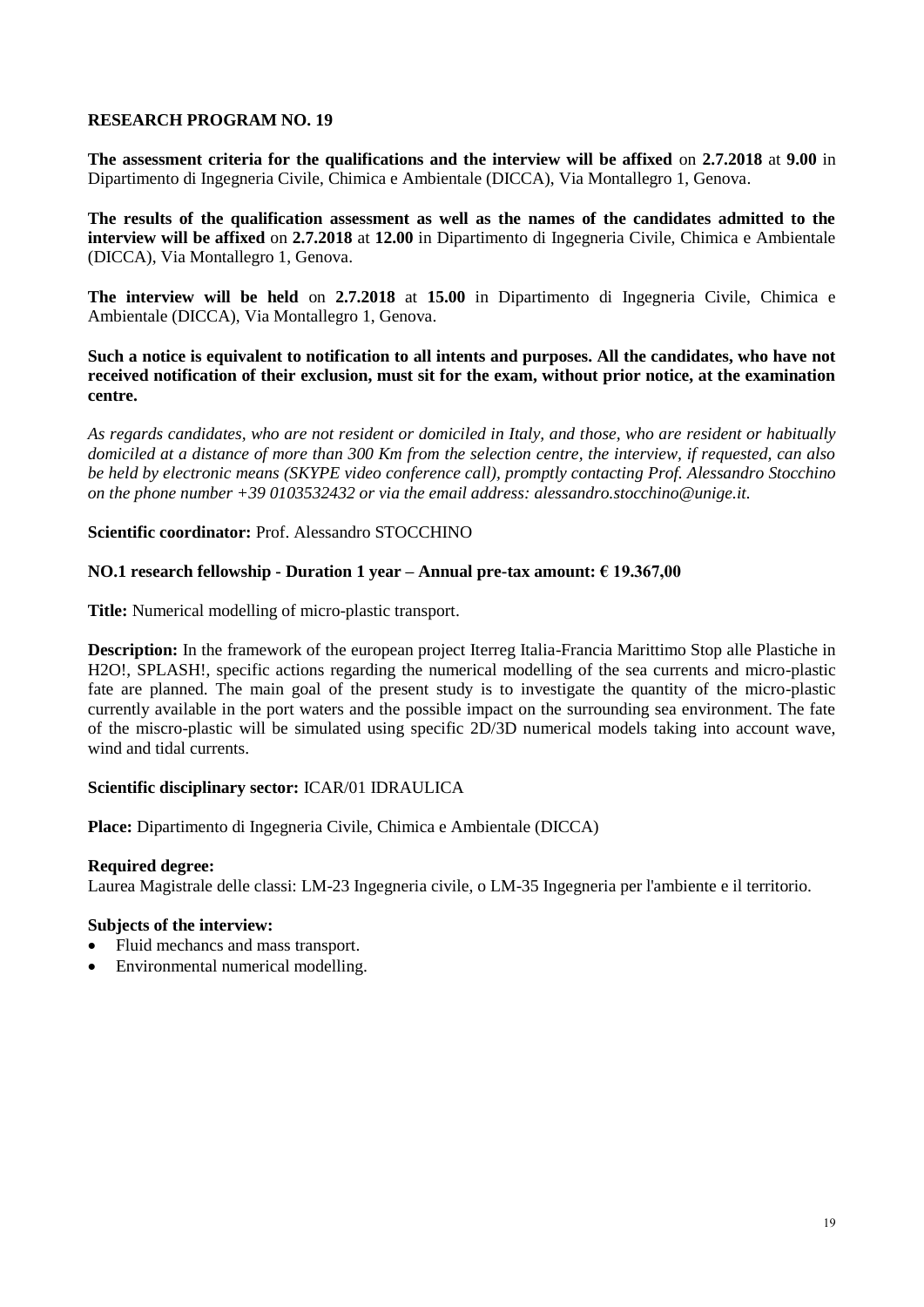**The assessment criteria for the qualifications and the interview will be affixed** on **26.6.2018** at **9.00** in Campus di Savona, Palazzina Marchi, Via Magliotto 2, Savona.

**The results of the qualification assessment as well as the names of the candidates admitted to the interview will be affixed** on **26.6.2018** at **13.00** in Campus di Savona, Palazzina Marchi, Via Magliotto 2, Savona.

**The interview will be held** on **26.6.2018** at **16.30** in Campus di Savona, Palazzina Marchi, Via Magliotto 2, Savona.

**Such a notice is equivalent to notification to all intents and purposes. All the candidates, who have not received notification of their exclusion, must sit for the exam, without prior notice, at the examination centre.**

*As regards candidates, who are not resident or domiciled in Italy, and those, who are resident or habitually domiciled at a distance of more than 300 Km from the selection centre, the interview, if requested, can also be held by electronic means (SKYPE video conference call), promptly contacting Prof. Luca Ferraris on the phone number +39 019230271 or via the email address: info@cimafoundation.org.*

## **Scientific coordinator**: Prof. Luca FERRARIS

## **NO.1 research fellowship - Duration 1 year – Annual pre-tax amount: € 31.015,00**

**Title:** Development of methodologies for reconstruction of past flood events and analysis of the future hazard and risk scenarios.

**Description:** The research will be involved in the activities carried out by CIMA within the EFLIP (Economic impacts of flood risk in Lombardy and innovative risk mitigation strategies) project.

The successful candidate will define and test methodologies for reconstruction of flood events and analysis of the future hazard and risk scenarios in a given area. The following activities should be carried out, in cooperation with researchers from the consortium: collect the scattered data on the economic impact of flood events; reconstruct the delimitation of the affected area and replicate the flood characteristics for selected events; analyse patterns of vulnerability, speed of recovery of disrupted production, and improve the flood damage assessment models for past and future flooding events in Lombardy.

## **Scientific disciplinary sector:** ICAR/02 COSTRUZIONI IDRAULICHE E MARITTIME E IDROLOGIA

**Place:** Dipartimento di Informatica, Bioingegneria, Robotica e Ingegneria dei Sistemi (DIBRIS)

## **Required degree:**

Laurea Specialistica delle classi: 28/S Ingegneria civile, o 38/S Ingegneria per l'ambiente e il territorio.

## **Subjects of the interview:**

- Event and risk scenario scenarios.
- Vulnerability models
- Flood impact assessment.
- Damage curves.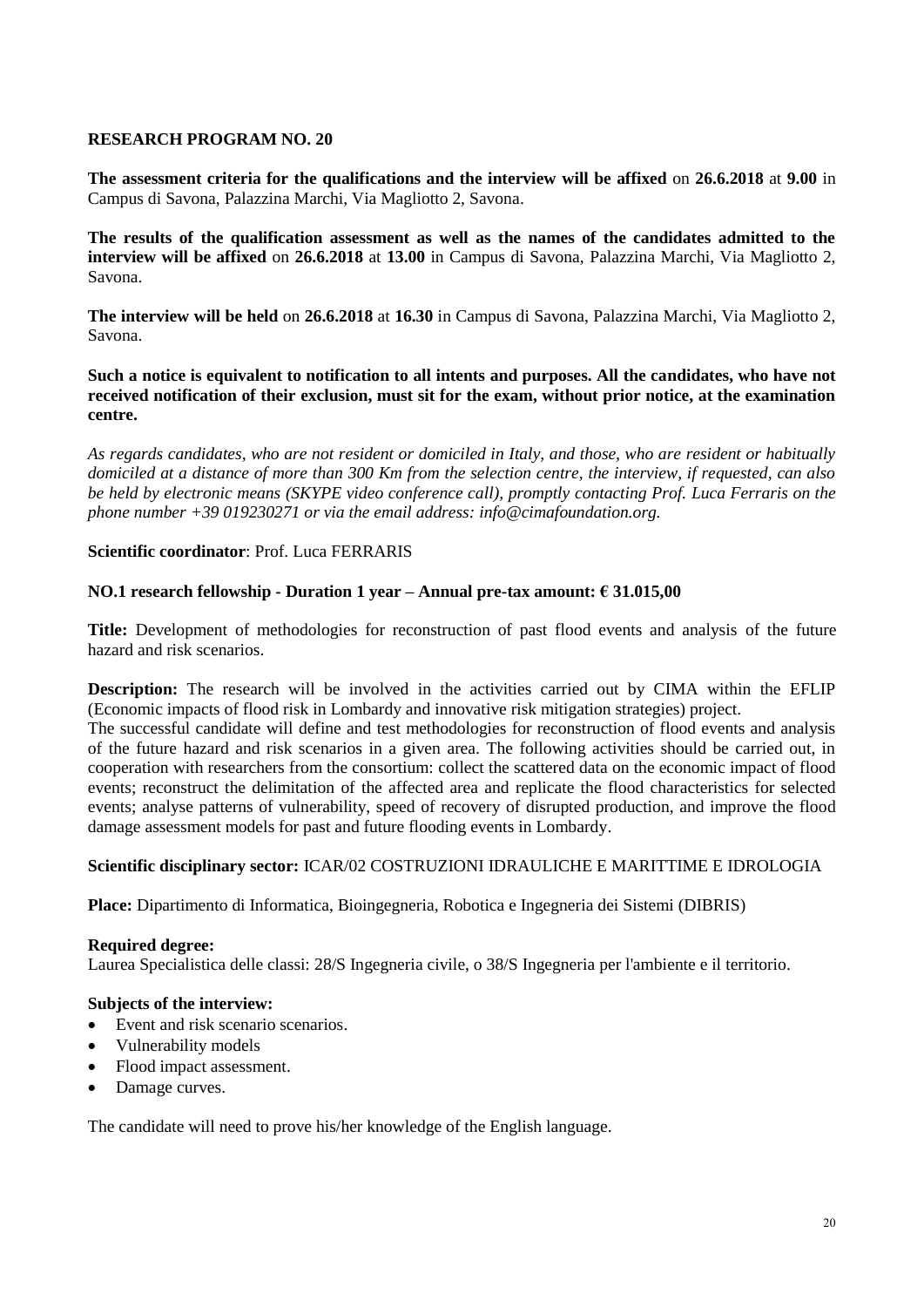**The assessment criteria for the qualifications and the interview will be affixed** on **16.7.2018** at **8.00** in Dipartimento di Ingegneria Civile, Chimica e Ambientale (DICCA), Via Montallegro 1, Genova.

**The results of the qualification assessment as well as the names of the candidates admitted to the interview will be affixed** on **16.7.2018** at **13.00** in Dipartimento di Ingegneria Civile, Chimica e Ambientale (DICCA), Via Montallegro 1, Genova.

**The interview will be held** on **16.7.2018** at **14.30** in Dipartimento di Ingegneria Civile, Chimica e Ambientale (DICCA), Via Montallegro 1, Genova.

**Such a notice is equivalent to notification to all intents and purposes. All the candidates, who have not received notification of their exclusion, must sit for the exam, without prior notice, at the examination centre.**

**Scientific coordinator**: Prof. Sergio LAGOMARSINO

## **NO.1 research fellowship - Duration 1 year – Annual pre-tax amount: € 19.367,00**

**Title:** Comparison among codes methods for the seismic assessment and verification of existing masonry buildings, including the interaction between the out-of-plane and in-plane response.

**Description:** The research is focused to the systematic and comparative assessment of the seismic safety level guaranteed by the different analysis methods proposed in national and international standards for existing masonry buildings. The attention is focused not only to the nonlinear procedures, that constitute the standard approach in the engineering practice and at research level, but also to the linear approach that in general provide estimations cautionary (strongly underestimating the actual seismic capacity) and pose critical issues still not solved and codified in literature.

Since essential tool for the application of such methods of analysis is a reliable modelling of the existing building, the research also includes deepening inherent the interaction effects between the local mechanisms (mainly associated to the out-of-plane response) and the in-plane response of masonry walls, that are usually neglected in the verification approaches proposed in standards.

## **Scientific disciplinary sector:** ICAR/09 TECNICA DELLE COSTRUZIONI

**Place:** Dipartimento di Ingegneria Civile, Chimica e Ambientale (DICCA)

#### **Required degree:**

Laurea Magistrale delle classi: LM-4 Architettura e ingegneria edile-architettura, o LM-23 Ingegneria civile.

#### **Subjects of the interview:**

Seismic response of existing masonry buildings; procedures for the seismic assessment of existing masonry buildings, with reference to both linear and nonlinear methods. Experiences of the Candidate that testify expertise and previous activities related to the modelling and seismic analysis of masonry buildings will be properly assessed, together with research activities carried out abroad on similar topics.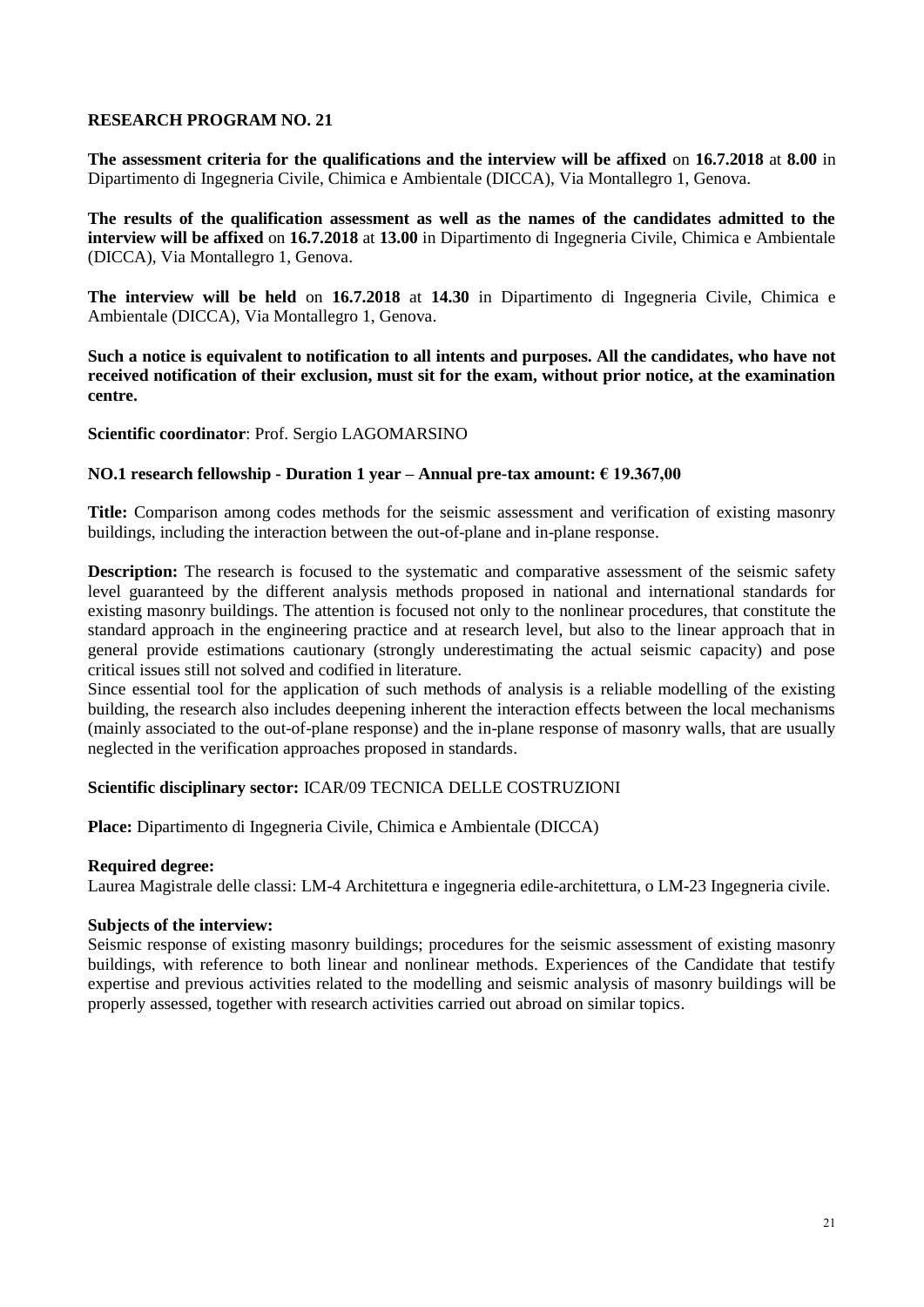**The assessment criteria for the qualifications and the interview will be affixed** on **27.6.2018** at **9.30** in Dipartimento di Architettura e Design (DAD), Stradone Sant'Agostino 37, Genova.

**The results of the qualification assessment as well as the names of the candidates admitted to the interview will be affixed** on **27.6.2018** at **12.30** in Dipartimento di Architettura e Design (DAD), Stradone Sant'Agostino 37, Genova.

**The interview will be held** on **27.6.2018** at **14.30** in Dipartimento di Architettura e Design (DAD), Stradone Sant'Agostino 37, Genova.

**Such a notice is equivalent to notification to all intents and purposes. All the candidates, who have not received notification of their exclusion, must sit for the exam, without prior notice, at the examination centre.**

**Scientific coordinator**: Prof. Andrea VIAN

## **NO.1 research fellowship - Duration 1 year – Annual pre-tax amount: € 19.367,00**

**Title:** Communication Design and Data Visualization for the University of Genoa.

**Description:** The research aims to study data, storytelling and dynamic identities to develop a communication of the University of Genoa based on the principles of generative design and data visualization.

A communication increasingly tailored and filtered through the digital algorithms, today requires increasing dynamism and resilience. Now more than ever, the data, mirror of reality and source of information, play a key role in building dynamic identity and effective and empathic communication.

To put the data of the University of Genoa to the system, analyzing them and making them usable is necessary not only to have a source of information and a means for problem solving but they also become a problem finding tool, ie they have the inherent ability to anticipate questions, problems and needs that still need to arise.

At this level Data Visualization becomes crucial to anticipate users' needs (students, teachers, technicians, institutions and companies) and to carry out effective, dynamic and tailored communication.

## **Scientific disciplinary sector:** ICAR/13 DISEGNO INDUSTRIALE

**Place:** Dipartimento di Architettura e Design (DAD)

**Required degree:** Dottorato di ricerca in Architettura e design – Curriculum Design.

- Generative design.
- Data visualization.
- Visual storytelling.
- Design system.
- Dynamic identities.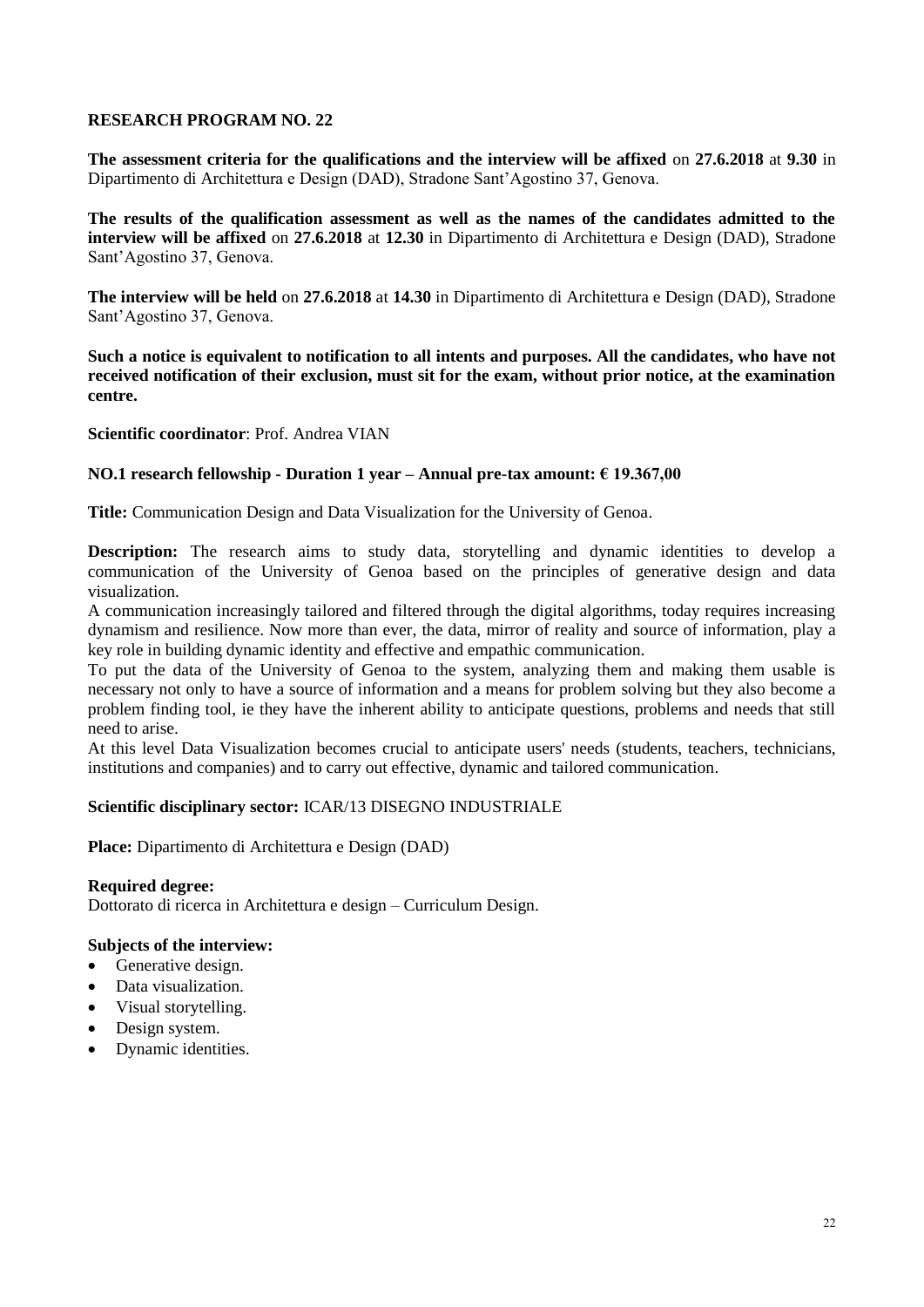# **SCIENTIFIC DISCIPLINARY AREA: INDUSTRIAL AND INFORMATION ENGINEERING**

# **RESEARCH PROGRAM NO. 23**

#### **Scientific coordinator**: Prof. Carlo CRAVERO

#### **NO.1 research fellowship - Duration 1 year – Annual pre-tax amount: € 19.367,00**

**Title:** Models for stability limit prediction in centrifugal compressors.

**Description:** The ability in the prediction of the instability limit for the operation of a centrifugal compressor is an important issue for design and development of the component. This aspect is of utmost relevance from both scientific and industrial point of view. The topic is still a complicated matter for current simulation approaches and the related impact on design capabilities is very strong. The research activity is aimed at the development of stability limit criteria based on simple and efficient simulation models to be routinely used in the preliminary design phases of the radial turbomachine; well in advance of the full 3D CFD simulations or the experimental analysis in the test rig.

#### **Scientific disciplinary sector:** ING-IND/08 MACCHINE A FLUIDO

**Place:** Dipartimento di Ingegneria Meccanica, Energetica, Gestionale e dei Trasporti (DIME)

#### **Required degree:**

Laurea Specialistica della classe 36/S Ingegneria meccanica. Laurea Magistrale della classe LM-33 Ingegneria meccanica.

- Centrifugal compressors.
- Instability in operating conditions.
- Simulation models.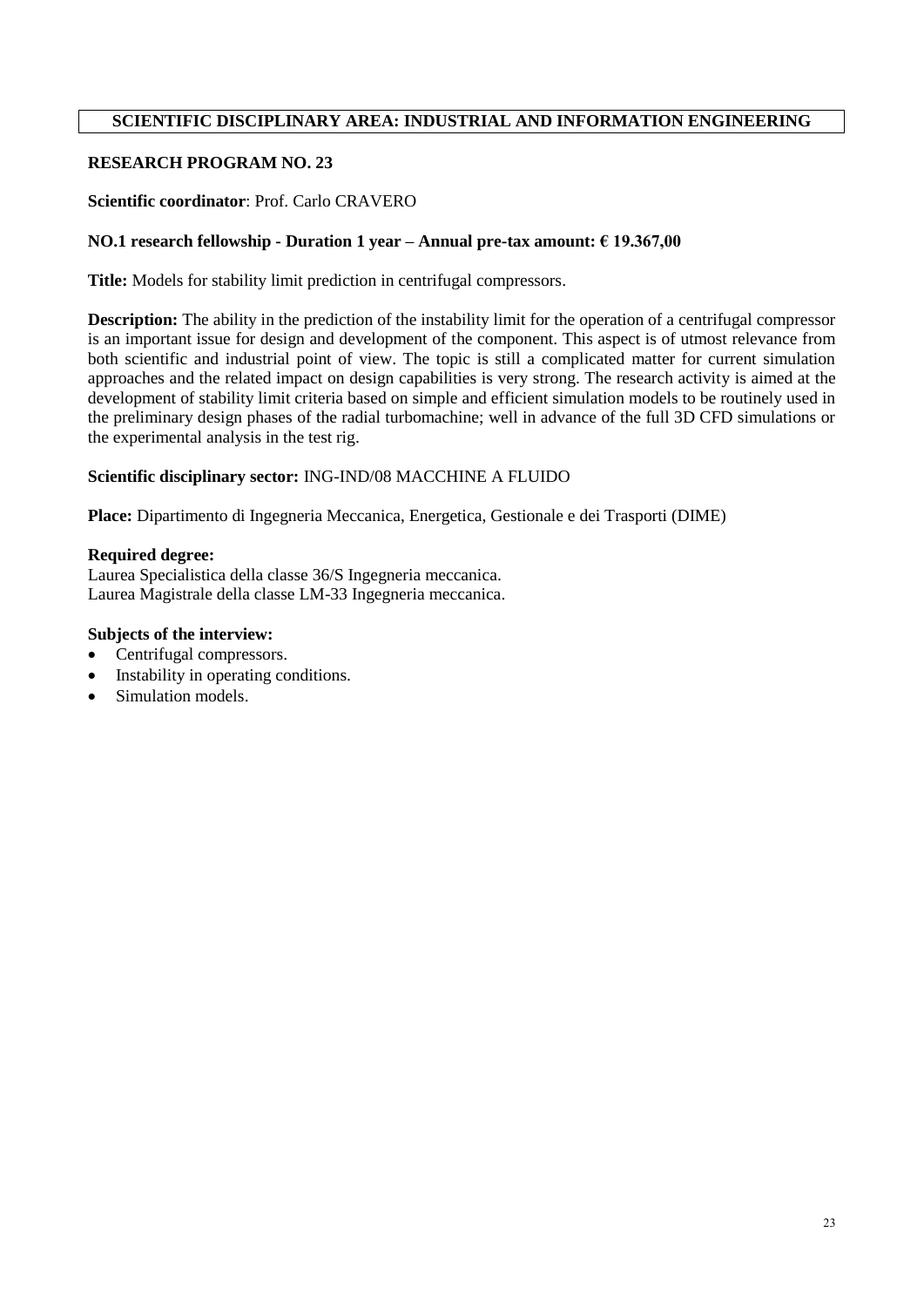**Scientific coordinator**: Prof. Loredana MAGISTRI

# **NO.1 research fellowship - Duration 1 year – Annual pre-tax amount: € 19.367,00**

**Title:** Time-dependent analysis and simulation of advanced energy systems with thermal storage.

**Description:** The research activities will regard the integration of energy harvesting components thermal power production with already existing heating systems (both at building and DH level), with a specific focus on a suitable control system, and link with thermal storage.

The main objectives of the study are:

- Determining the energy performance at building level via modelling.
- Determining the energy performance at district level.
- Devising an energy management strategy based on the modelling results.
- Constructing a control and management system at district level.
- Selecting the best energy system for different scenarios, stand-alone / grid-coupled.

Finally, the proposed control and management system will be tested on the "Southern Europe Demosite" of the Envision project.

# **Scientific disciplinary sector:** ING-IND/09 SISTEMI PER L'ENERGIA E L'AMBIENTE

**Place:** Dipartimento di Ingegneria Meccanica, Energetica, Gestionale e dei Trasporti (DIME)

## **Required degree:**

Laurea V.O. in Ingegneria Meccanica. Laurea Specialistica della classe 36/S Ingegneria meccanica. Laurea Magistrale della classe LM-33 Ingegneria meccanica.

# **Subjects of the interview:**

- Dynamics and control of energy systems.
- Advanced energy systems.
- Measurements and data acquisition in energy plants.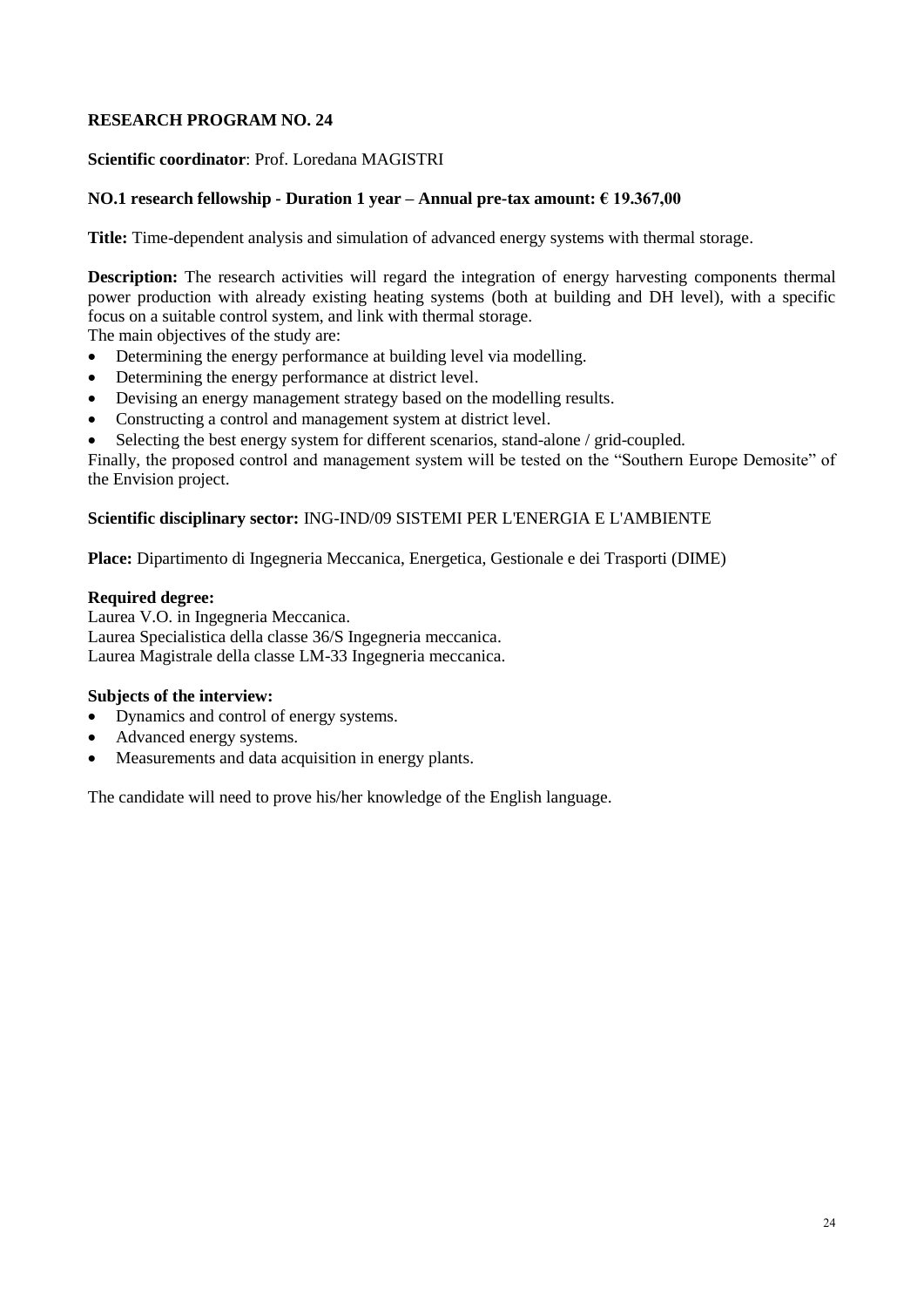## **Scientific coordinator**: Prof. Alberto TRAVERSO

#### **NO.1 research fellowship - Duration 1 year – Annual pre-tax amount: € 19.367,00**

**Title:** Dynamic analysis of compressors in fuel cell gas turbine hybrid systems.

**Description:** Hybrid systems consisting of the coupling between fuel cells and turbomachinery represent an engineering challenge both from the system study and control point of view. The interaction between such two different systems, characterized by clearly different time scales but which are able to strongly influence each other during operation, arose interest in the research world by a considerable number of years. The indepth dynamic analysis of each individual component and later of the complete system aims to understand problems, limitations and potentials of the studied system. The possibility of carrying out dynamic analyses both in the simulation environment and through experimental campaigns, thanks to the help of emulators, will guarantee a detailed and reliable study of the possible real plant performance. In particular, the study of stability limits of the compressor, and the maintenance of safe operating margins for the fuel cell, will be studied in the laboratory with a cyber-physical approach, with which, thanks to the interaction between real components and simulated ones, it is possible to mimic the behavior of the real hybrid system.

## **Scientific disciplinary sector:** ING-IND/09 SISTEMI PER L'ENERGIA E L'AMBIENTE

**Place:** Dipartimento di Ingegneria Meccanica, Energetica, Gestionale e dei Trasporti (DIME)

#### **Required degree:**

Laurea V.O. in Ingegneria Meccanica. Laurea Specialistica della classe 36/S Ingegneria meccanica. Laurea Magistrale della classe LM-33 Ingegneria meccanica.

#### **Subjects of the interview:**

- Dynamics and control of energy systems.
- Advanced energy systems.
- Measurements and data acquisition in energy plants.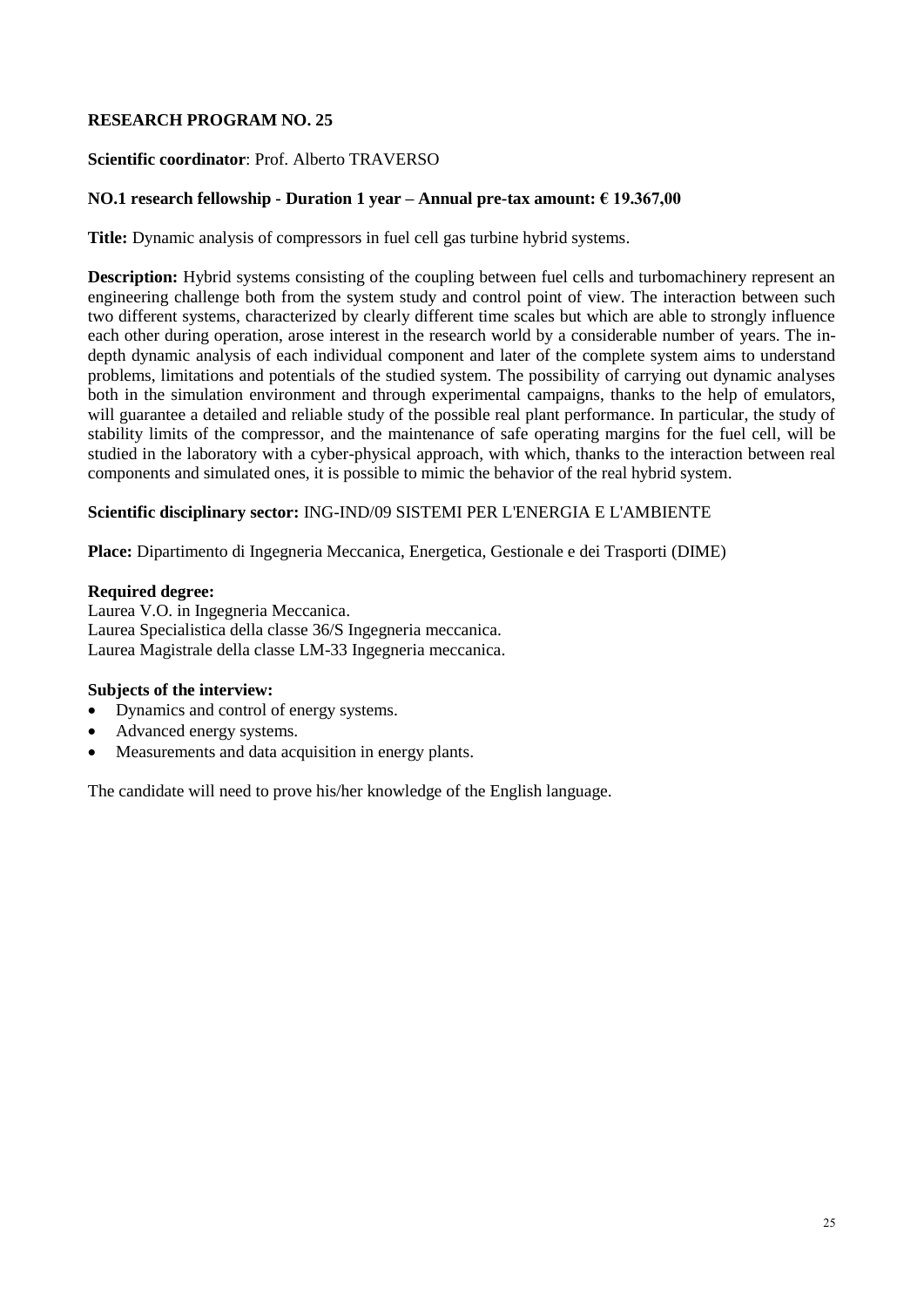## **Scientific coordinator**: Prof. Alberto TRAVERSO

## **NO.1 research fellowship - Duration 1 year – Annual pre-tax amount: € 19.367,00**

**Title:** Development and test campaign of sea energy converters.

**Description:** The activity of this grant will be related to innovative technologies for wave energy conversion. The first part of activity will be a survey on existing technologies, after that a deep evaluation and a development study will be led in order to define a robust technology for flexible applications. The most relevant topics will be on wave energy converter's PTO based on the compression of fluids (water, oil, air), for this reason, both compression technologies and expansion technologies will be extensively investigated. In particular, innovative expansion technologies will be investigated seeking for compact and high performance solutions.

# **Scientific disciplinary sector:** ING-IND/09 SISTEMI PER L'ENERGIA E L'AMBIENTE

**Place:** Dipartimento di Ingegneria Meccanica, Energetica, Gestionale e dei Trasporti (DIME)

#### **Required degree:**

Laurea V.O. in Ingegneria Meccanica. Laurea Specialistica della classe 36/S Ingegneria meccanica. Laurea Magistrale della classe LM-33 Ingegneria meccanica.

#### **Subjects of the interview:**

Experiences on wave energy converters and physical characteristics of wave motion.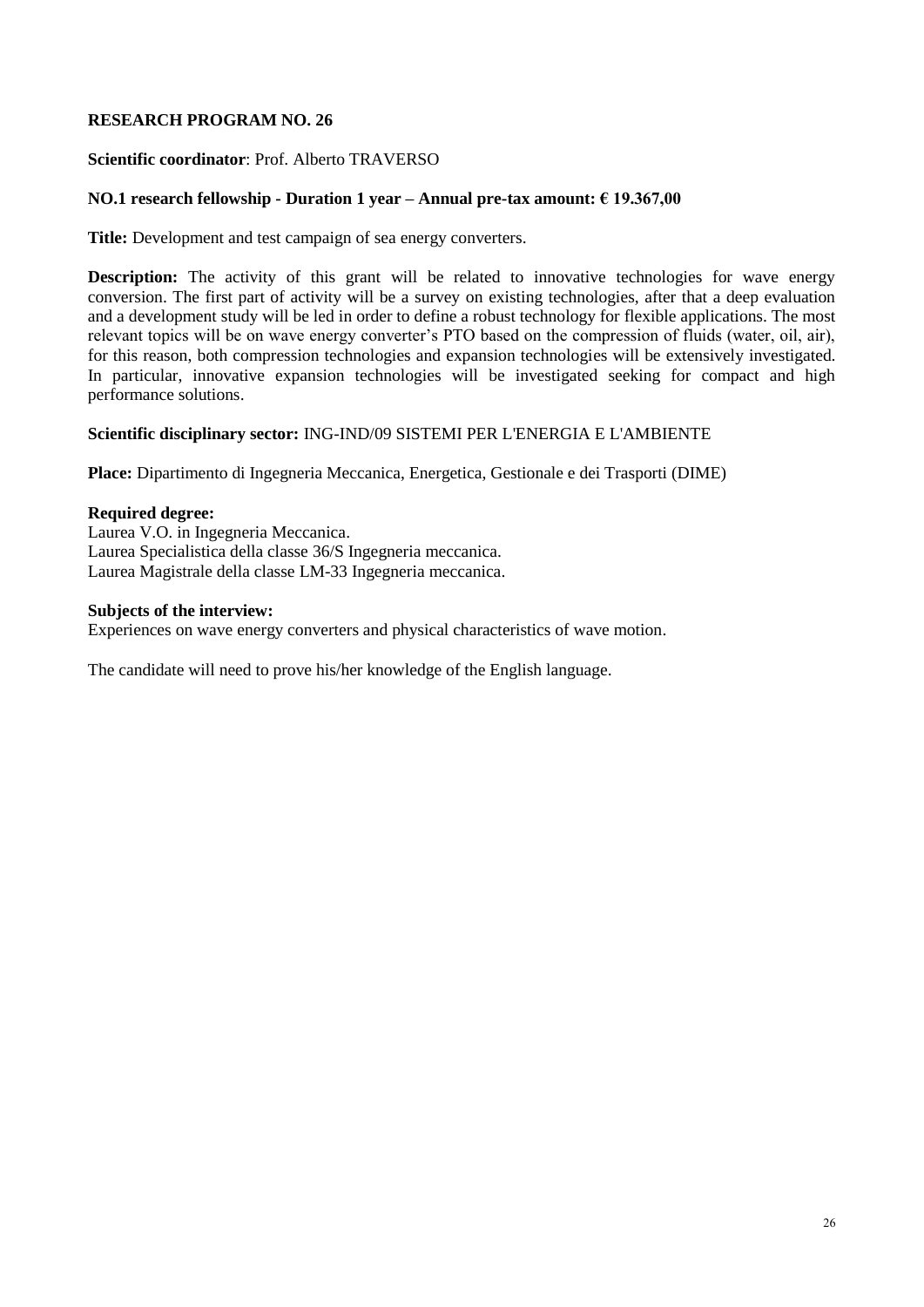**The assessment criteria for the qualifications and the interview will be affixed** on **27.6.2018** at **9.00** in Dipartimento di Ingegneria Meccanica, Energetica, Gestionale e dei Trasporti (DIME), Sezione TEC, Via Opera Pia 15A, Genova.

**The results of the qualification assessment as well as the names of the candidates admitted to the interview will be affixed** on **27.6.2018** at **18.00** in Dipartimento di Ingegneria Meccanica, Energetica, Gestionale e dei Trasporti (DIME), Sezione TEC, Via Opera Pia 15A, Genova.

**The interview will be held** on **28.6.2018** at **9.00** in Dipartimento di Ingegneria Meccanica, Energetica, Gestionale e dei Trasporti (DIME), Sezione TEC, Via Opera Pia 15A, Genova.

**Such a notice is equivalent to notification to all intents and purposes. All the candidates, who have not received notification of their exclusion, must sit for the exam, without prior notice, at the examination centre.**

**Scientific coordinator**: Prof. Luca Antonio TAGLIAFICO

## **NO.1 research fellowship - Duration 1 year – Annual pre-tax amount: € 23.250,00**

**Title:** Experimental and numerical analysis focused on the effects of the refrigerant charge on the circuit performance.

**Description:** The research project will consist of two phases:

- Theoretical analysis and numerical simulations in order to predict, both in static and dynamic regimes, the charge distribution in the plant components for different operative conditions.
- Implementation of an experimental campaign conducted on the refrigerant circuit at DIME-TEC laboratory (Applied Thermal and Fluid Dynamics – TFALab), operating according to a compression vapour cycle, with R134A or R410A refrigerants charge, equipped with temperature, pressure and flow sensors in different locations for the automatic acquisition, in order to evaluate the circuit performance.

## **Scientific disciplinary sector:** ING-IND/10 FISICA TECNICA INDUSTRIALE

**Place:** Dipartimento di Ingegneria Meccanica, Energetica, Gestionale e dei Trasporti (DIME)

#### **Required degree:**

Laurea Magistrale della classe: LM-4 Architettura e ingegneria edile-architettura, o LM-23 Ingegneria civile, o LM-33 Ingegneria meccanica, o LM-35 Ingegneria per l'ambiente e il territorio

#### **Subjects of the interview:**

The candidate must demonstrate appropriate experience in the field of refrigeration and refrigerant cycle plants. In particular the candidate must have competences in the following areas:

- Vapour compression refrigeration cycles.
- Static and dynamic simulations of plant components performance.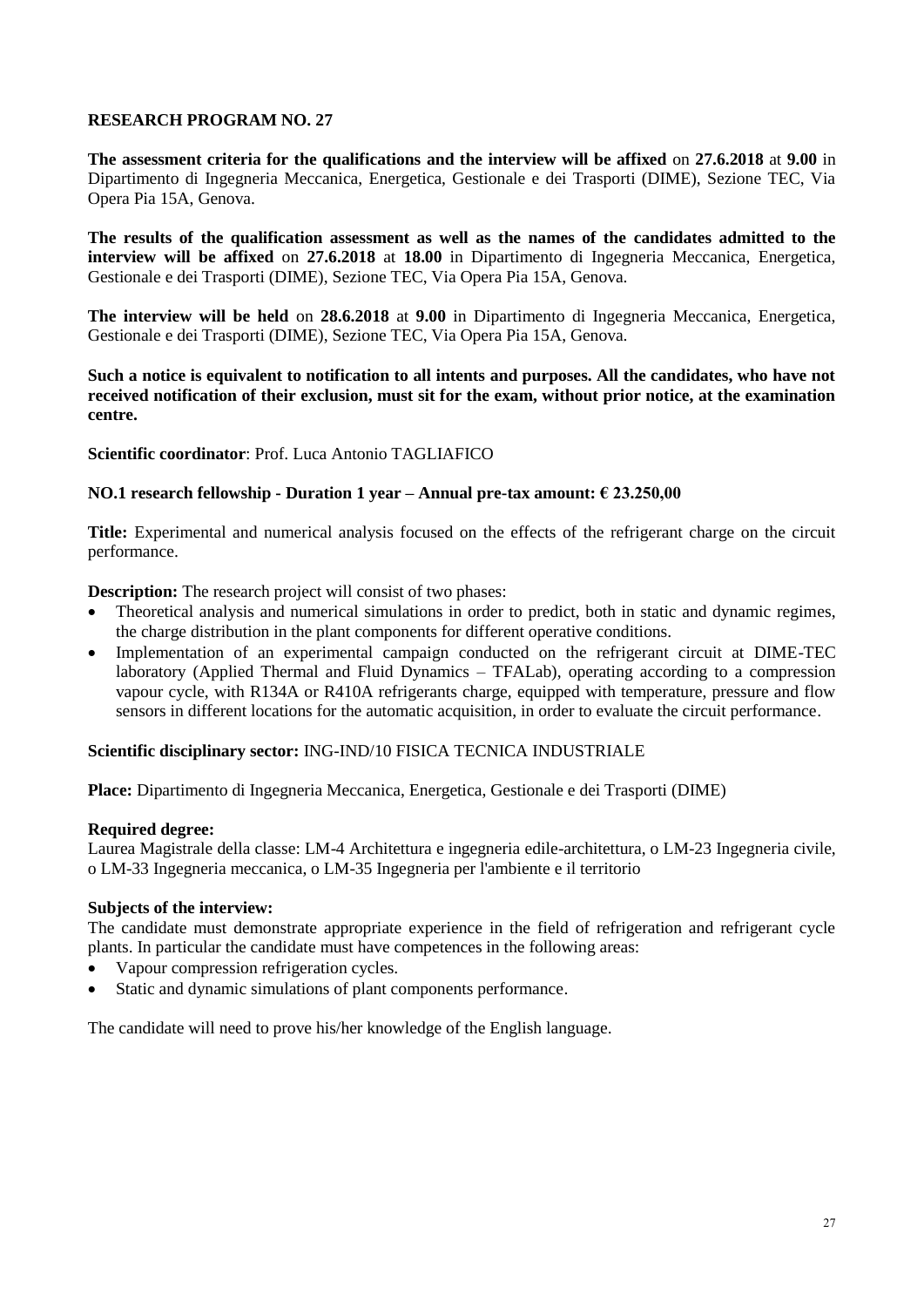**The assessment criteria for the qualifications and the interview will be affixed** on **28.6.2018** at **9.00** in Dipartimento di Ingegneria Meccanica, Energetica, Gestionale e dei Trasporti (DIME), Via Opera Pia 15A, Genova.

**The results of the qualification assessment as well as the names of the candidates admitted to the interview will be affixed** on **28.6.2018** at **13.00** in Dipartimento di Ingegneria Meccanica, Energetica, Gestionale e dei Trasporti (DIME), Via Opera Pia 15A, Genova.

**The interview will be held** on **28.6.2018** at **14.00** in Dipartimento di Ingegneria Meccanica, Energetica, Gestionale e dei Trasporti (DIME), Via Opera Pia 15A, Genova.

## **Such a notice is equivalent to notification to all intents and purposes. All the candidates, who have not received notification of their exclusion, must sit for the exam, without prior notice, at the examination centre.**

*As regards candidates, who are not resident or domiciled in Italy, and those, who are resident or habitually domiciled at a distance of more than 300 Km from the selection centre, the interview, if requested, can also be held by electronic means (SKYPE video conference call), promptly contacting Prof. Luigi Carassale on the phone number +39 0103532226 or via the email address: luigi.carassale@unige.it.* 

## **Scientific coordinator**: Prof. Luigi CARASSALE

# **NO.1 research fellowship - Duration 1 year – Annual pre-tax amount: € 19.367,00**

**Title:** Development of dynamic substructuring techniques with application to experimental measures on scale models of steam-turbine rotor disks.

**Description:** Rotor disks of steam turbines are composed by the assemblage of several components that interact dynamically. Rotor blades are constrained to the disk by shape-matching attachments pre-stressed by the centrifugal force and blades connected each other by snubbers that are forced by the blade untwist. The modeling of such systems can be carried out by dynamic substructuring techniques enabling the combination of submodels having numerical or experimental origin.

The research activity will be developed at the University of Genova, as well as in Ansaldo Energia. The development of the project may involve trips in Italy and foreign countries.

## **Scientific disciplinary sector:** ING-IND/13 MECCANICA APPLICATA ALLE MACCHINE

**Place:** Dipartimento di Ingegneria Meccanica, Energetica, Gestionale e dei Trasporti (DIME)

# **Required degree:**

Laurea Magistrale della classe: LM-17 Fisica, o LM-20 Ingegneria aerospaziale e astronautica, o LM-23 Ingegneria civile, o LM-30 Ingegneria energetica e nucleare, o LM-33 Ingegneria meccanica, o LM-34 Ingegneria navale.

- Structural dynamics.
- Dynamic substructuring.
- Signal processing.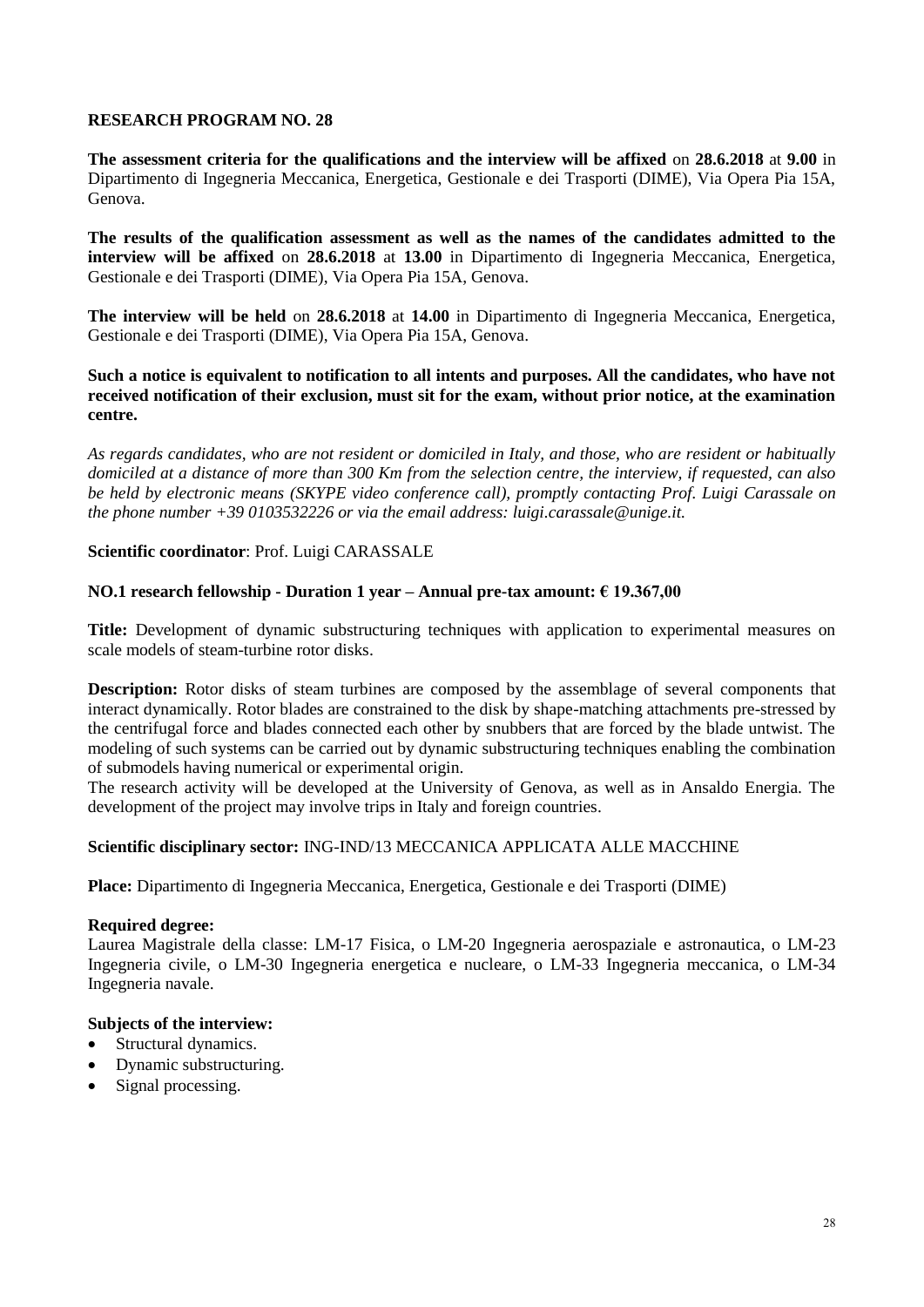**The assessment criteria for the qualifications and the interview will be affixed** on **5.7.2018** at **9.00** in Dipartimento di Ingegneria Civile, Chimica e Ambientale (DICCA), Via Opera Pia 15A, Genova.

**The results of the qualification assessment as well as the names of the candidates admitted to the interview will be affixed** on **5.7.2018** at **12.00** in Dipartimento di Ingegneria Civile, Chimica e Ambientale (DICCA), Via Opera Pia 15A, Genova.

**The interview will be held** on **5.7.2018** at **14.30** in Dipartimento di Ingegneria Civile, Chimica e Ambientale (DICCA), Via Opera Pia 15A, Genova.

**Such a notice is equivalent to notification to all intents and purposes. All the candidates, who have not received notification of their exclusion, must sit for the exam, without prior notice, at the examination centre.**

*As regards candidates, who are not resident or domiciled in Italy, and those, who are resident or habitually domiciled at a distance of more than 300 Km from the selection centre, the interview, if requested, can also be held by electronic means (SKYPE video conference call), promptly contacting Prof. Barbara Bosio via the email address: barbara.bosio@unige.it.*

## **Scientific coordinator**: Prof. Barbara BOSIO

## **NO.1 research fellowship - Duration 1 year – Annual pre-tax amount: € 19.367,00**

**Title:** Detailed simulation of molten carbonate fuel cells.

**Description:** Molten Carbonate Fuel Cells (MCFCs) can simultaneously generate clean energy and segregate CO2 from exhausts. To optimise performances in these specific operating conditions, a detailed MCFC model will be developed.

Then, the model has to be integrated in the software Aspen Plus for process simulation. For this reason and in order to compare different computational solutions, two codes will be set-up: in Fortran and in Aspen Modeler. The results will be validated on available experimental data.

## **Scientific disciplinary sector:** ING-IND/24 PRINCIPI DI INGEGNERIA CHIMICA

**Place:** Dipartimento di Ingegneria Civile, Chimica e Ambientale (DICCA)

## **Required degree:**

Laurea Magistrale della classe: LM-22 Ingegneria chimica, o LM-28 Ingegneria elettrica, o LM-30 Ingegneria energetica e nucleare, o LM-32 Ingegneria informatica, o LM-33 Ingegneria meccanica.

# **Subjects of the interview:**

- Fuel cells.
- Electrochemical kinetics.
- Mass and energy transport phenomena.
- Programming (i.e. Fortran).
- Process simulation (i.e. Aspen).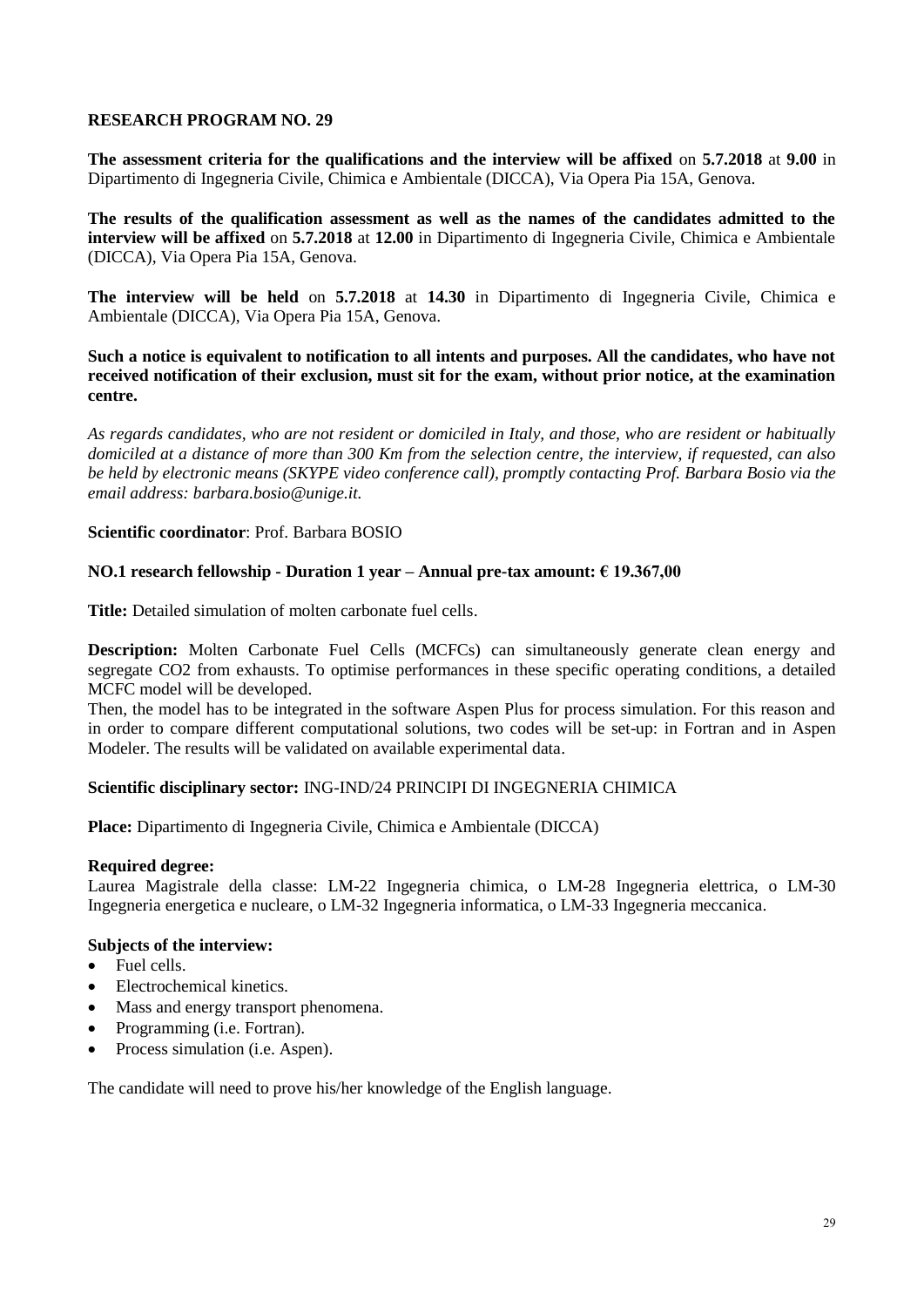**The assessment criteria for the qualifications and the interview will be affixed** on **26.6.2018** at **10.00** in Dipartimento di Ingegneria Navale, Elettrica, Elettronica e delle Telecomunicazioni (DITEN), Via Opera Pia 11A, Genova.

**The results of the qualification assessment as well as the names of the candidates admitted to the interview will be affixed** on **10.7.2018** at **10.00** in Dipartimento di Ingegneria Navale, Elettrica, Elettronica e delle Telecomunicazioni (DITEN), Via Opera Pia 11A, Genova.

**The interview will be held** on **10.7.2018** at **11.00** in Dipartimento di Ingegneria Navale, Elettrica, Elettronica e delle Telecomunicazioni (DITEN), Via Opera Pia 11A, Genova.

**Such a notice is equivalent to notification to all intents and purposes. All the candidates, who have not received notification of their exclusion, must sit for the exam, without prior notice, at the examination centre.**

## **Scientific coordinator**: Prof. Marco STORACE

## **NO.1 research fellowship - Duration 2 years – Annual pre-tax amount: € 27.133,00**

**Title:** Development of methods for the design of synthetic Central Pattern Generators for quadrupeds' locomotion control.

**Description:** The dynamics of each limb must take into account: neural signals produced by a biologicallyinspired central pattern generator (CPG), signals coming from supra-spinal networks (brain and hypothalamus), and also sensory feedback pathways.

Main objectives of the research:

- To develop a method, based on analysis and simulation of nonlinear dynamical systems, allowing to design semi-automatically a synthetic CPG, even biologically-inspired.
- To develop a Matlab software that both implements the developed method and allows to simulate the complete locomotion system, accounting for the other signals that determine the quadruped's gait.
- To develop a circuit implementation of the CPG.

## **Scientific disciplinary sector:** ING-IND/31 ELETTROTECNICA

**Place:** Dipartimento di Ingegneria Navale, Elettrica, Elettronica e delle Telecomunicazioni (DITEN)

#### **Required degree:**

Laurea V.O. in Ingegneria Elettronica. Laurea Specialistica della classe 32/S Ingegneria elettronica. Laurea Magistrale della classe LM-29 Ingegneria elettronica.

## **Subjects of the interview:**

- Locomotion physiology.
- Nonlinear dynamical models of CPGs.
- Stability analysis.
- Bifurcation analysis.
- Programmable electronic devices.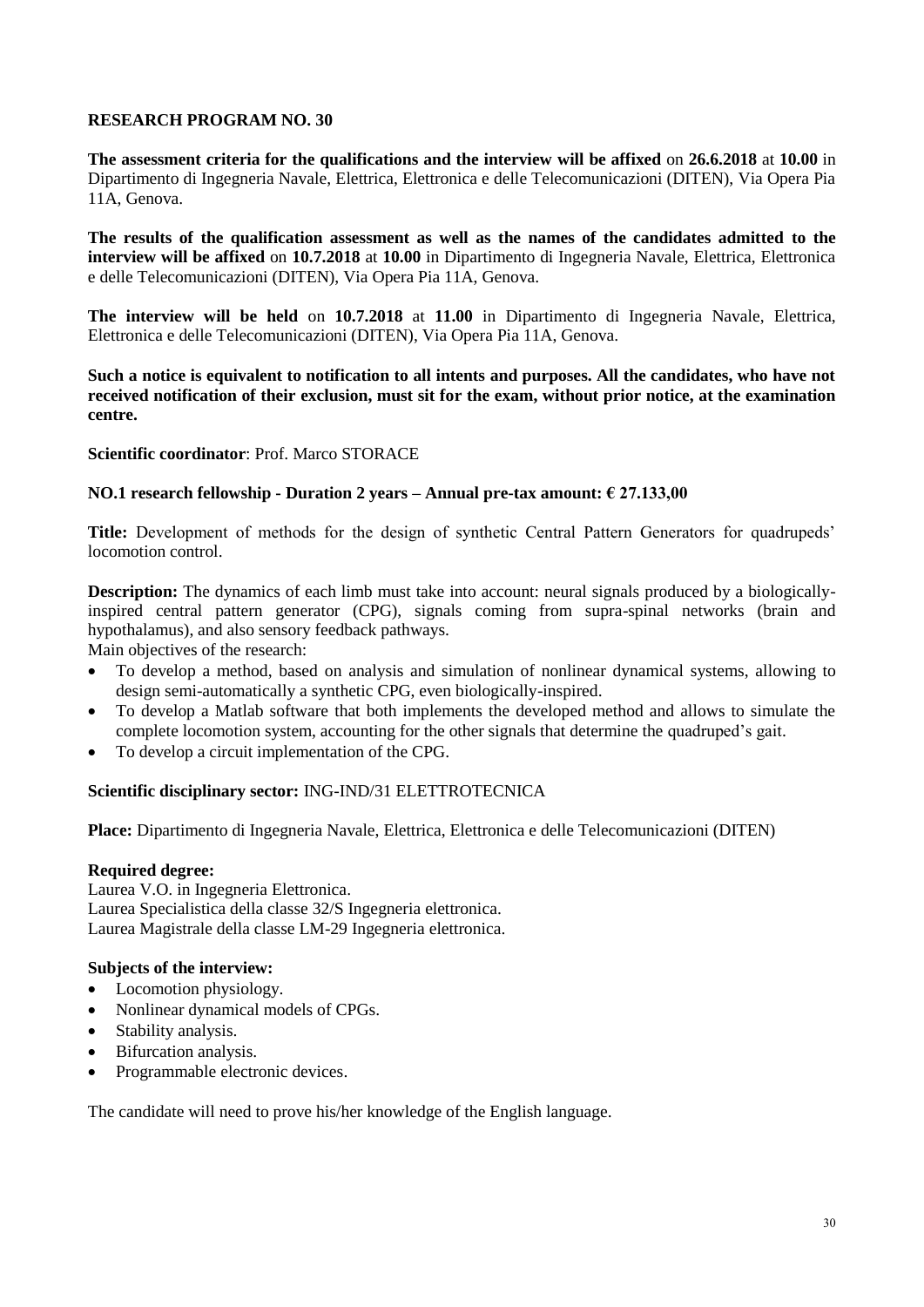**The assessment criteria for the qualifications and the interview will be affixed** on **6.7.2018** at **9.00** in Dipartimento di Ingegneria Navale, Elettrica, Elettronica e delle Telecomunicazioni (DITEN), 1° Piano, Via Opera Pia 11A, Genova.

**The results of the qualification assessment as well as the names of the candidates admitted to the interview will be affixed** on **6.7.2018** at **12.00** in Dipartimento di Ingegneria Navale, Elettrica, Elettronica e delle Telecomunicazioni (DITEN), 1° Piano, Via Opera Pia 11A, Genova.

**The interview will be held** on **6.7.2018** at **14.00** in Dipartimento di Ingegneria Navale, Elettrica, Elettronica e delle Telecomunicazioni (DITEN), 1° Piano, Via Opera Pia 11A, Genova.

## **Such a notice is equivalent to notification to all intents and purposes. All the candidates, who have not received notification of their exclusion, must sit for the exam, without prior notice, at the examination centre.**

*As regards candidates, who are not resident or domiciled in Italy, and those, who are resident or habitually domiciled at a distance of more than 300 Km from the selection centre, the interview, if requested, can also be held by electronic means (SKYPE video conference call), promptly contacting Prof. Francesco Guastavino on the phone number +39 0103532229 or via the email address: francesco.guastavino@unige.it.*

**Scientific coordinator**: Prof. Francesco GUASTAVINO

## **NO.1 research fellowship - Duration 1 year – Annual pre-tax amount: € 23.250,00**

**Title:** Study and characterization of innovative insulating materials and development of measurement systems for the detection of Partial Discharges.

**Description:** Development and electrical characterization, particularly the study of the behaviour in presence of Partial Discharge activity, of nanostructured materials for electrical insulation, assessing the fundamental parameters. Determination of the synergic effects of thermal and environmental stresses on the insulating properties with the development of appropriate techniques and testing equipment and methodologies. Use of proper models for the data analysing to identify the most performing materials and the factors that lead to the best performances especially as regards the degradation processes in presence of partial discharges.

**Scientific disciplinary sector:** ING-IND/32 CONVERTITORI, MACCHINE E AZIONAMENTI **ELETTRICI** 

**Place:** Dipartimento di Ingegneria Navale, Elettrica, Elettronica e delle Telecomunicazioni (DITEN)

# **Required degree:**

Dottorato di ricerca in Ingegneria Elettrica.

#### **Subjects of the interview:**

The interview will be based on insulating materials and their physic-chemical characterization. The degradation and the ageing phenomena will be taken into consideration under the action of electrical, mechanical, thermal and environmental stresses acting individually or in synergy among them. Then the variations in time of the characteristic electrical parameters will be considered in case of polymeric materials pure and composites. The interview will be based also on the following topics: Tools and techniques for the measurement of electrical mechanical, thermal and environmental quantities; Measuring systems in high and low frequency for the detection of partial discharges; Aging models; Statistical analysis of the measured data; Scale effects in measurements on samples of laboratory; Testing systems in high voltage; Safety systems for tests at high voltage.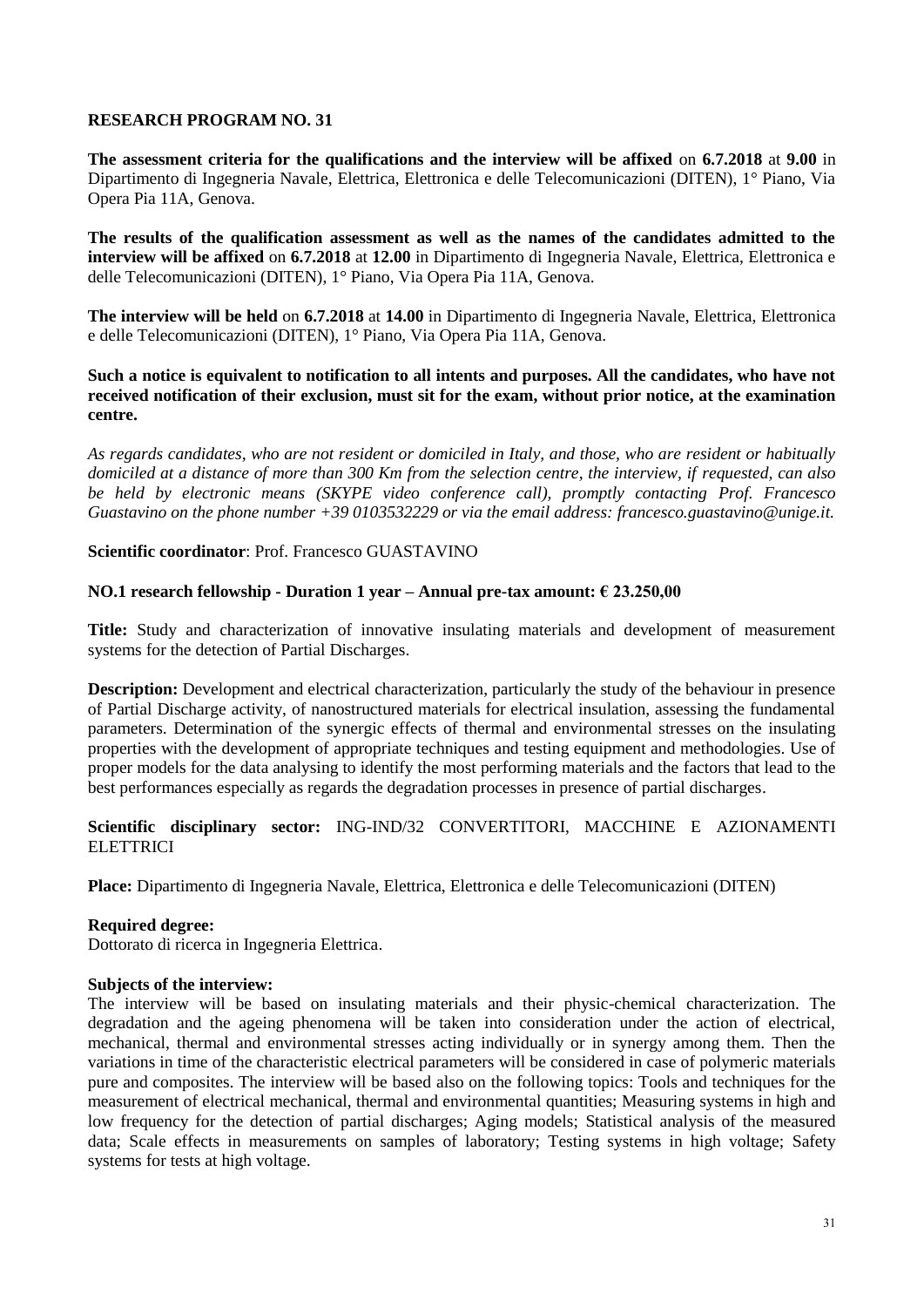**The assessment criteria for the qualifications and the interview will be affixed** on **28.6.2018** at **9.30** in Dipartimento di Ingegneria Navale, Elettrica, Elettronica e delle Telecomunicazioni (DITEN), Via Opera Pia 11A, Genova.

**The results of the qualification assessment as well as the names of the candidates admitted to the interview will be affixed** on **28.6.2018** at **13.00** in Dipartimento di Ingegneria Navale, Elettrica, Elettronica e delle Telecomunicazioni (DITEN), Via Opera Pia 11A, Genova.

**The interview will be held** on **28.6.2018** at **16.00** in Dipartimento di Ingegneria Navale, Elettrica, Elettronica e delle Telecomunicazioni (DITEN), Via Opera Pia 11A, Genova.

**Such a notice is equivalent to notification to all intents and purposes. All the candidates, who have not received notification of their exclusion, must sit for the exam, without prior notice, at the examination centre.**

# **Scientific coordinator**: Prof. Mirco RAFFETTO

## **NO.1 research fellowship - Duration 1 year – Annual pre-tax amount: € 34.898,00**

**Title:** Study and development of innovative methodologies for the design, numerical analysis, and synthesis of unconventional architectures for next generation antenna arrays.

**Description:** The main objective of the research activity is the study, development, implementation, and numerical validation through ad-hoc and full-wave solvers of innovative technologies for the design and synthesis of unconventional architectures with enhanced-performace array antennas to be used in new generation cellular communication systems (5G), satellite communication systems, and sensing systems. The activity will be focused on analytical and hybrid methodologies for the design of "tiled" architectures, on advanced full-wave numerical simulation strategies able to handle large direct problems, and on innovative techniques (e.g., the explotation of substrate/superstrates of reconfigurable structures, etc.) to enhance the radiation properties of the systems.

## **Scientific disciplinary sector:** ING-INF/02 CAMPI ELETTROMAGNETICI

**Place:** Dipartimento di Ingegneria Navale, Elettrica, Elettronica e delle Telecomunicazioni (DITEN)

#### **Required degree:**

Dottorato di ricerca in Scienze e tecnologie per l'ingegneria elettronica e delle telecomunicazioni, o Dottorato di ricerca in Informatica e telecomunicazioni, o Dottorato di ricerca Elettronica applicata.

#### **Subjects of the interview:**

Methodologies for the simulation and design of unconventional array architectures.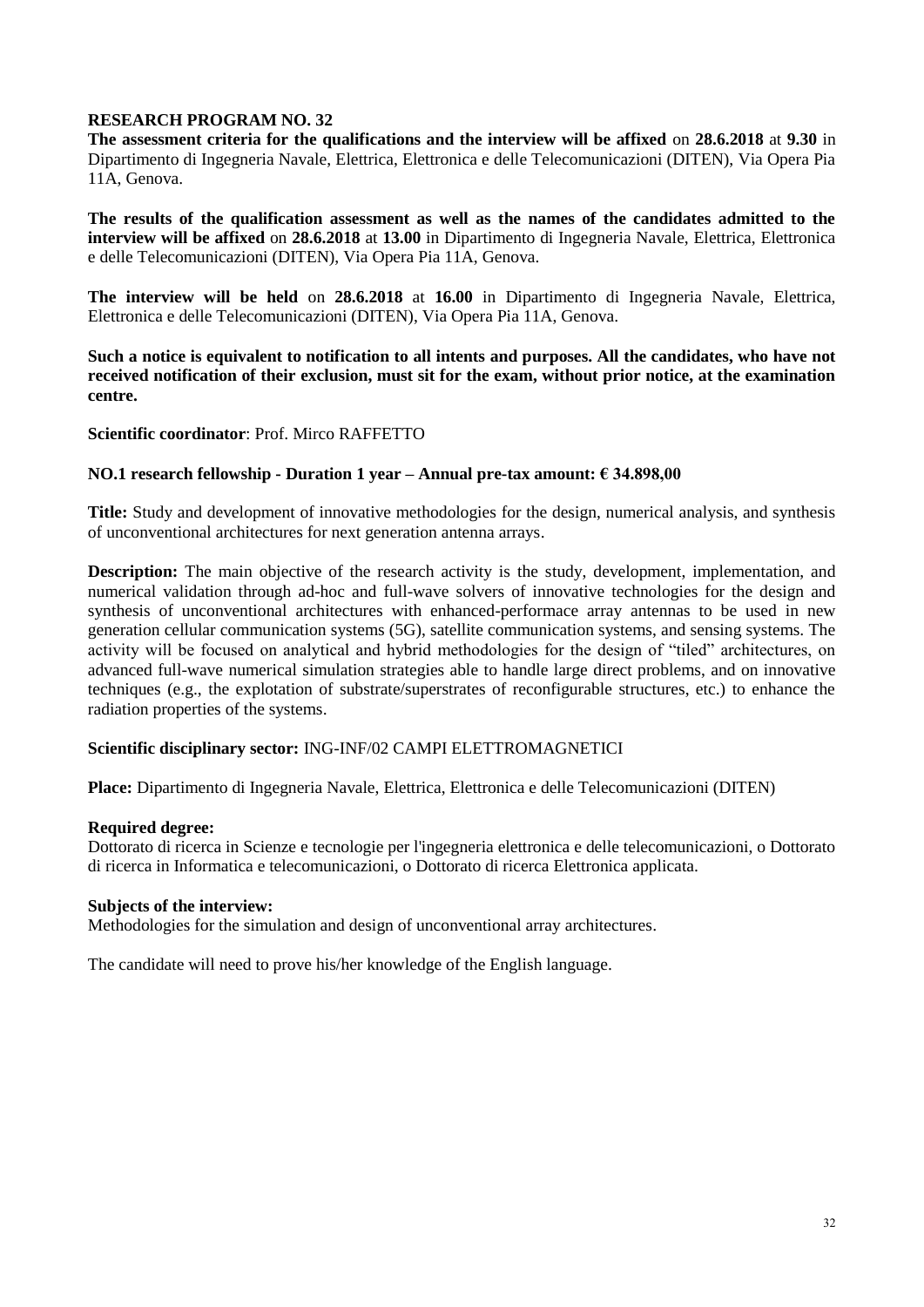# **SCIENTIFIC DISCIPLINARY AREA: ANTIQUITIES, PHILOLOGY, LITERARY STUDIES, ART HISTORY**

## **RESEARCH PROGRAM NO. 33**

**The assessment criteria for the qualifications and the interview will be affixed** on **26.6.2018** at **13.30** in Dipartimento di Antichità, Filosofia e Storia (DAFIST), 3° Piano, Via Balbi 6, Genova.

**The results of the qualification assessment as well as the names of the candidates admitted to the interview will be affixed** on **26.6.2018** at **16.30** in Dipartimento di Antichità, Filosofia e Storia (DAFIST), 3° Piano, Via Balbi 6, Genova.

**The interview will be held** on **26.6.2018** at **17.00** in Dipartimento di Antichità, Filosofia e Storia (DAFIST), 3° Piano, Via Balbi 6, Genova.

**Such a notice is equivalent to notification to all intents and purposes. All the candidates, who have not received notification of their exclusion, must sit for the exam, without prior notice, at the examination centre.**

*As regards candidates, who are not resident or domiciled in Italy, and those, who are resident or habitually domiciled at a distance of more than 300 Km from the selection centre, the interview, if requested, can also be held by electronic means (SKYPE video conference call), promptly contacting Prof. Osvaldo Raggio via the email address: osvaldo.raggio@lettere.unige.it.*

## **Scientific coordinator**: Prof. Osvaldo RAGGIO

#### **NO.1 research fellowship - Duration 1 year – Annual pre-tax amount: € 19.367,00**

**Title:** Historical and archaeological characterisation of the rural heritage within the Cinque Terre National Park and of the FAI property Punta Mesco-Case Lovara.

**Description:** The research concerns the historical transformations of the rural landscape of the Cinque Terre National Park and the FAI property Punta Mesco – Case Lovara. An extensive survey will be carried out, in order to identifying sample areas and sites of interest for the characterisation of past road system, settlement, land use etc.

Sampling and analysis of the artefacts will be carried out by surface archaeology survey (eg. archaeological sampling, shovel test etc.). The archaeological documentation and the different sources will be geolocalized and integrated in a geo-database using a GIS software. GIS analysis output will be elaborated both in visual and in digital format.

#### **Scientific disciplinary sector:** L-ANT/08 ARCHEOLOGIA CRISTIANA E MEDIEVALE

**Place:** Dipartimento di Antichità, Filosofia e Storia (DAFIST)

**Required degree:**

Dottorato di ricerca in Geografia storica.

## **Subjects of the interview:**

- Methods and sources of the historical-archaeological research.
- Sources for the characterisation of rural landscape.
- Rural Archaeology.
- Historical archaeology.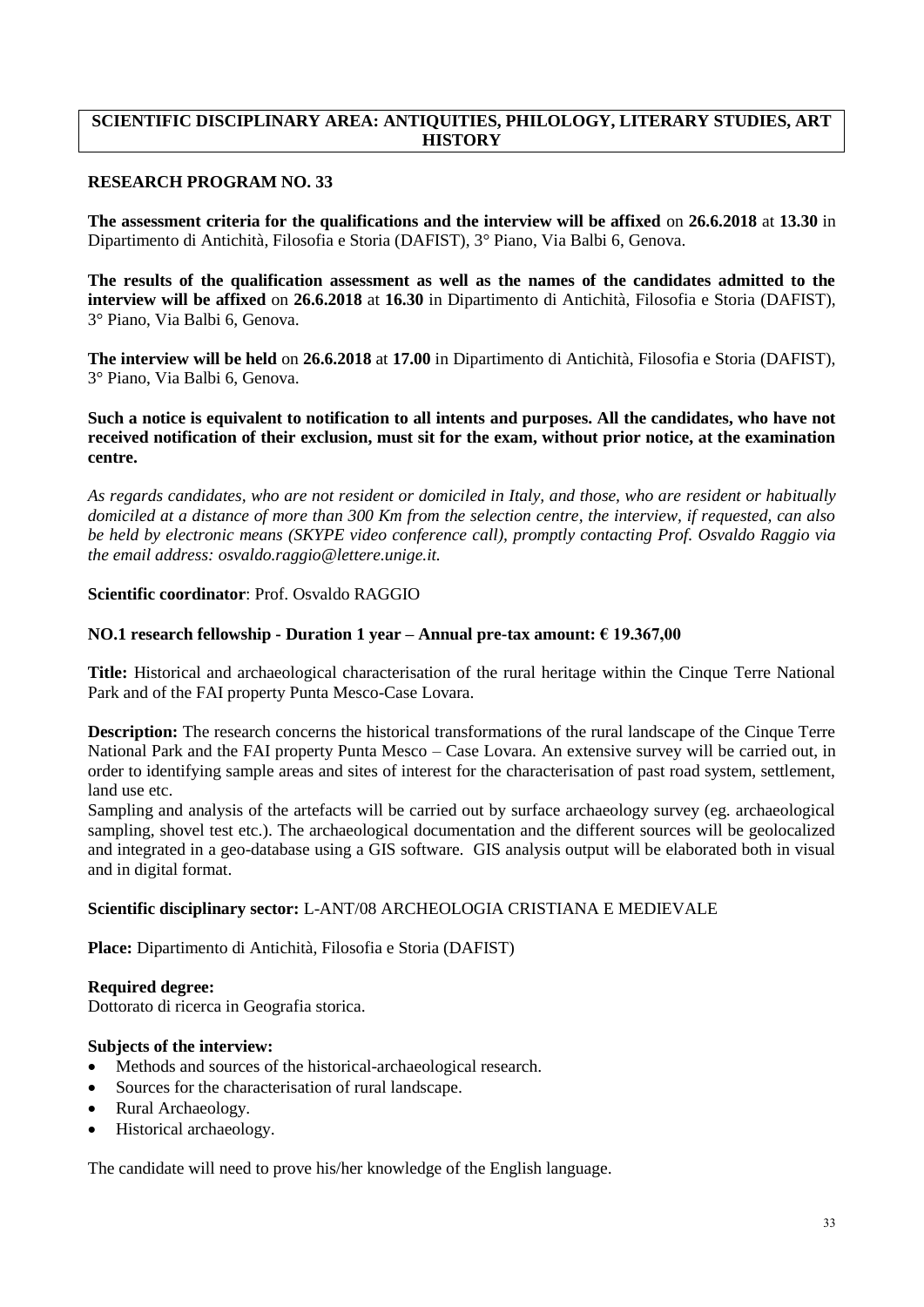**The assessment criteria for the qualifications and the interview will be affixed** on **26.6.2018** at **8.30** in Dipartimento di Antichità, Filosofia e Storia (DAFIST), 3° Piano, Via Balbi 6, Genova.

**The results of the qualification assessment as well as the names of the candidates admitted to the interview will be affixed** on **26.6.2018** at **11.30** in Dipartimento di Antichità, Filosofia e Storia (DAFIST), 3° Piano, Via Balbi 6, Genova.

**The interview will be held** on **26.6.2018** at **12.00** in Dipartimento di Antichità, Filosofia e Storia (DAFIST), 3° Piano, Via Balbi 6, Genova.

**Such a notice is equivalent to notification to all intents and purposes. All the candidates, who have not received notification of their exclusion, must sit for the exam, without prior notice, at the examination centre.**

*As regards candidates, who are not resident or domiciled in Italy, and those, who are resident or habitually domiciled at a distance of more than 300 Km from the selection centre, the interview, if requested, can also be held by electronic means (SKYPE video conference call), promptly contacting Prof. Carlo Montanari via the email address: carlo.montanari@unige.it.*

## **Scientific coordinator**: Prof. Carlo MONTANARI

# **NO.1 research fellowship - Duration 1 year – Annual pre-tax amount: € 19.367,00**

**Title:** Archaeological and environmental characterisation of the rural heritage within the Cinque Terre National Park and of the FAI property Punta Mesco-Case Lovara.

**Description:** The research focuses on an archaeological and environmental characterisation of rural landscape, terraces, water supply, fire regime and production practices. Main interest is paid to the effects of rural practices on the environmental systems, and the practices evidence registered in the site ecology. Moreover, charcoal production and fire practices (as local environmental resources management system) will be a specific focus of the research. Anthracological analyses (charcoal sample and identification) will be used in order to better characterise this issue.

## **Scientific disciplinary sector:** L-ANT/10 METODOLOGIE DELLA RICERCA ARCHEOLOGICA

**Place:** Dipartimento di Antichità, Filosofia e Storia (DAFIST)

## **Required degree:**

Dottorato di ricerca in Geografia storica, o Dottorato di ricerca in Ecologia vegetale.

## **Subjects of the interview:**

- Methods and sources of environmental resource archaeology.
- Archaeological and environmental sources for the rural landscape characterization.
- Anthracology.
- Rural landscape history.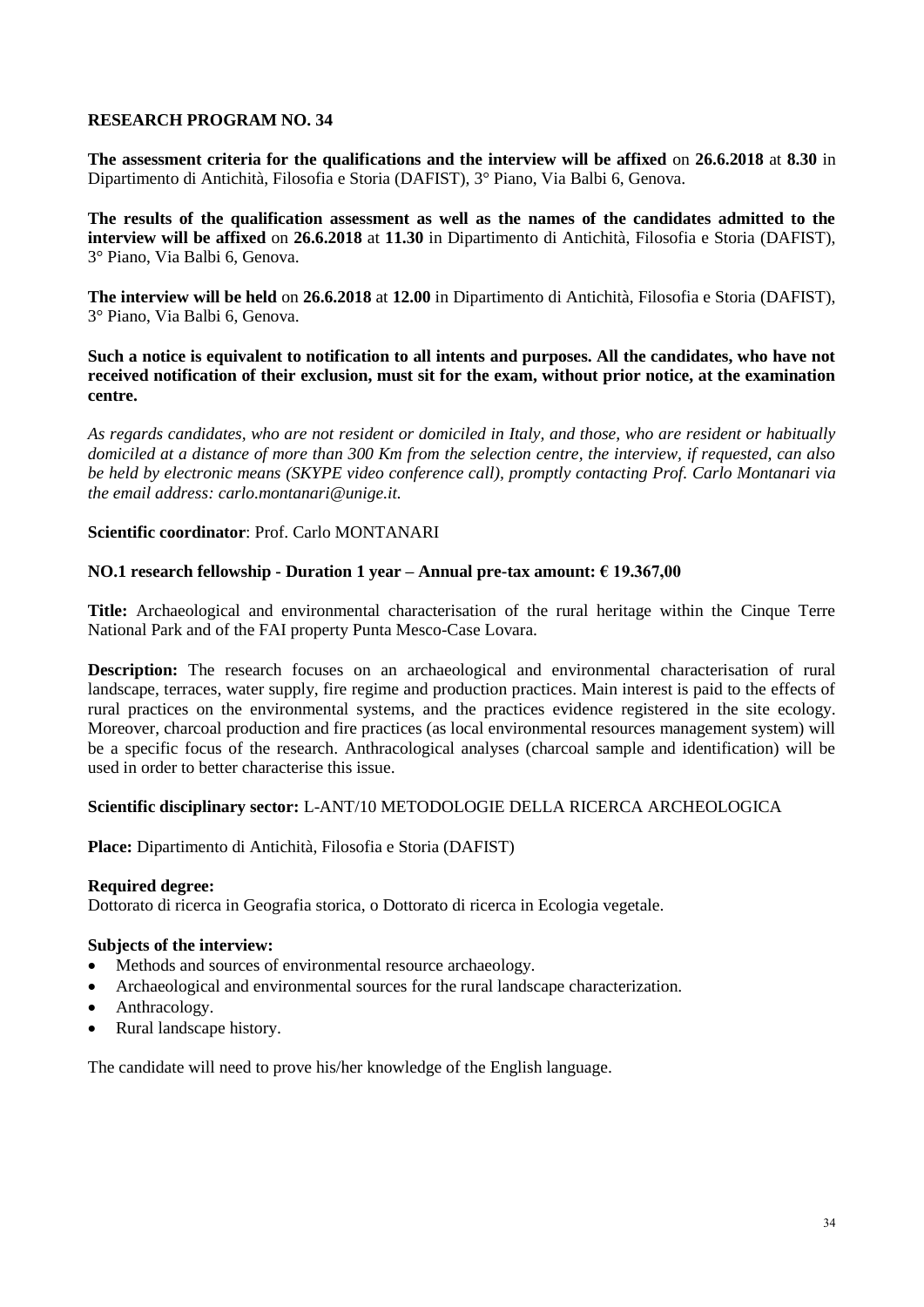**The assessment criteria for the qualifications and the interview will be affixed** on **27.6.2018** at **10.00** in Dipartimento di Italianistica, Romanistica, Antichistica, Arti e Spettacolo (DIRAAS), I Piano, Via Balbi 6, Genova.

**The results of the qualification assessment as well as the names of the candidates admitted to the interview will be affixed** on **27.6.2018** at **13.00** in Dipartimento di Italianistica, Romanistica, Antichistica, Arti e Spettacolo (DIRAAS), I Piano, Via Balbi 6, Genova.

**The interview will be held** on **27.6.2018** at **15.00** in Dipartimento di Italianistica, Romanistica, Antichistica, Arti e Spettacolo (DIRAAS), I Piano, Via Balbi 6, Genova.

**Such a notice is equivalent to notification to all intents and purposes. All the candidates, who have not received notification of their exclusion, must sit for the exam, without prior notice, at the examination centre.**

## **Scientific coordinator**: Prof. Andrea AVETO

#### **NO.1 research fellowship - Duration 1 year – Annual pre-tax amount: € 19.367,00**

**Title:** Online bibliographies of the Twenty-century in Liguria: some examples.

**Description:** The project aims to enhance the Digital archive of the twentieth century literary, a database accessible online in which the bibliographies of the writings of some of the greatest writers who were born in Liguria in the last century (Eugenio Montale, Giovanni giudici, Edoardo Sanguineti) have been merged. Starting from the models of the online bibliography of the writings on Eugenio Montale (www.bibliografiamontale.it) and the online bibliography of the writings of Edoardo Sanguineti (www.bibliografiasanguineti.diraas.it), the project intends to enlarge a constellation of instruments, constantly extensible, integrable and updatable, which is a candidate to become a point of reference for the scientific community.

#### **Scientific disciplinary sector:** L-FIL-LET/11 LETTERATURA ITALIANA CONTEMPORANEA

**Place:** Dipartimento di Italianistica, Romanistica, Antichistica, Arti e Spettacolo (DIRAAS)

#### **Required degree:**

Dottorato di ricerca in Filologia, interpretazione e storia dei testi italiani e romanzi, o Dottorato di ricerca in Letterature e culture classiche e moderne.

- Qualifications and publications of the candidate.
- Specific skills in the field of bibliographic research and critical exegesis around authors and texts of literary modernity.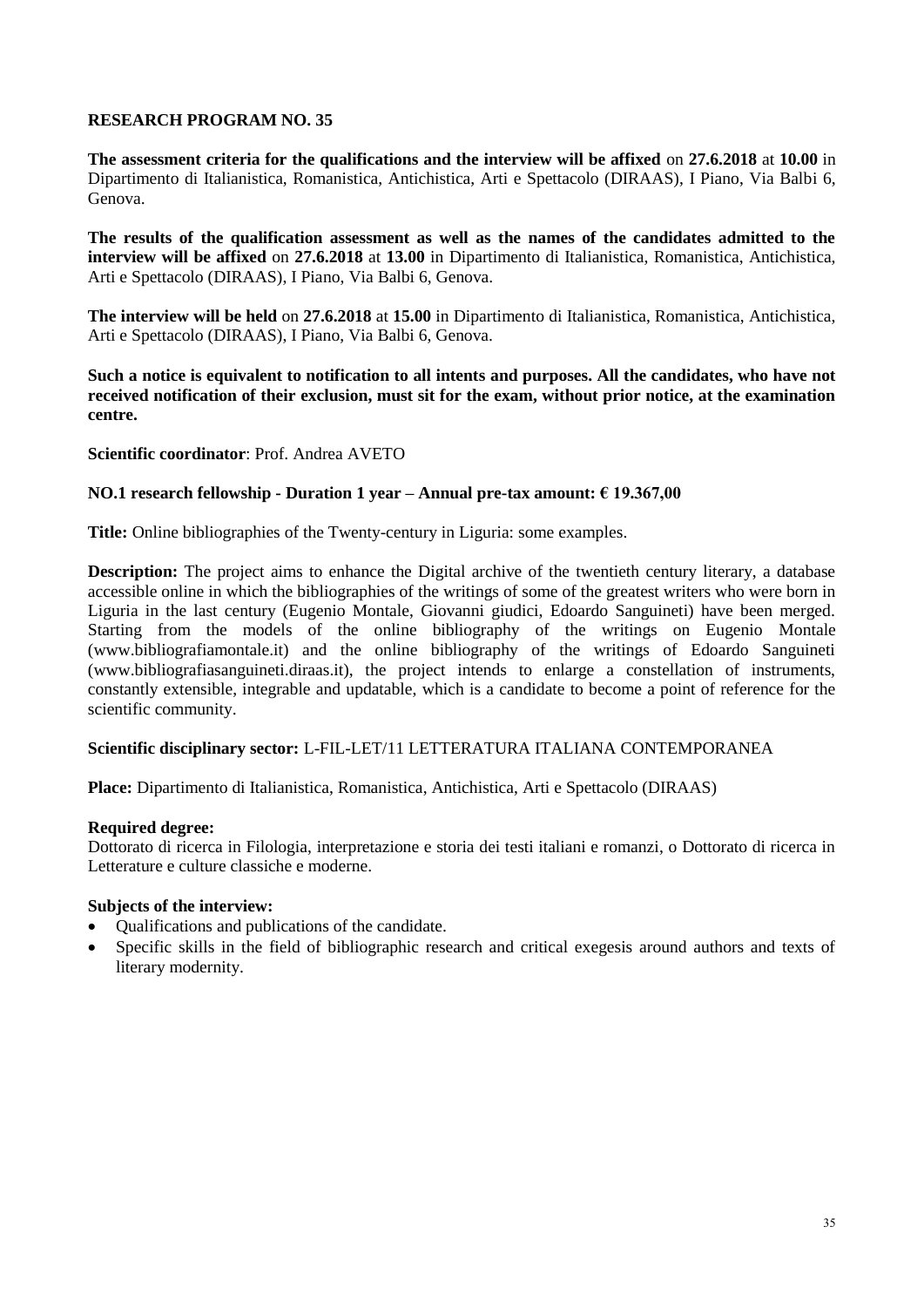**The assessment criteria for the qualifications and the interview will be affixed** on **4.7.2018** at **9.00** in Istituto di Glottologia, Via Balbi 4, Genova.

**The results of the qualification assessment as well as the names of the candidates admitted to the interview will be affixed** on **4.7.2018** at **12.00** in Istituto di Glottologia, Via Balbi 4, Genova.

**The interview will be held** on **4.7.2018** at **12.30** in Istituto di Glottologia, Via Balbi 4, Genova.

**Such a notice is equivalent to notification to all intents and purposes. All the candidates, who have not received notification of their exclusion, must sit for the exam, without prior notice, at the examination centre.**

**Scientific coordinator**: Prof. Rita CAPRINI

## **NO.1 research fellowship - Duration 1 year – Annual pre-tax amount: € 19.367,00**

**Title:** Possessive Compunds in Old Norse. A morpho-semantic description and its role in Germanic onomastics.

**Description:** The research project aims to analyze the compounding process in Old Norse, with a focus on nominal and adjectival possessive compounds. This compositional pattern has some characteristic features which are different from more basic compounds in Germanic and, more generally, in Indo-European. The research aims to analyze the relevant sources and to gather Old-Norse possessive compounds in a corpus, to provide a morphological and semantic analysis and to define their role within Nordic and Germanic onomastics. Another aim will be to explore similarities and differences with onomastic systems found in other Germanic contexts (Goths, Vandals, Longobards, Frisons and Anglo-Saxons).

## **Scientific disciplinary sector:** L-LIN/01 GLOTTOLOGIA E LINGUISTICA

**Place:** Dipartimento di Lingue e Culture Moderne (DLCM)

#### **Required degree:**

Dottorato di ricerca in Linguistica.

- The structure of compounds in IE languages, and especially in Germanic languages.
- Compounds in Old Norse texts, especially possessive compound, which are often different from those of other Germanic languages.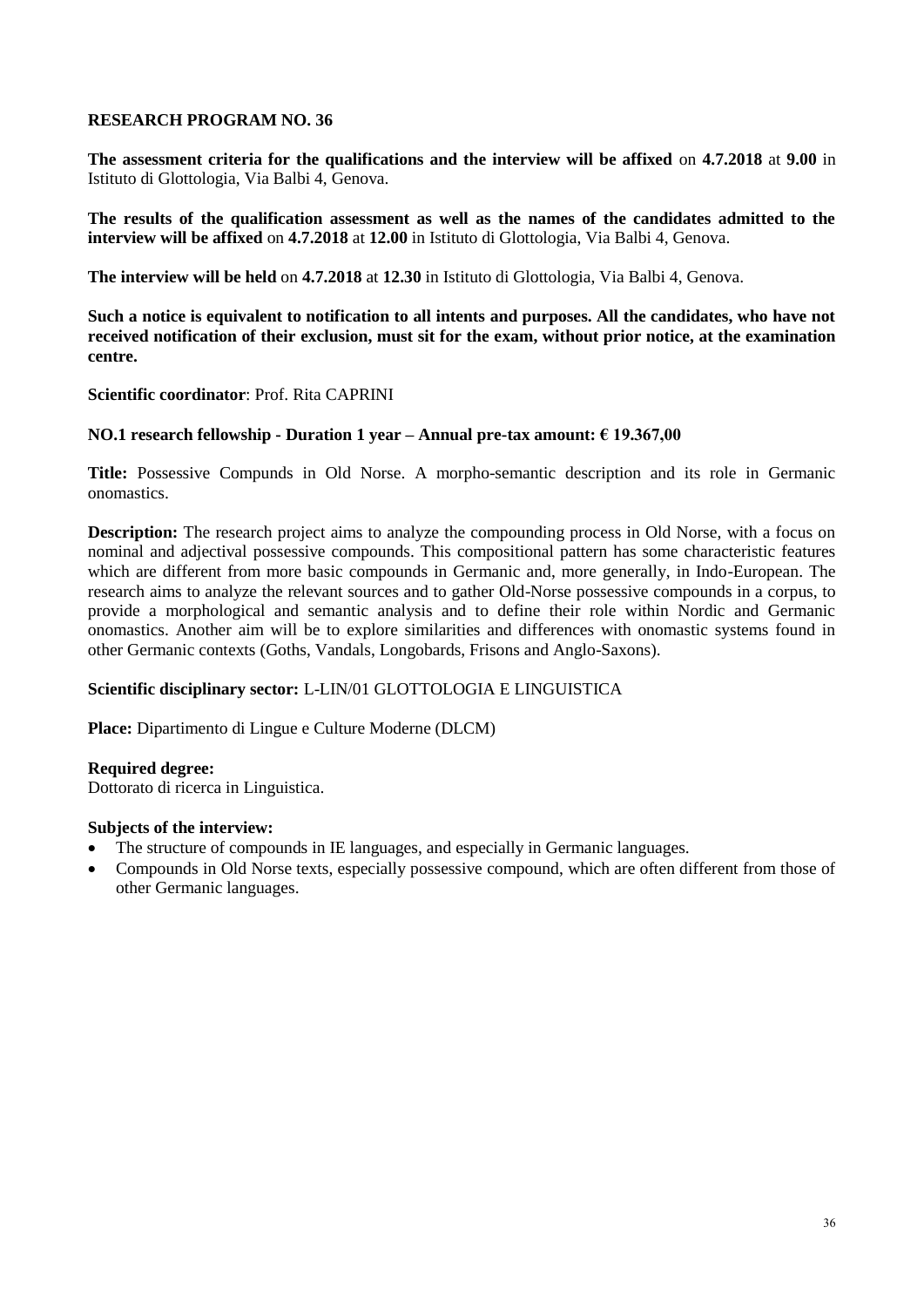**The assessment criteria for the qualifications and the interview will be affixed** on **5.7.2018** at **9.00** in Dipartimento di Lingue e Culture Moderne (DLCM), P.zza S. Sabina 2, Genova.

**The results of the qualification assessment as well as the names of the candidates admitted to the interview will be affixed** on **5.7.2018** at **13.00** in Dipartimento di Lingue e Culture Moderne (DLCM), P.zza S. Sabina 2, Genova.

**The interview will be held** on **6.7.2018** at **9.00** in Dipartimento di Lingue e Culture Moderne (DLCM), P.zza S. Sabina 2, Genova.

**Such a notice is equivalent to notification to all intents and purposes. All the candidates, who have not received notification of their exclusion, must sit for the exam, without prior notice, at the examination centre.**

**Scientific coordinator**: Prof. Cristiano BROCCIAS

## **NO.1 research fellowship - Duration 1 year – Annual pre-tax amount: € 19.367,00**

**Title:** English construction grammar(s): Between description and cognition.

**Description:** The family of approaches collectively known as "Construction Grammar" has nowadays entered the mainstream in cognitive linguistic theory. However, it is often less than clear if the studies carried out within the Construction Grammar framework should be considered, cautiously, as structural descriptions of linguistic facts or, more ambitiously, as psycholinguistic analyses. The goal of the present project is to study, in the specific case of the English language, the notion of construction and evaluate, on the basis of a sample of empirical data drawn from corpora such as COCA, the distinct constructional models proposed in the literature. If necessary, the project also aims to develop an alternative model at least descriptively accurate.

## **Scientific disciplinary sector:** L-LIN/12 LINGUA E TRADUZIONE - LINGUA INGLESE

**Place:** Dipartimento di Lingue e Culture Moderne (DLCM)

**Required degree:**

Dottorato di ricerca in Linguistica.

## **Subjects of the interview:**

- Contemporary constructional, cognitive and functional approaches to language/grammar.
- Corpus linguistics.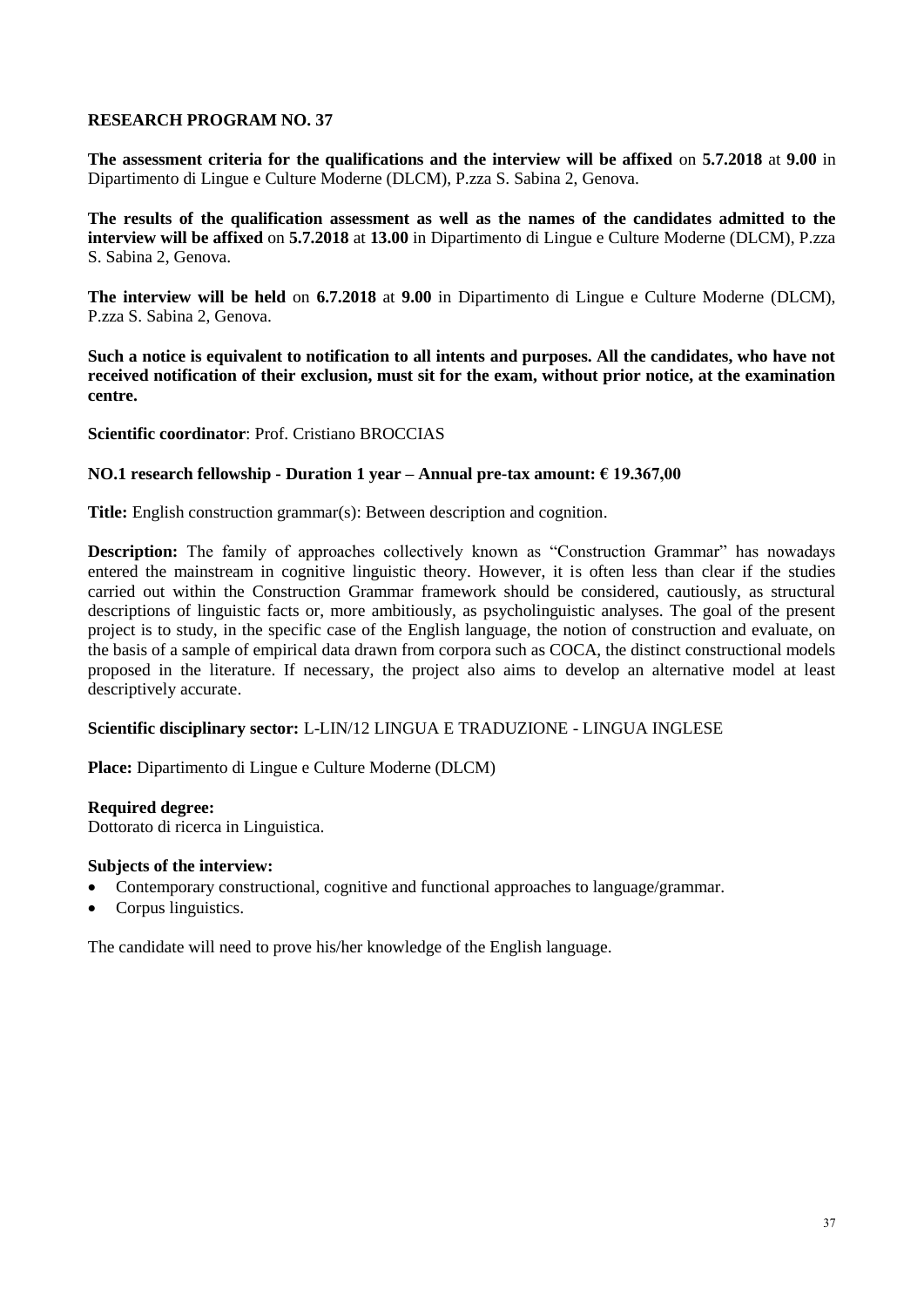# **SCIENTIFIC DISCIPLINARY AREA: HISTORY, PHILOSOPHY, PEDAGOGY AND PSYCHOLOGY**

## **RESEARCH PROGRAM NO. 38**

**The assessment criteria for the qualifications and the interview will be affixed** on **27.6.2018** at **10.30** in Dipartimento di Scienze della Formazione (DISFOR), Corso Podestà 2, Genova.

**The results of the qualification assessment as well as the names of the candidates admitted to the interview will be affixed** on **27.6.2018** at **13.30** in Dipartimento di Scienze della Formazione (DISFOR), Corso Podestà 2, Genova.

**The interview will be held** on **27.6.2018** at **14.30** in Dipartimento di Scienze della Formazione (DISFOR), Corso Podestà 2, Genova.

**Such a notice is equivalent to notification to all intents and purposes. All the candidates, who have not received notification of their exclusion, must sit for the exam, without prior notice, at the examination centre.**

#### **Scientific coordinator**: Prof. Antonella PRIMI

## **NO.1 research fellowship - Duration 1 year – Annual pre-tax amount: € 19.367,00**

**Title:** Territory and participative mapping: a strategy for risk resilience in the Bisagno Valley.

**Description:** The research aims to the developing of an innovative and multidisciplinary strategy for the analysis of hydro-geological risk perception and resilience. The strategy will be bases on the most recent international bibliography, as well as empirical research. The Bisagno Valley (Genoa) has been chosen as case study. The research involves the analysis of sources as historical and current cartographies, crowdsourced data (videos, photos and social media) and interviews. Outputs will be share and discussed with local actors through a participative approach; digital cartographies of territorial changes and risk perception (HGIS – PPGIS) will be developed. Final results will be share as opendata and scientific report with local institution as Protezione Civile (Civil Protection) and Liguria Region.

## **Scientific disciplinary sector:** M-GGR/01 GEOGRAFIA

**Place:** Dipartimento di Scienze della Formazione (DISFOR)

#### **Required degree:**

Dottorato di ricerca in Geografia storica per la valorizzazione del patrimonio storico e ambientale.

#### **Subjects of the interview:**

- International bibliography (geographical, sociological and anthropological) about risk perception.
- Critical GIS and Participatory GIS.
- Bisagno Valley historical and geographical context.
- Analysis of current and official cartography.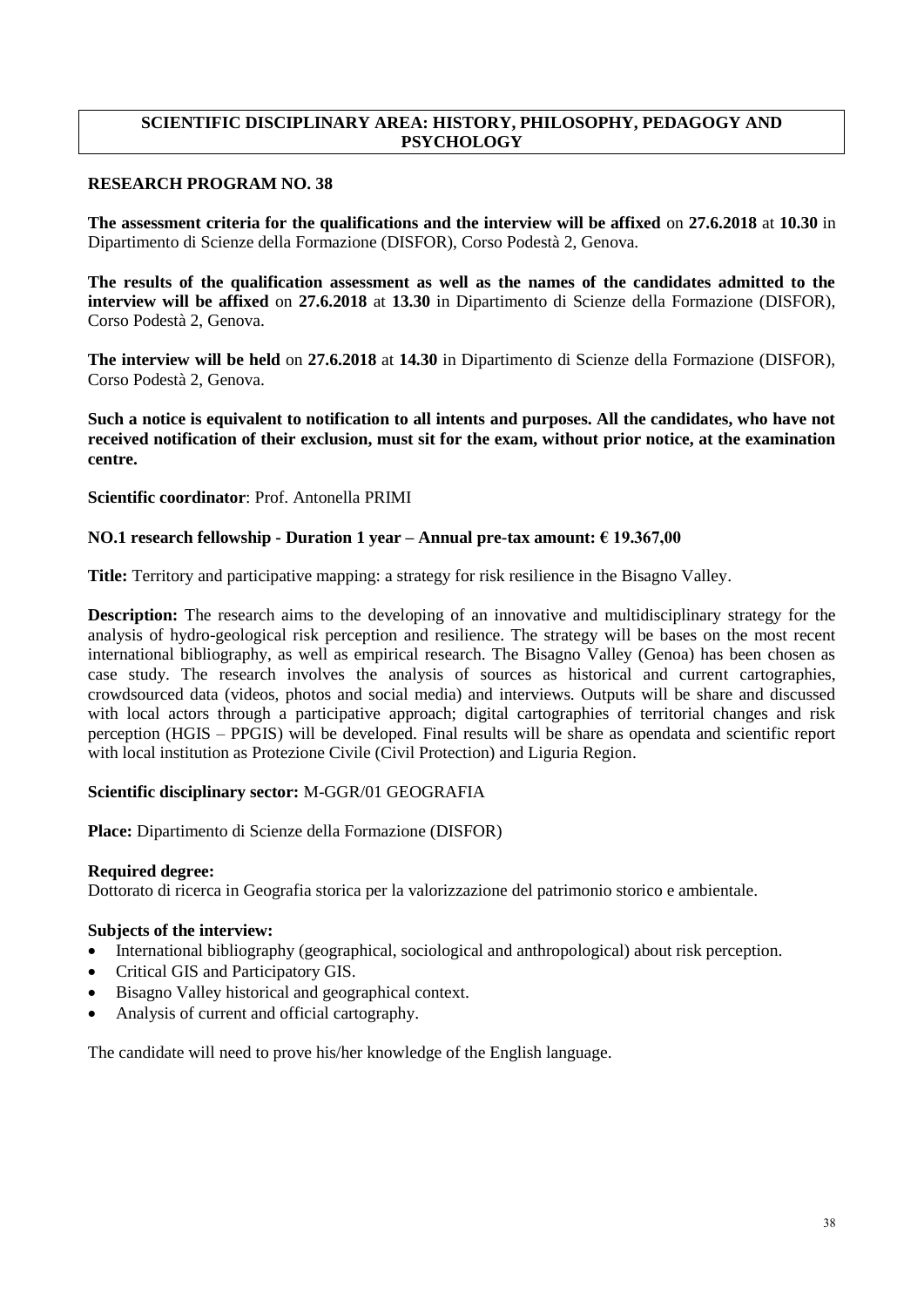**The assessment criteria for the qualifications and the interview will be affixed** on **26.6.2018** at **10.00** in Dipartimento di Scienze della Formazione (DISFOR), IV Piano, Stanza 4A1, Corso Podestà 2, Genova.

**The results of the qualification assessment as well as the names of the candidates admitted to the interview will be affixed** on **27.6.2018** at **12.00** in Dipartimento di Scienze della Formazione (DISFOR), IV Piano, Stanza 4A1, Corso Podestà 2, Genova.

**The interview will be held** on **2.7.2018** at **14.00** in Dipartimento di Scienze della Formazione (DISFOR), IV Piano, Stanza 4A1, Corso Podestà 2, Genova.

**Such a notice is equivalent to notification to all intents and purposes. All the candidates, who have not received notification of their exclusion, must sit for the exam, without prior notice, at the examination centre.**

**Scientific coordinator**: Prof. Maria Carmen USAI

## **NO.1 research fellowship - Duration 1 year – Annual pre-tax amount: € 19.367,00**

**Title:** Executive function and early literacy.

**Description:** This study aims to analyze the cognitive factors involved in the prerequisites for the acquisition of written language in preschool-aged children. The project will involve 4- and 5-year-old children that will be assessed with a battery of tests aimed at evaluating the executive functions, the specific prerequisites for the written language, the general intellectual functioning, and the linguistic abilities. On the basis of the literature examined, it is expected that the executive functions contribute to explain the variability of performances in the alphabetical domain of knowledge. The candidate will be involved in the data collection and in the data analysis phases; moreover, he/she will be involved in the preparation of the article.

**Scientific disciplinary sector:** M-PSI/04 PSICOLOGIA DELLO SVILUPPO E PSICOLOGIA DELL'EDUCAZIONE

**Place:** Dipartimento di Scienze della Formazione (DISFOR)

## **Required degree:**

Dottorato di ricerca in discipline psicologiche.

## **Subjects of the interview:**

- Development of control processes.
- Methods to assess executive function in children.
- Written language learning predictors.
- Relationship between executive function and learning of written language.